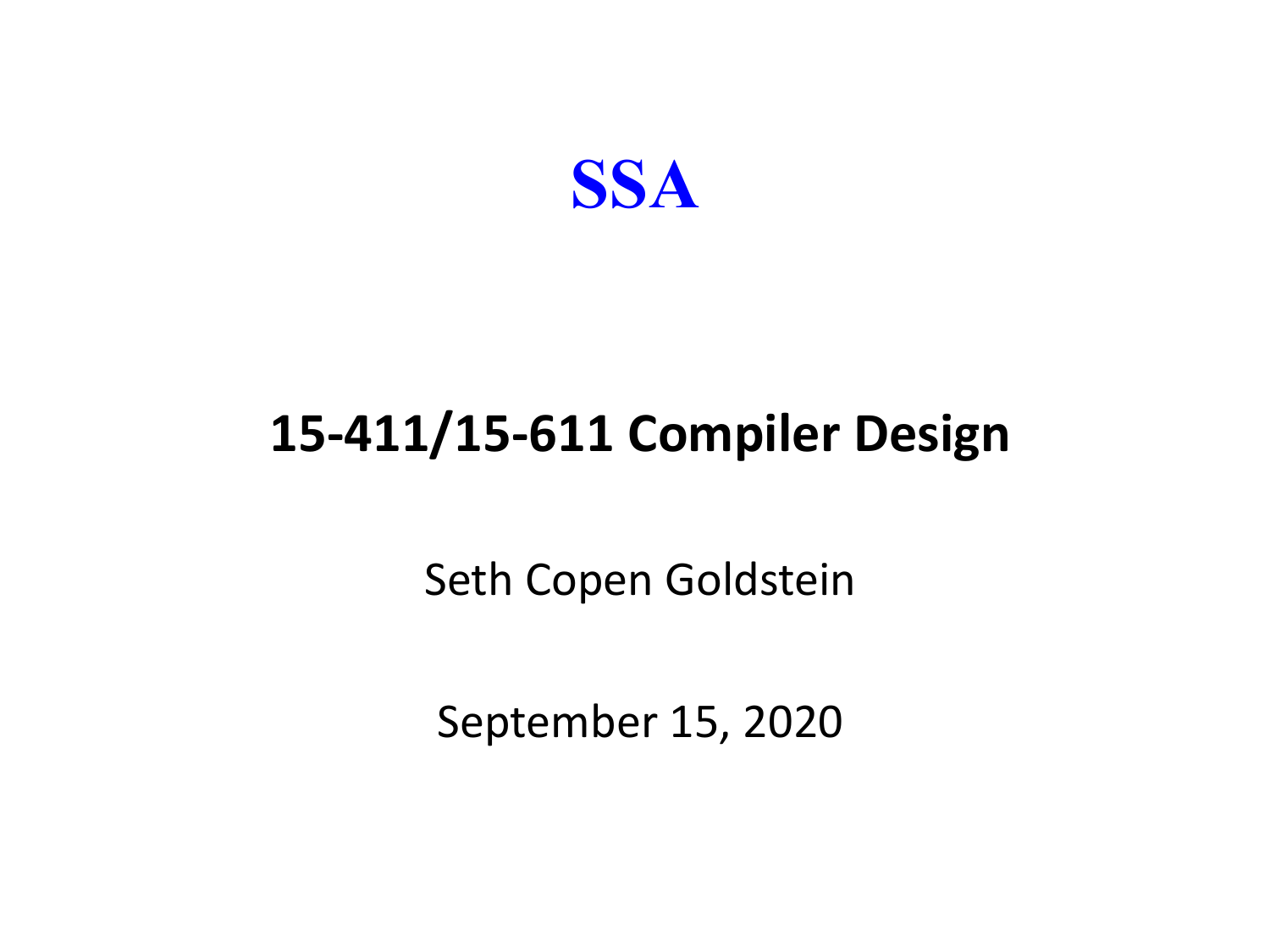# **Today**

- Trivial SSA
- φ-functions
- Motivation (CCP)
- Dominators
- Placement & Renaming
- Deconstructing SSA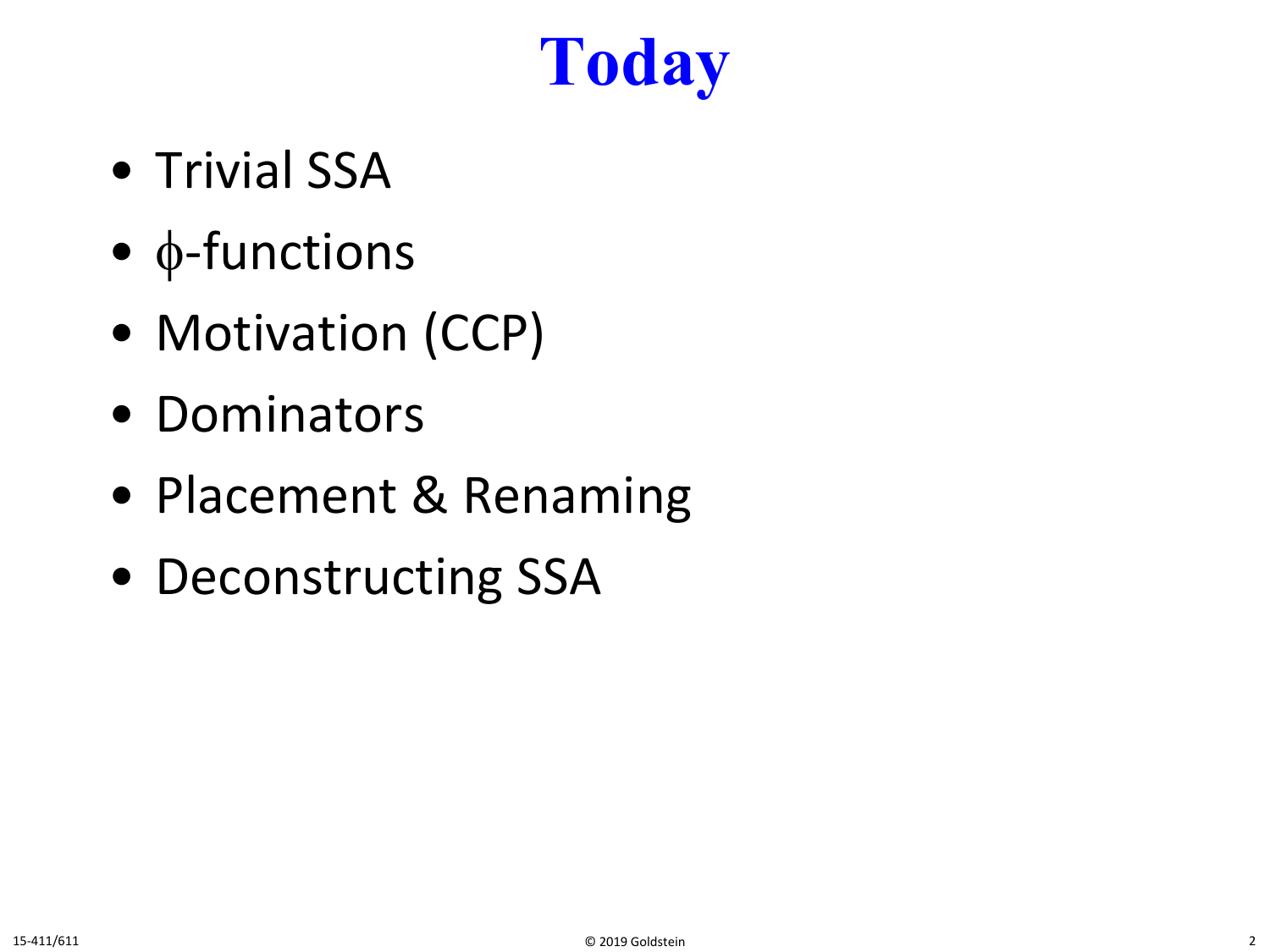#### **SSA**

- Static single assignment is an **IR** where every variable has only ONE definition in the program text
	- single **static** definition
	- (Could be in a loop which is executed dynamically many times.)
- φ-functions used at CFG merge points
- Definitions dominate uses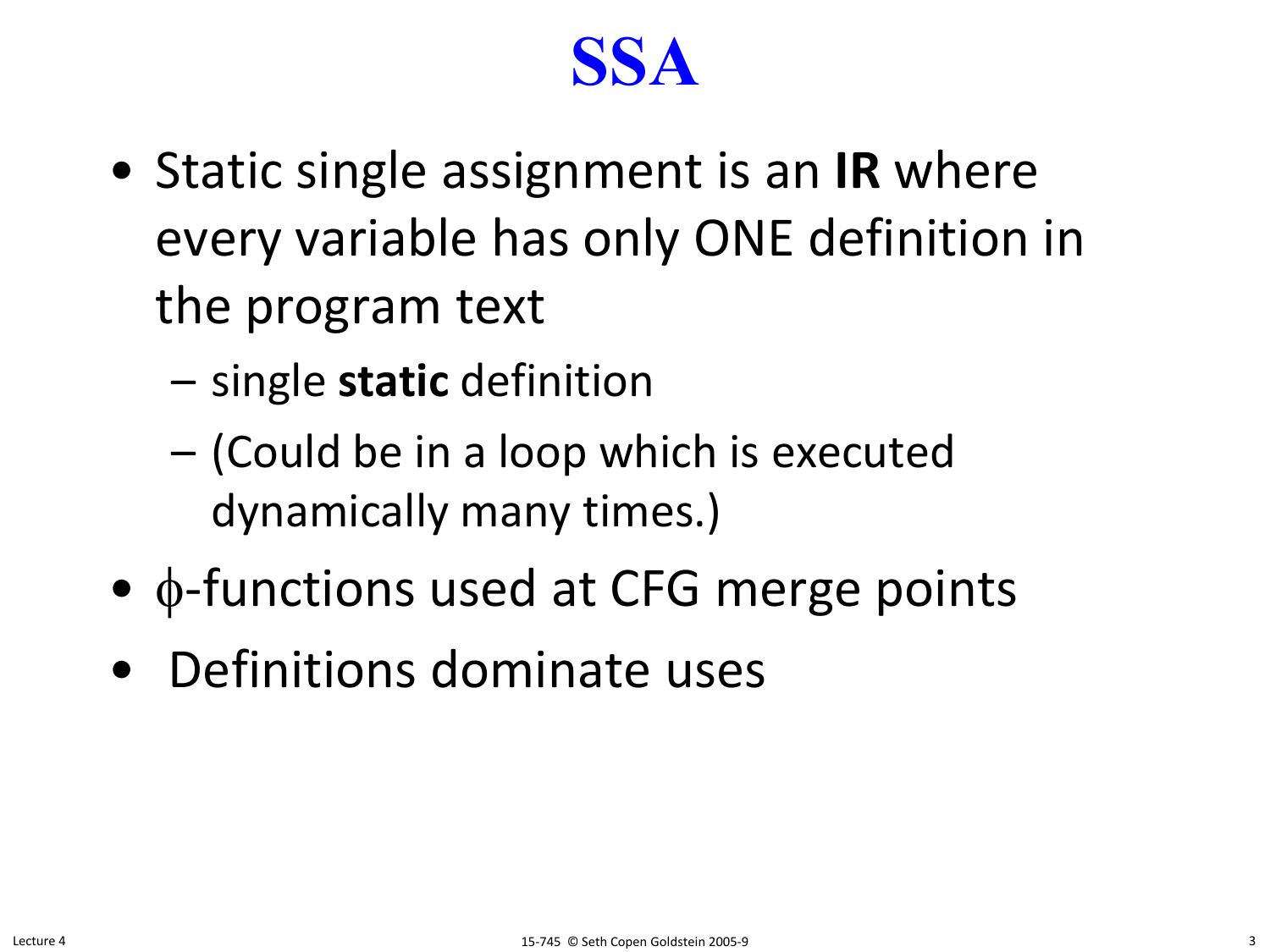# **Advantages of SSA**

- Makes du-chains explicit
- Makes dataflow optimizations
	- Easier
	- faster
- Improves register allocation
	- Makes building interference graphs easier
	- Easier register allocation algorithm
	- Decoupling of spill, color, and coalesce
- For most programs reduces space/time requirements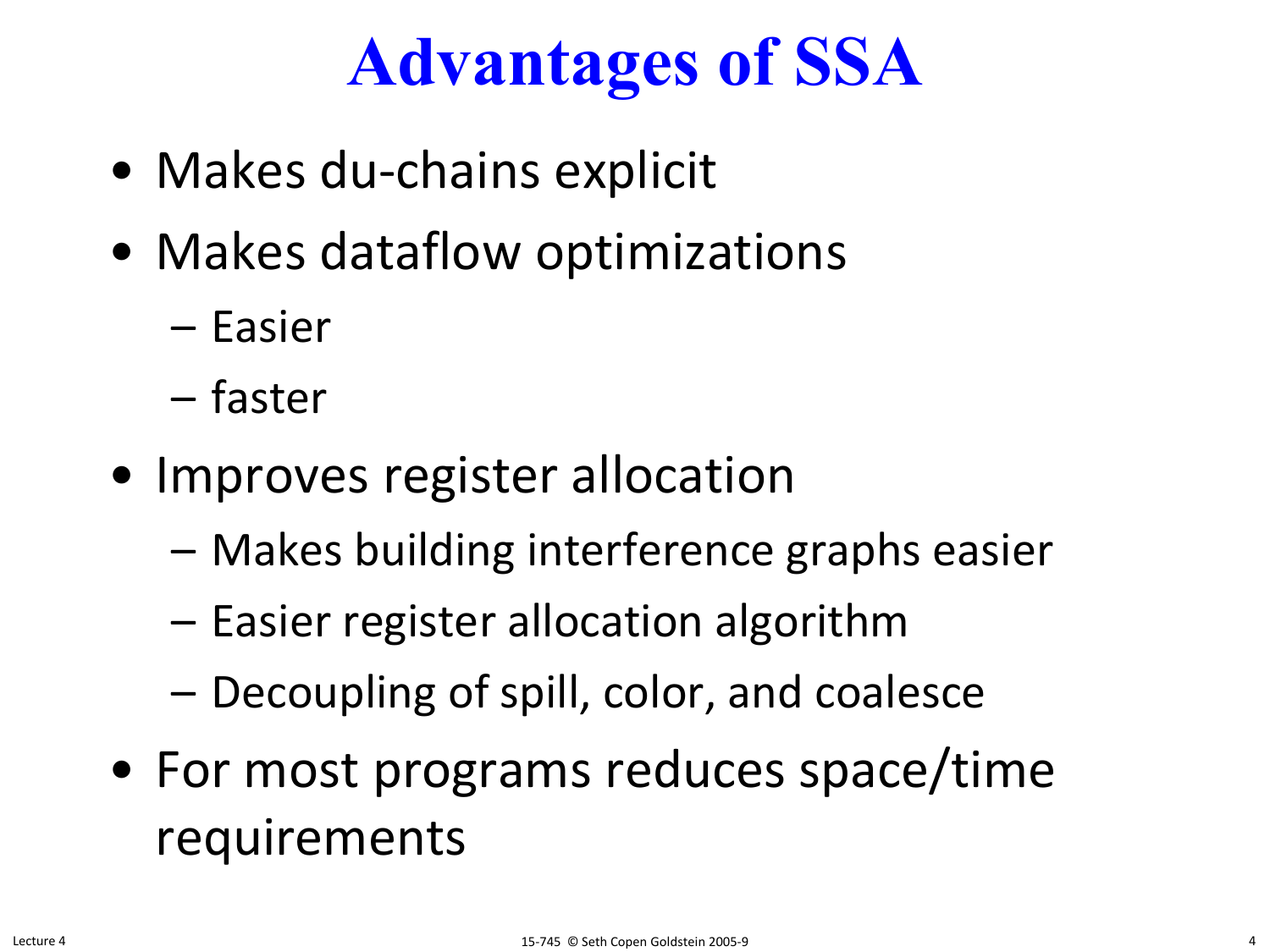# **One definition for each use**

- Key to SSA is single point of definition for each use
- Introduce  $\phi$ -functions to handle joins in CFG

```
x ← …
y ← …
while(x < 100){
  x \leftarrow x + 1y ← y + 1
}
```

$$
x \leftarrow \dots
$$
\n
$$
y \leftarrow \dots
$$
\n
$$
if (x >= 100) \text{ go to end}
$$
\n
$$
loop:
$$
\n
$$
x \leftarrow x + 1
$$
\n
$$
y \leftarrow y + 1
$$
\n
$$
if (x < 100) \text{ go to loop}
$$
\n
$$
end:
$$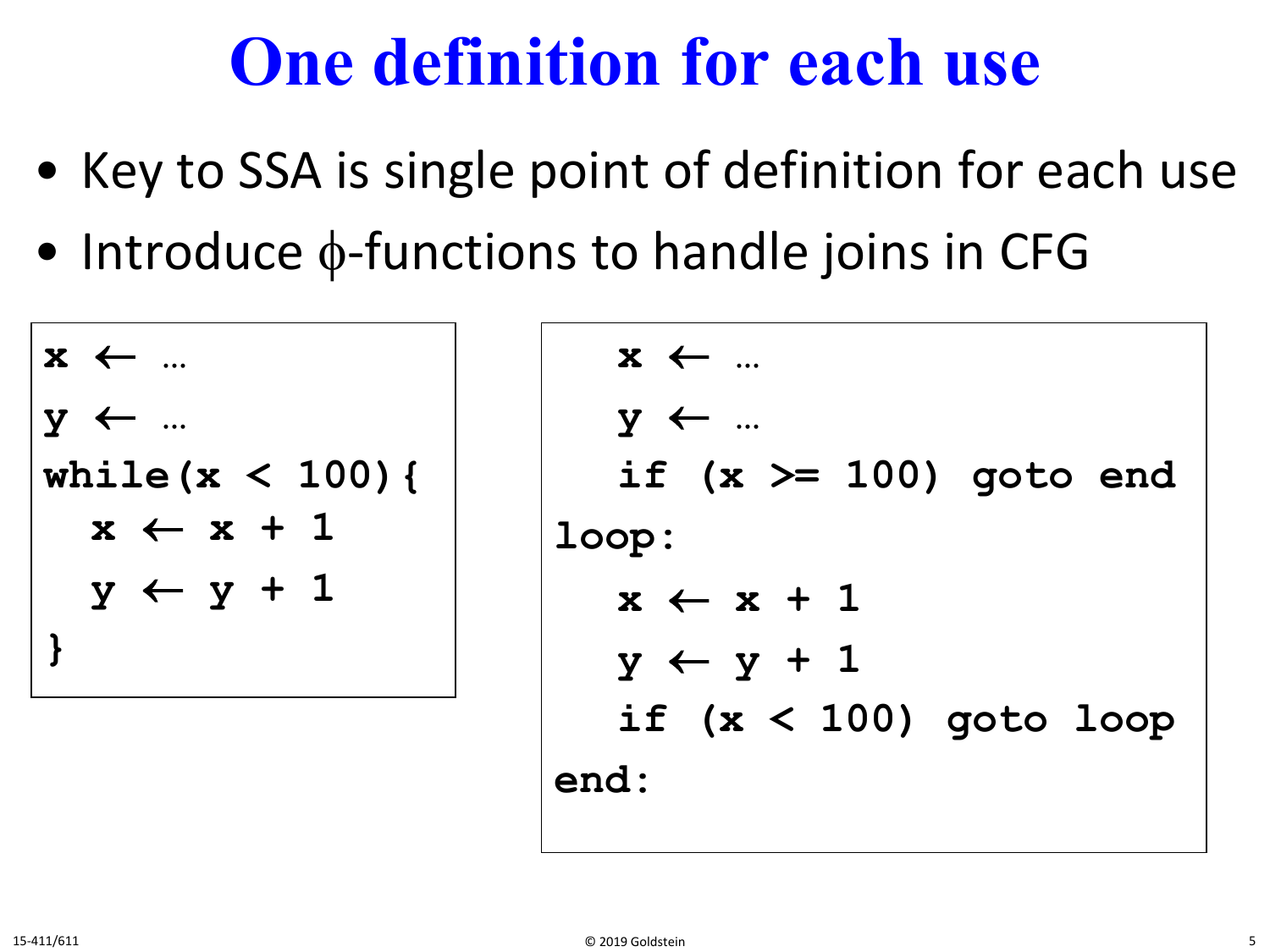# **One definition for each use**

- Key to SSA is single point of definition for each use
- Introduce  $\phi$ -functions to handle joins in CFG

```
x ← …
   y ← …
   if (x >= 100) goto end
loop:
   x \leftarrow x + 1y ← y + 1
   if (x < 100) goto loop
end:
```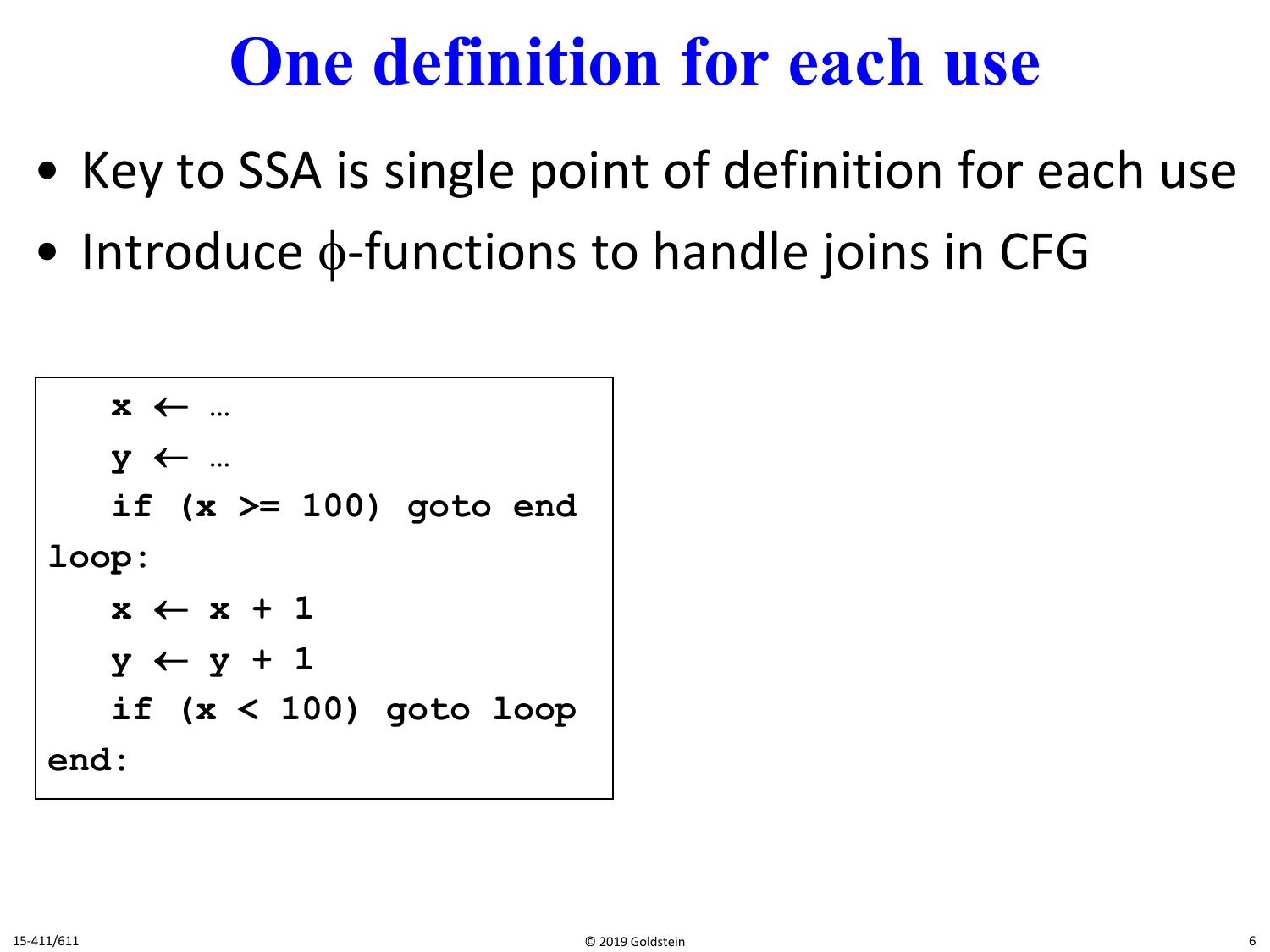# **One definition for each use**

- Key to SSA is single point of definition for each use
- Introduce  $\phi$ -functions to handle joins in CFG

 $\mathbf{x}_0 \leftarrow \dots$ **y0** ← **… if**  $(x_0 \ge 100)$  goto end **loop:**  $\mathbf{x}_1 \leftarrow \Phi(\mathbf{x}_0, \mathbf{x}_2)$  $\mathbf{y}_1 \leftarrow \Phi(\mathbf{y}_0, \mathbf{y}_2)$  $x_2 \leftarrow x_1 + 1$  $y_2 \leftarrow y_1 + 1$ **if (x2 < 100) goto loop end:**  $\mathbf{x}_3 \leftarrow \Phi(\mathbf{x}_0, \mathbf{x}_2)$  $y_3 \leftarrow \Phi(y_1, y_2)$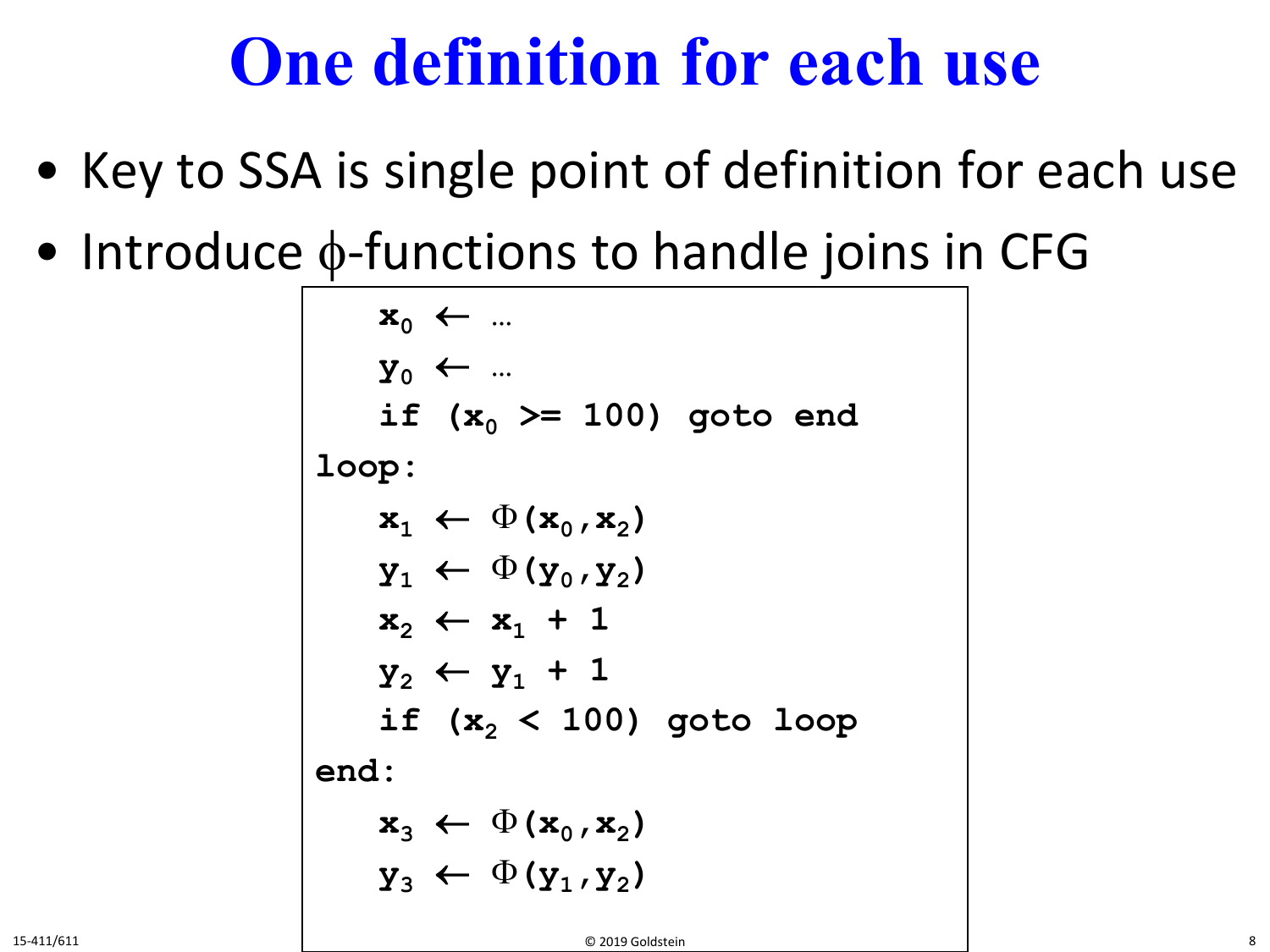# **The** Φ **function**

- $\Phi$  merges multiple definitions along multiple control paths into a single definition.
- At a BB with p predecessors, there are p arguments to the  $\Phi$  function.

 $X_{new} \leftarrow \Phi(x_1, x_2, x_3, ..., x_p)$ 

- How do we choose which  $x_i$  to use?
	- We don't really care!
	- If we care, use moves on each incoming edge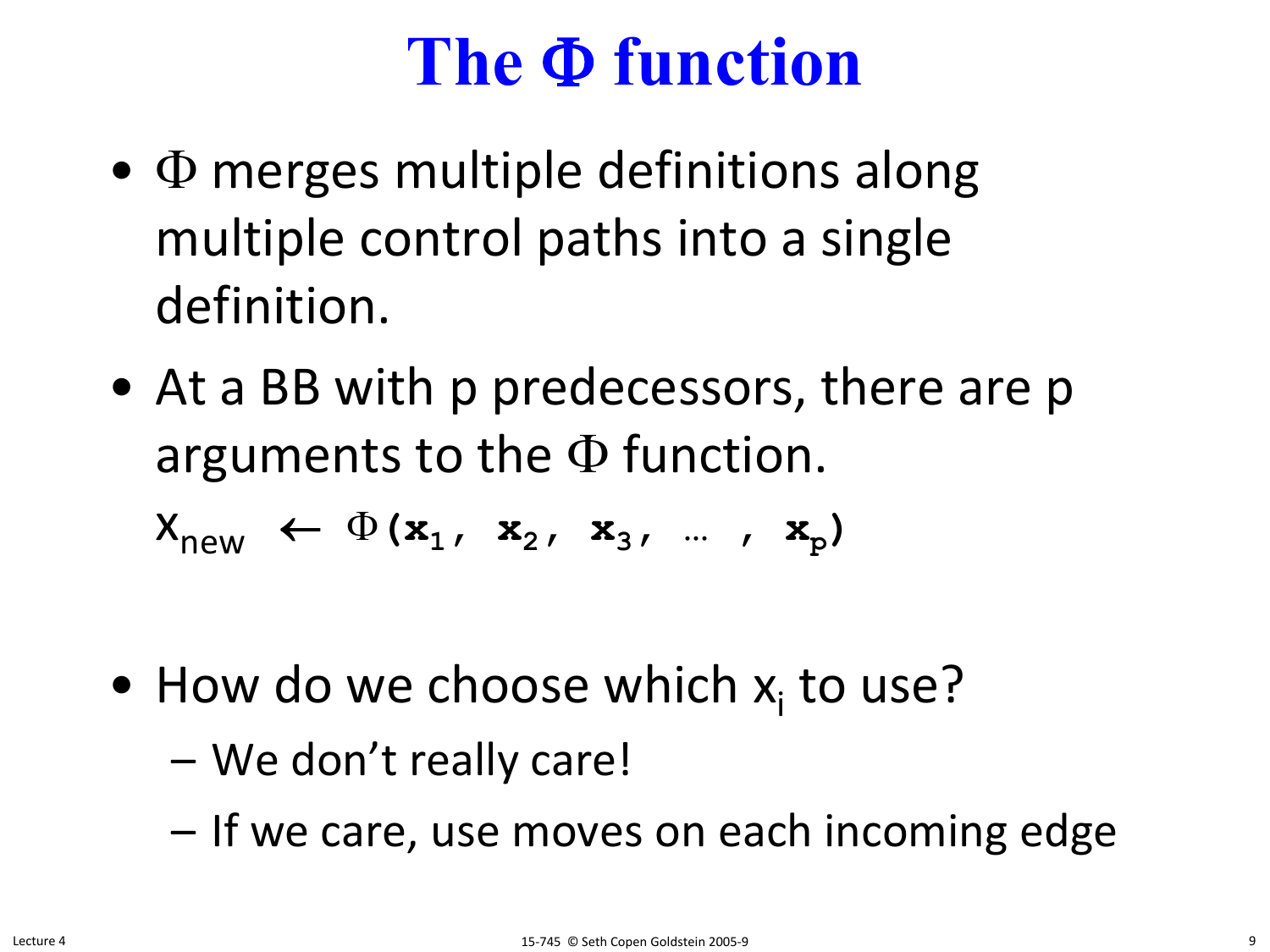# **Trivial SSA**

- Each assignment generates a fresh variable.
- At each join point insert  $\Phi$  functions for all live variables.

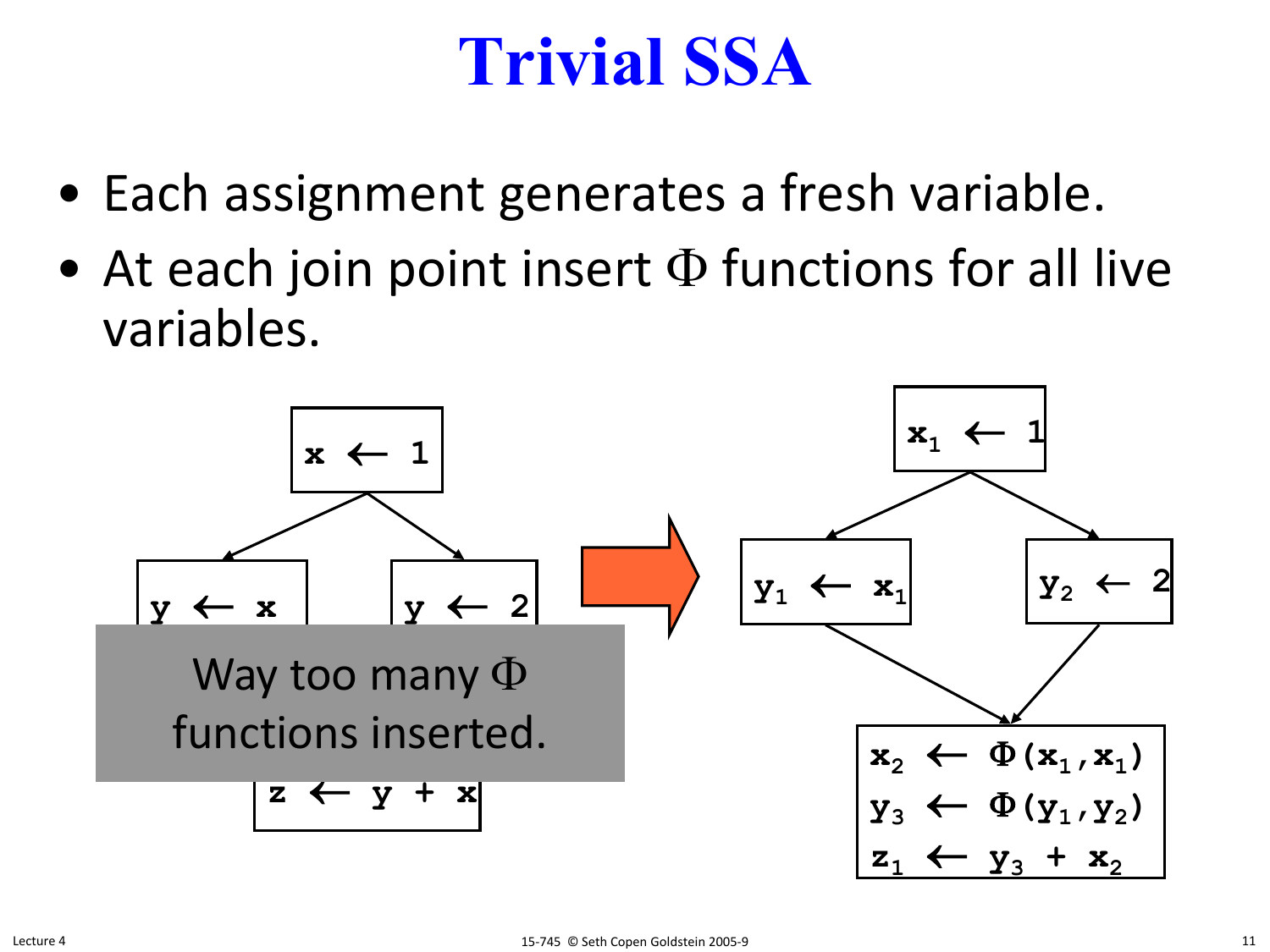# **Minimal SSA**

- Each assignment generates a fresh variable.
- At each join point insert  $\Phi$  functions for all variables with multiple outstanding defs.

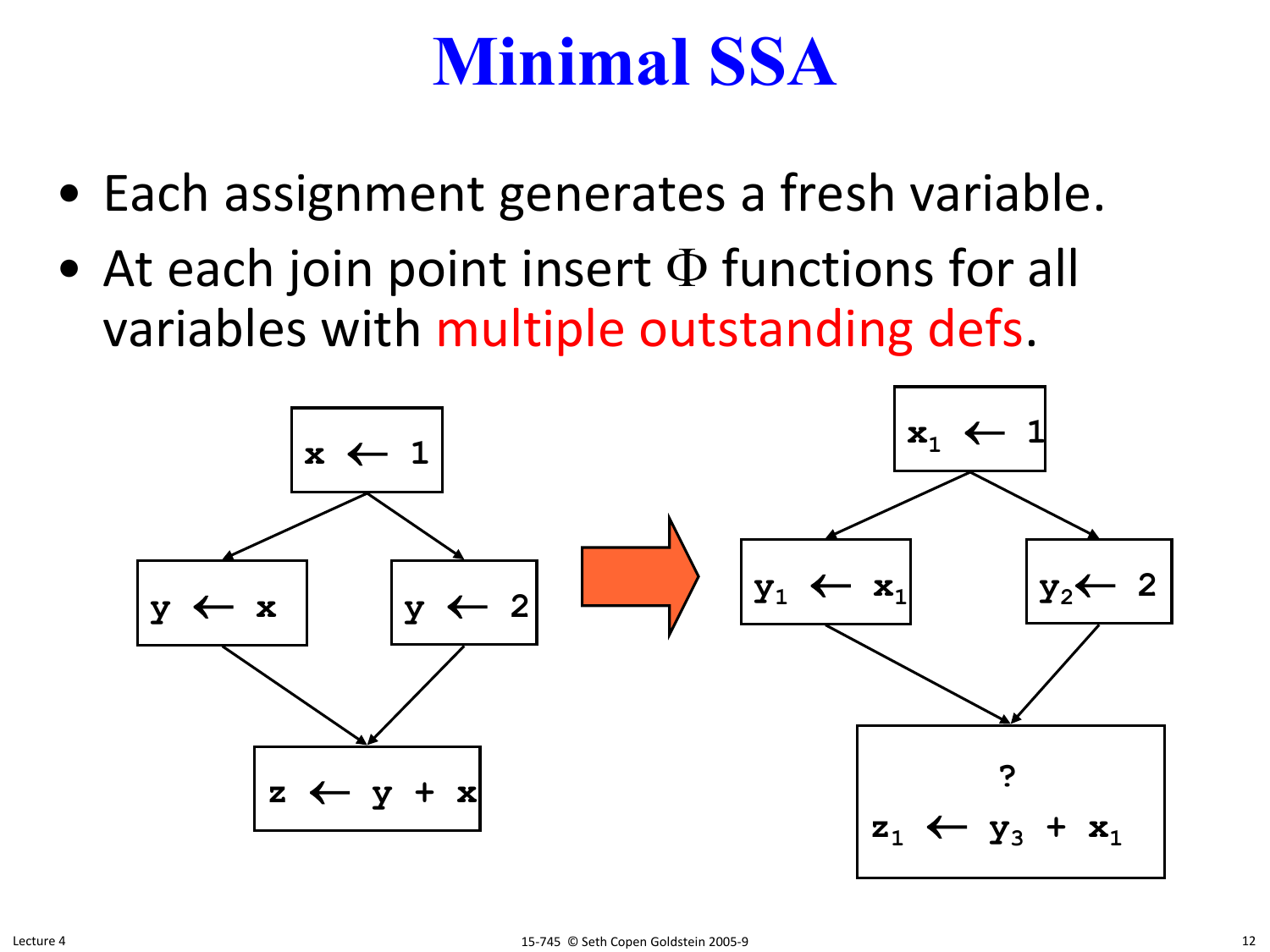# **Minimal SSA**

- Each assignment generates a fresh variable.
- At each join point insert  $\Phi$  functions for all variables with multiple outstanding defs.

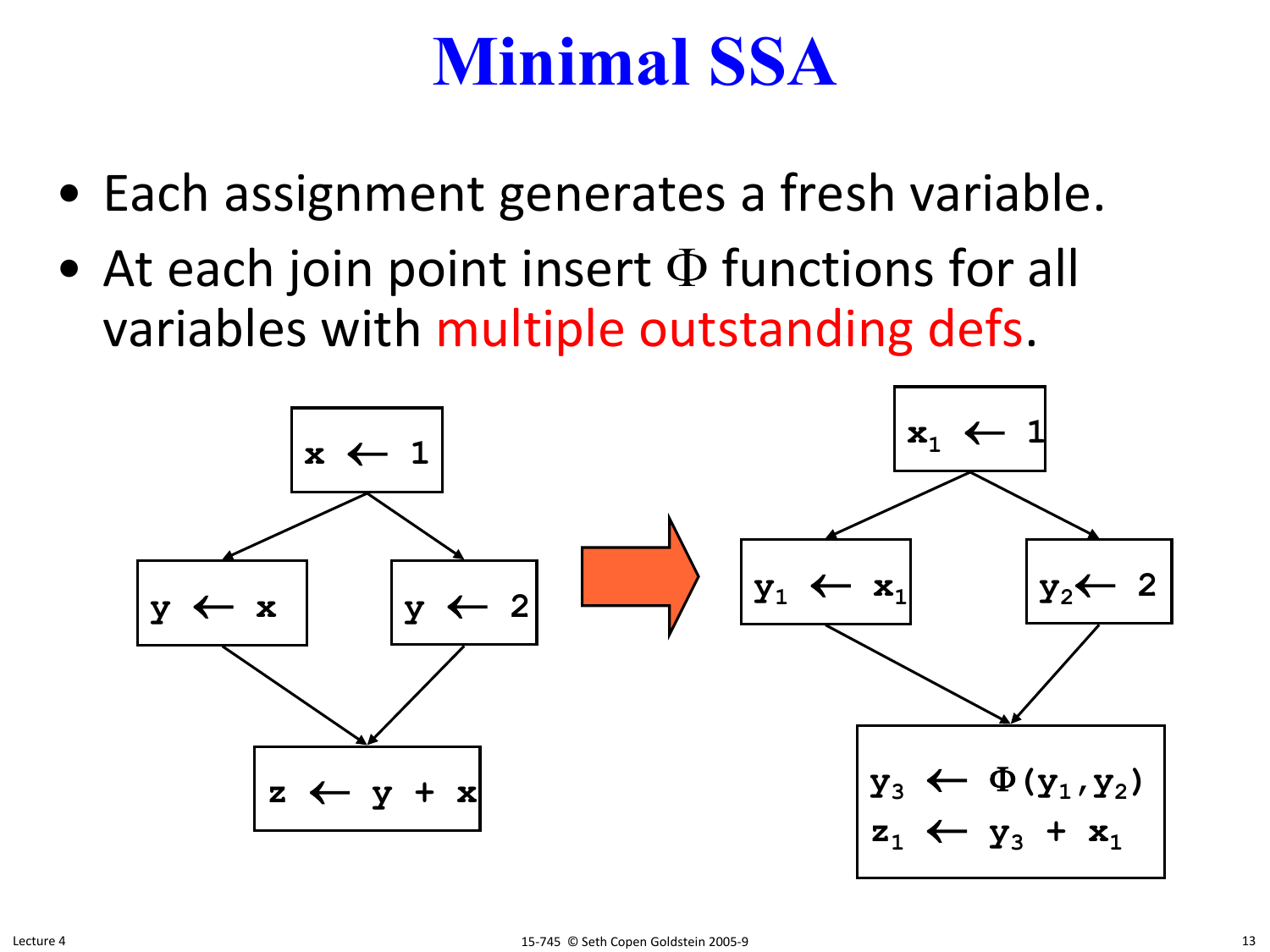# **Another Example**

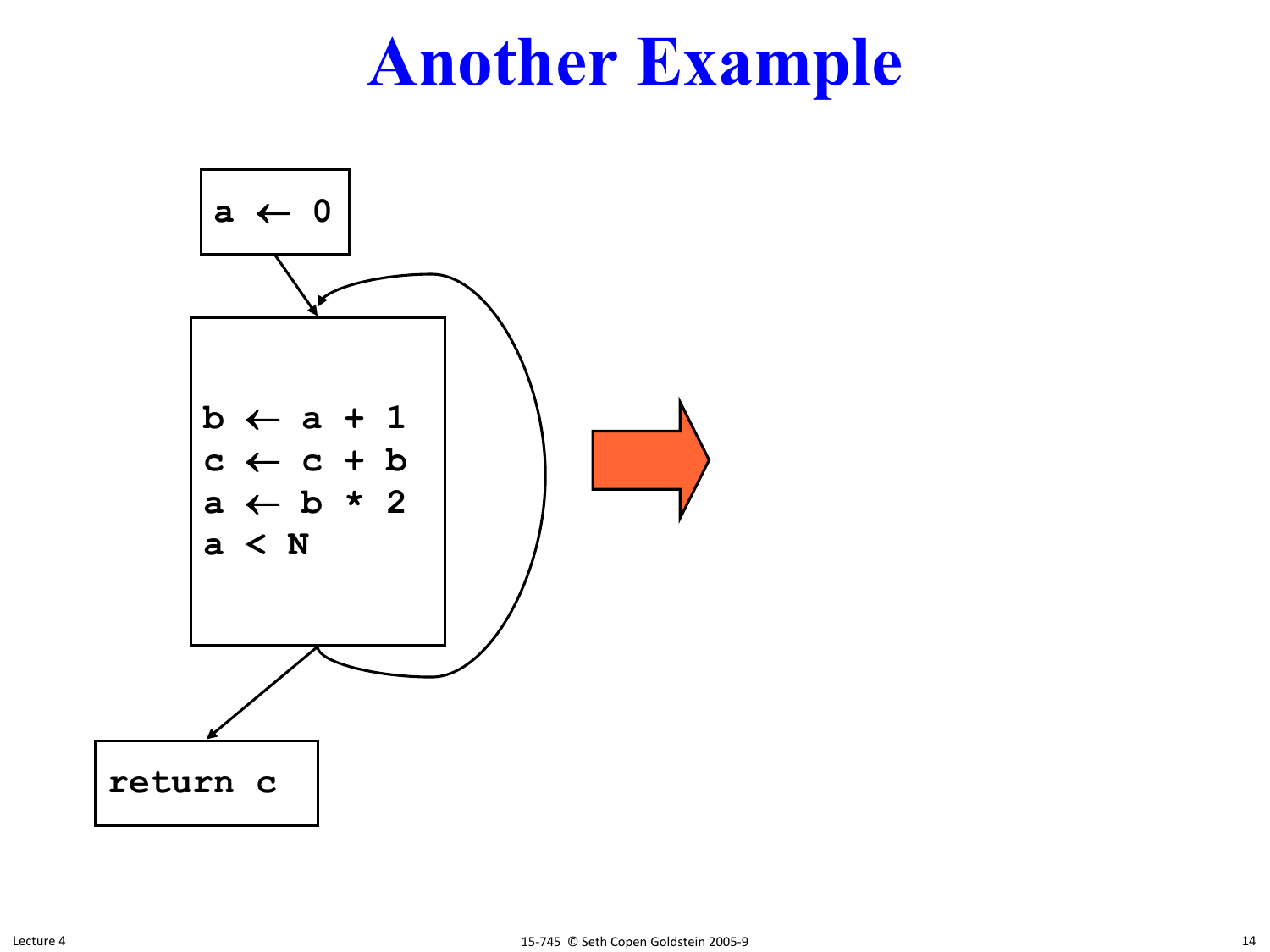# **Another Example**

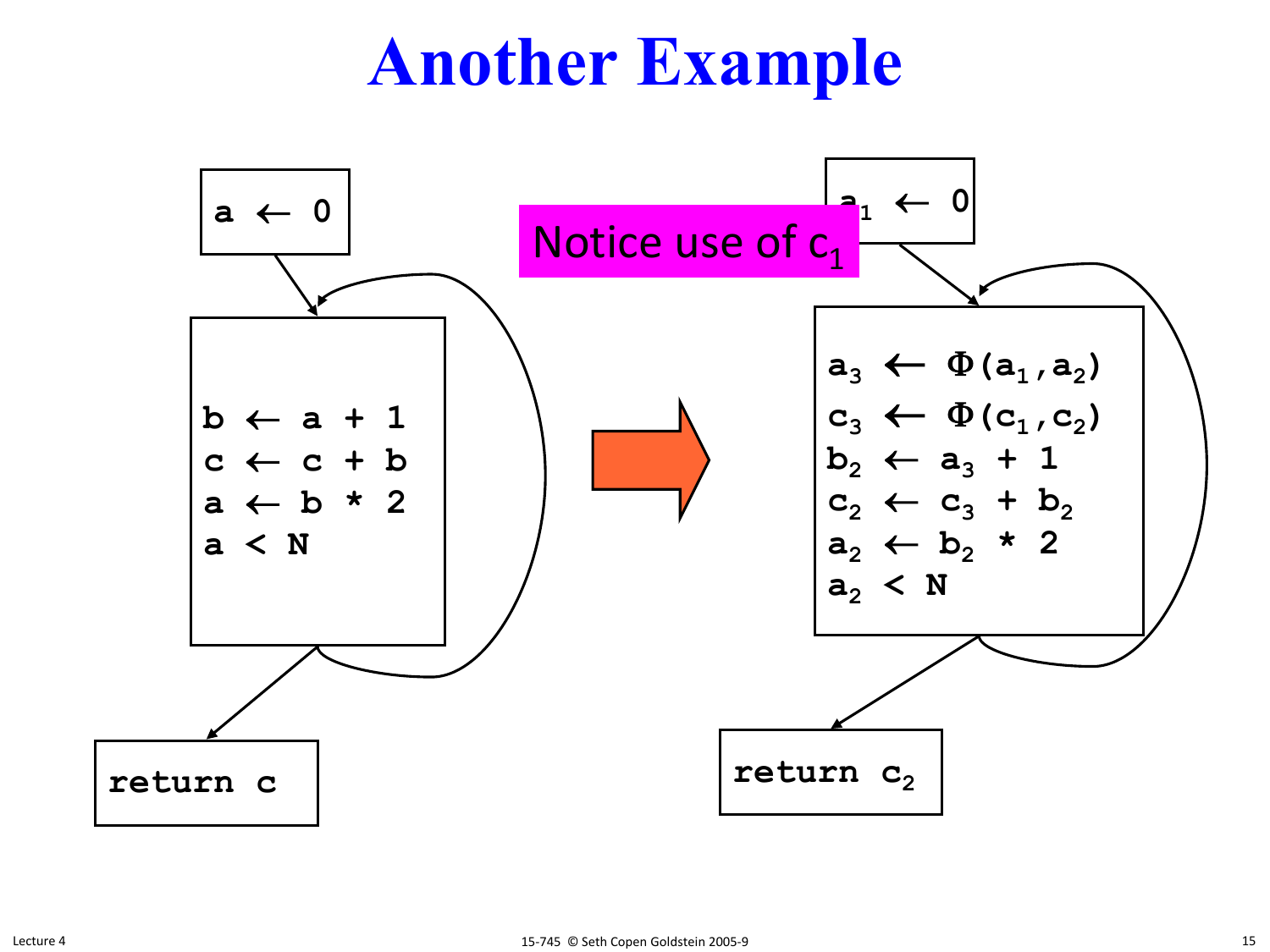# **Lets optimize the following:**

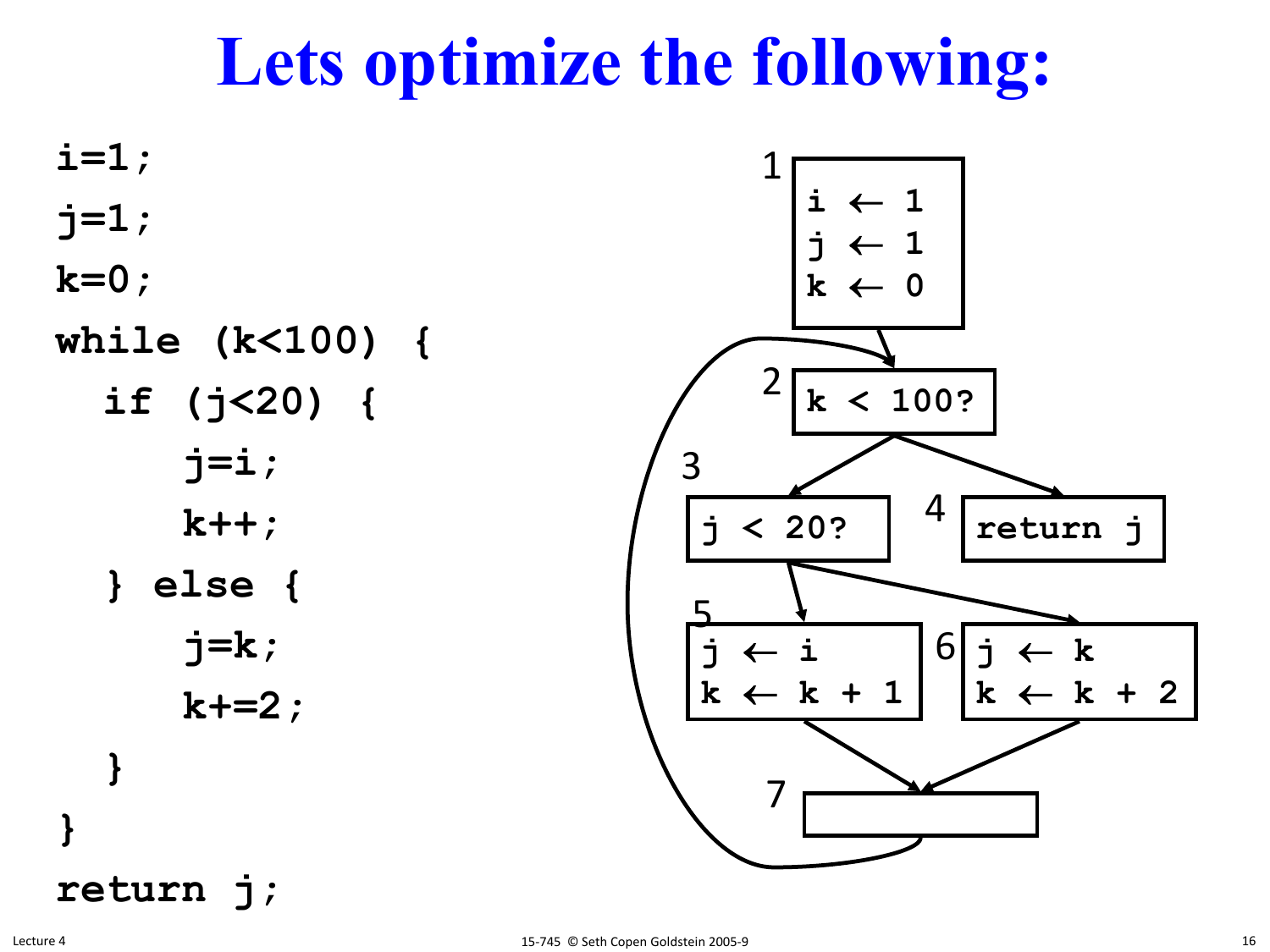# **First, turn into SSA**



17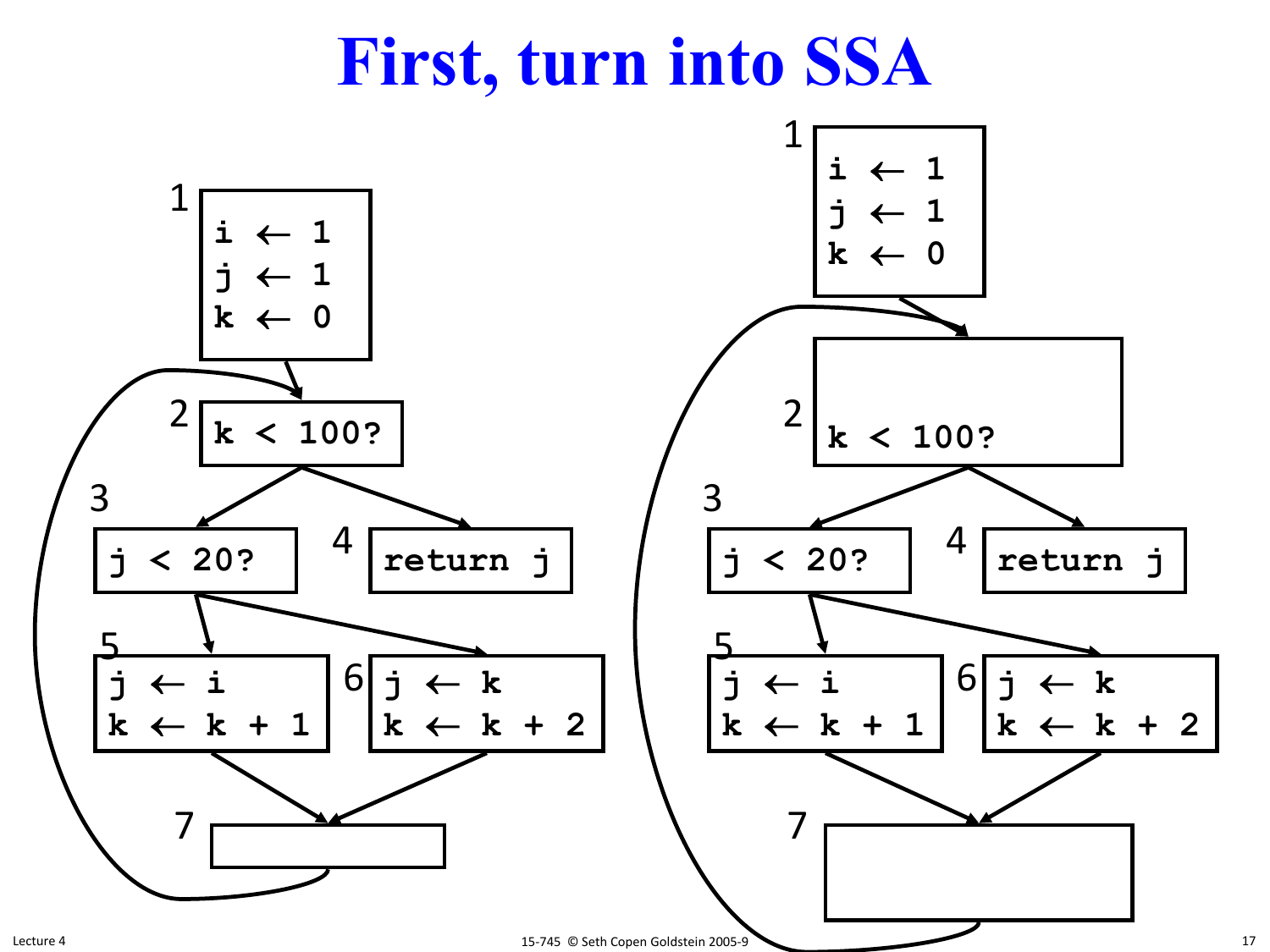

- Only 1 assignment per variable
- definitions dominate uses
- Can we use this to help with constant propagation?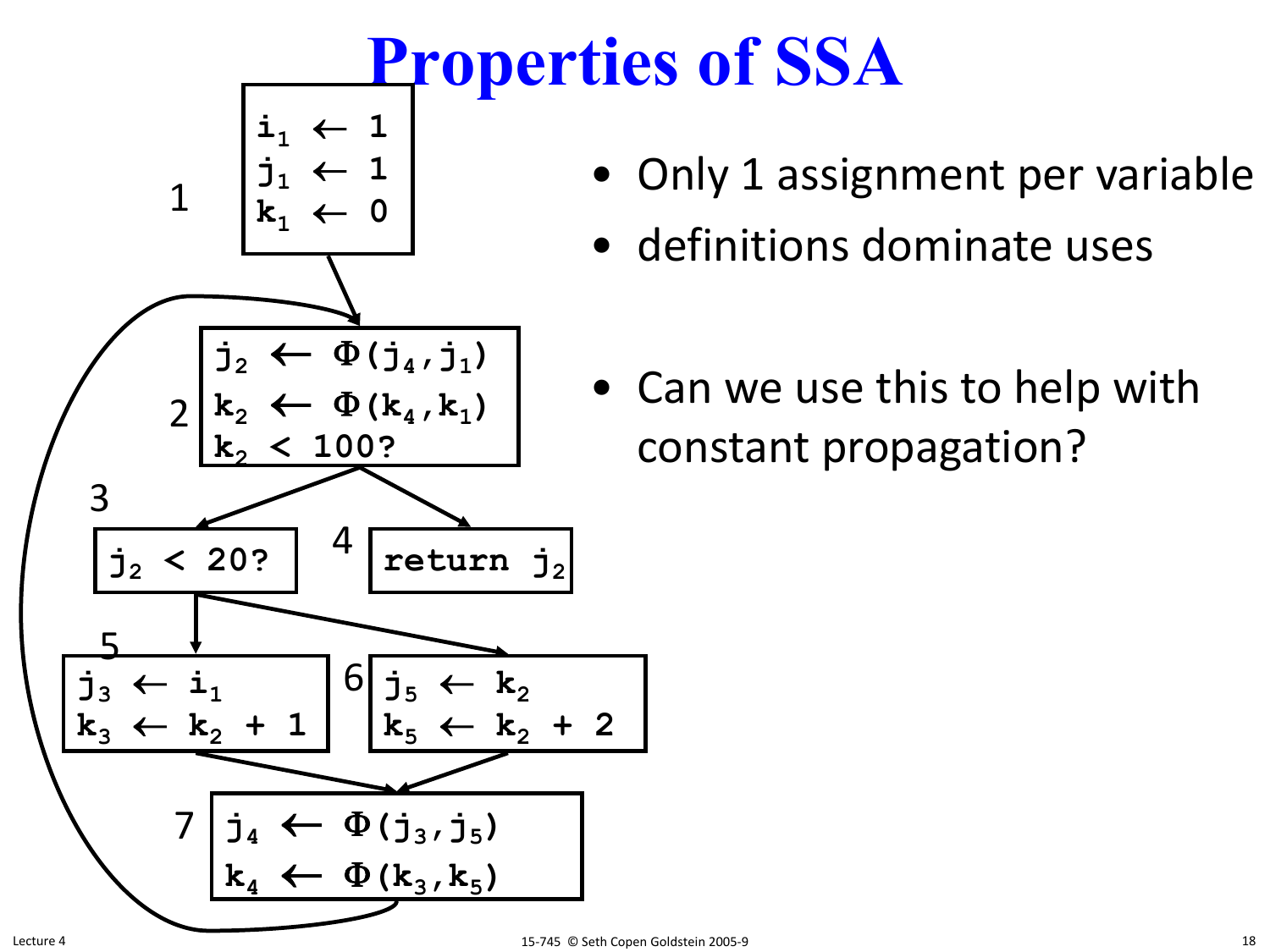- If " $v \leftarrow c$ ", replace all uses of v with c
- If " $v \leftarrow \Phi(c, c, c)$ " replace all uses of v with c

**W <- list of all defs**

**while !W.isEmpty {**

**Stmt S <- W.removeOne**

**if S has form "v <-** Φ**(c,…,c)"** 

**replace S with V <- c**

**if S has form "v <- c" then**

**delete S**

**foreach stmt U that uses v,**

**replace v with c in U**

**W.add(U)**

**}**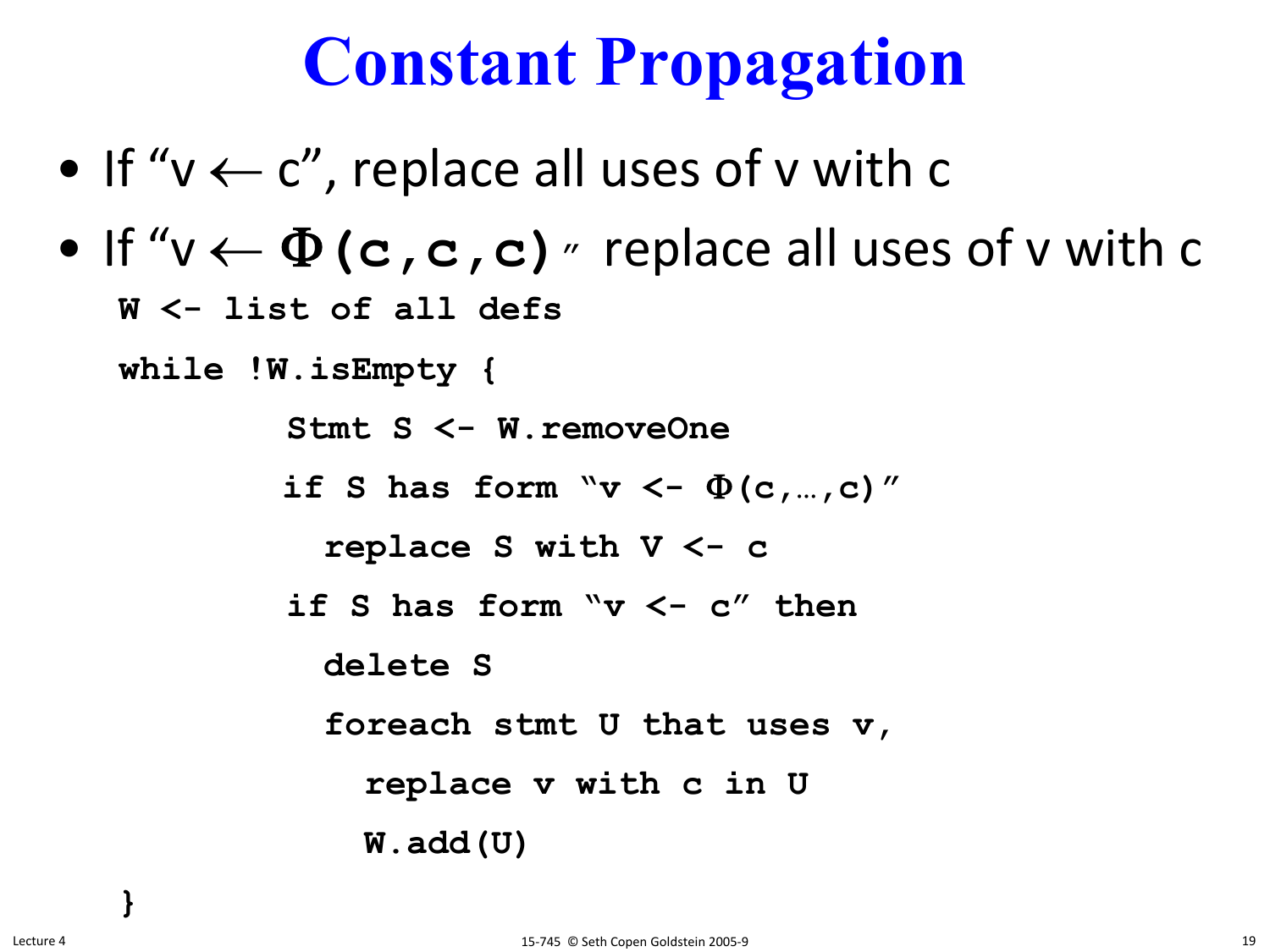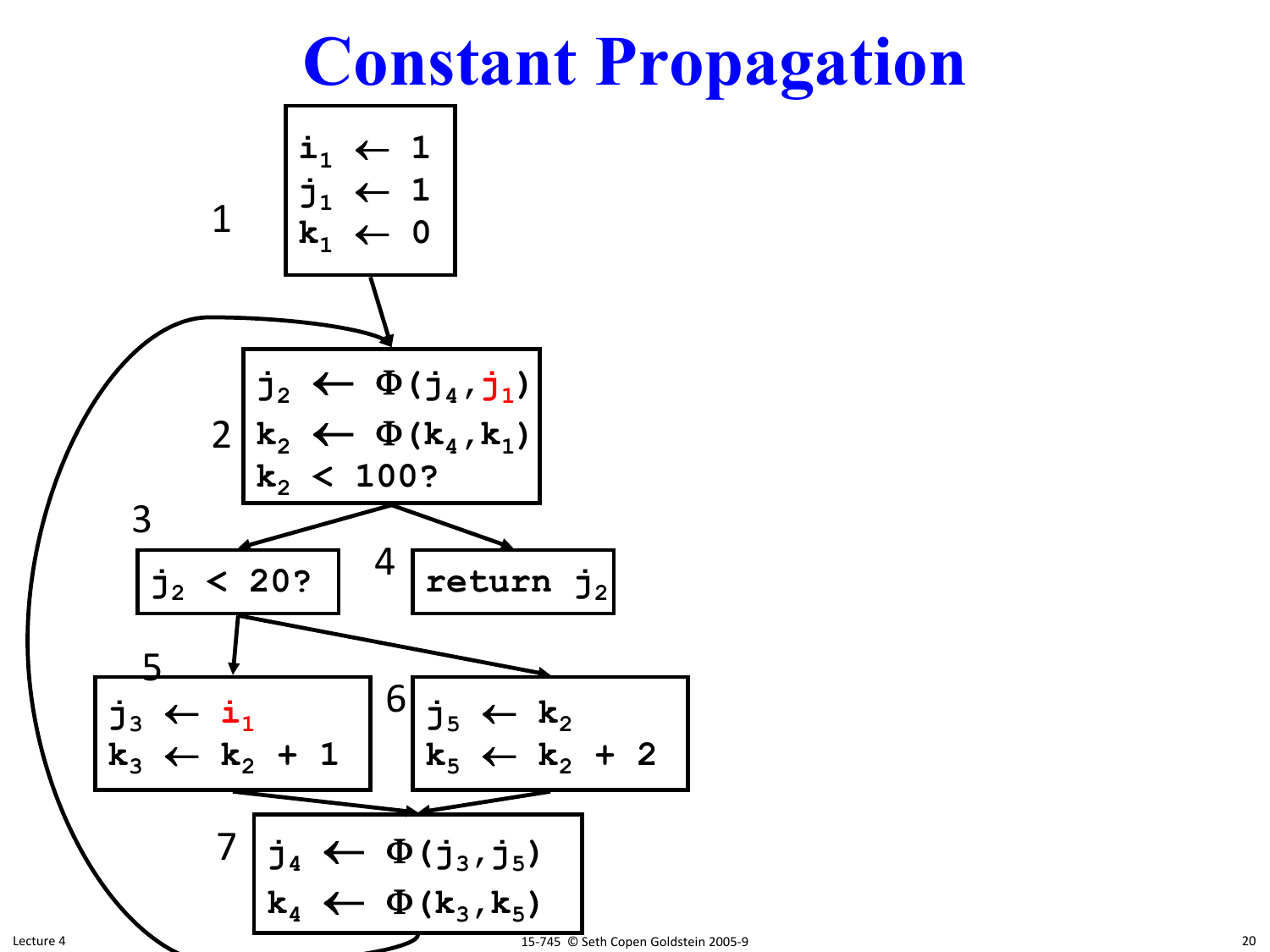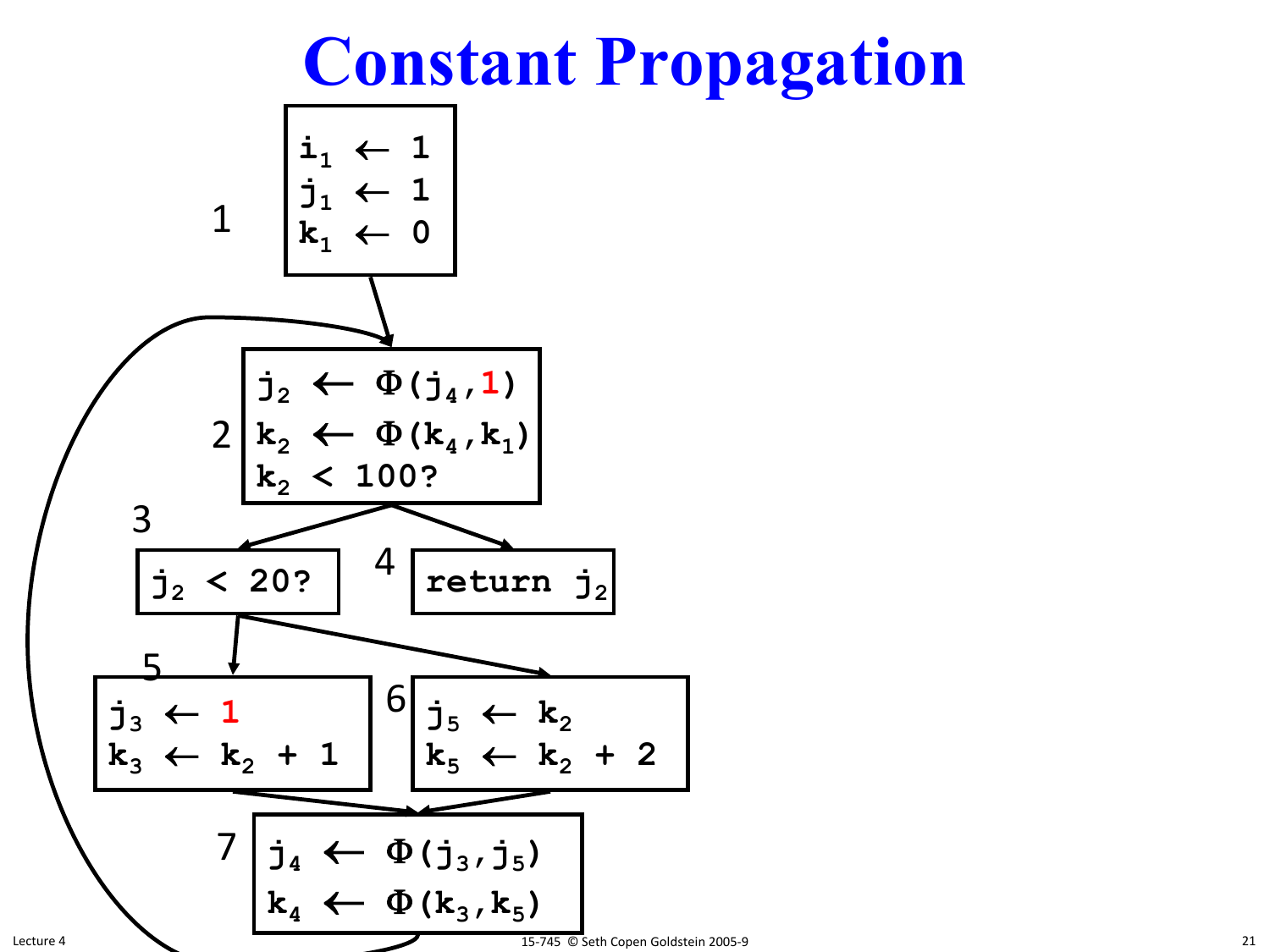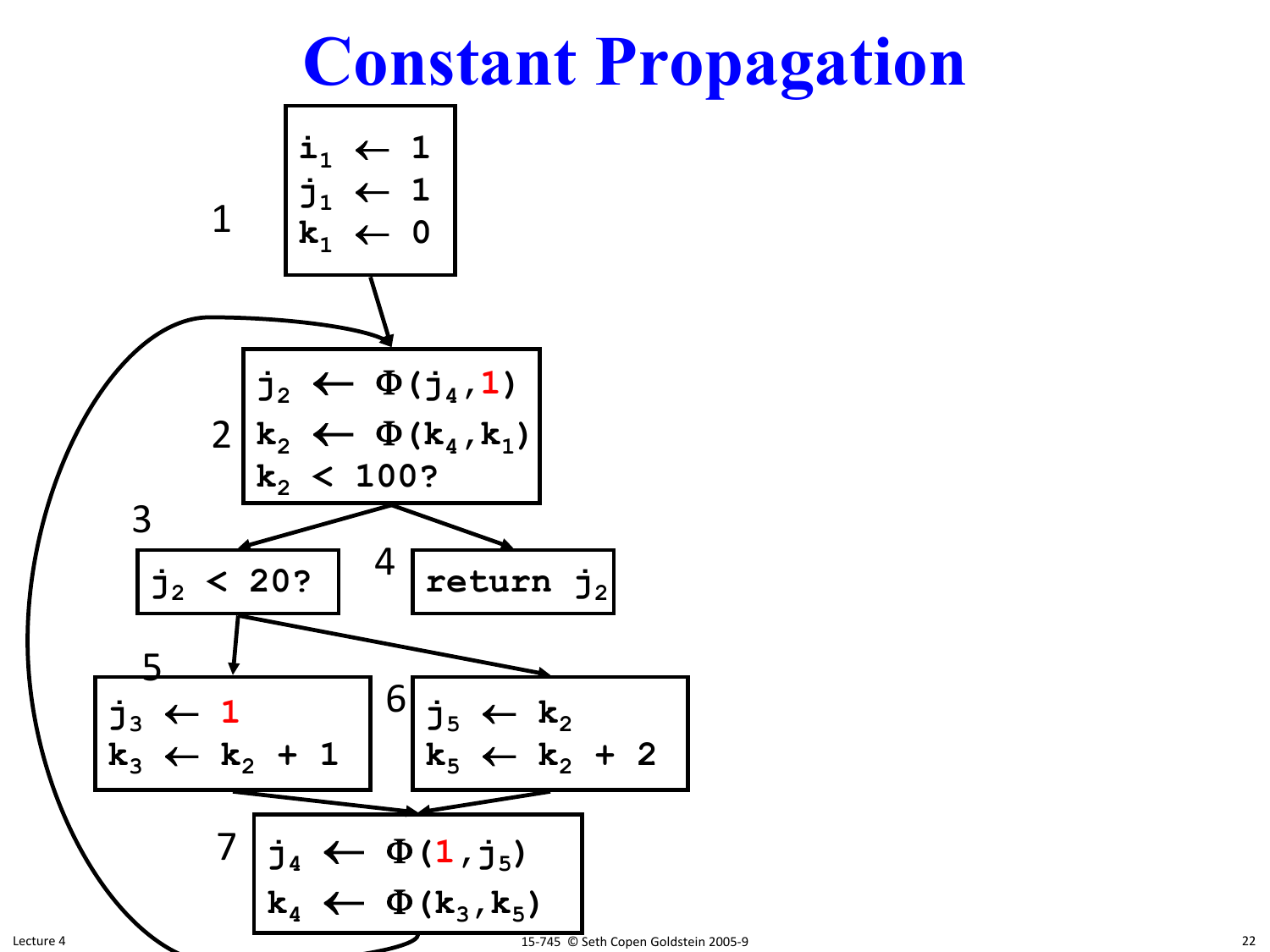

But, so what?

23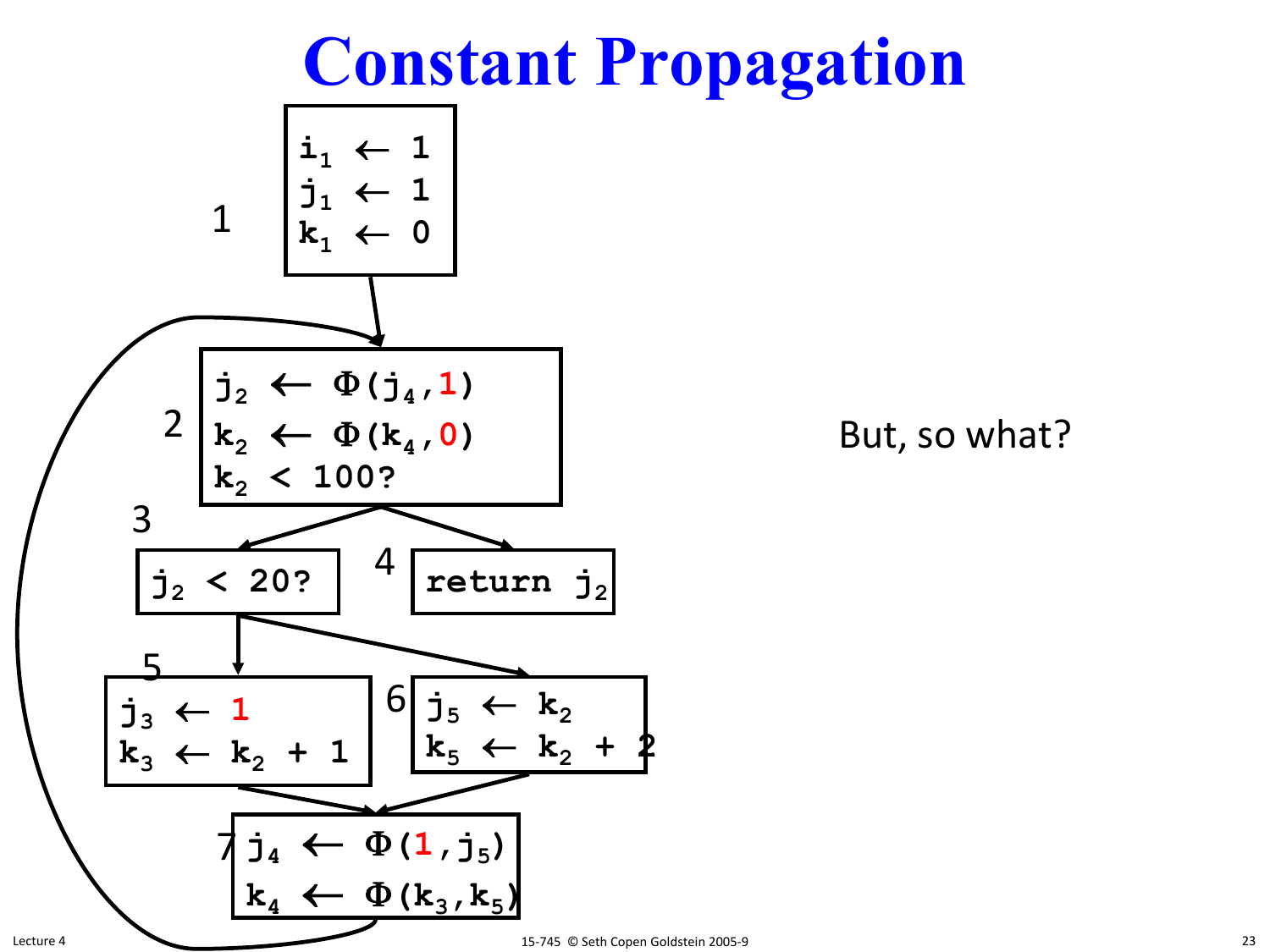# **Other stuff we can do?**

- Copy propagation delete " $x \leftarrow \Phi(y)$ " and replace all x with y delete " $x \leftarrow y$ " and replace all x with y
- Constant Folding (Also, constant conditions too!)
- Unreachable Code Remember to delete all edges from unreachable block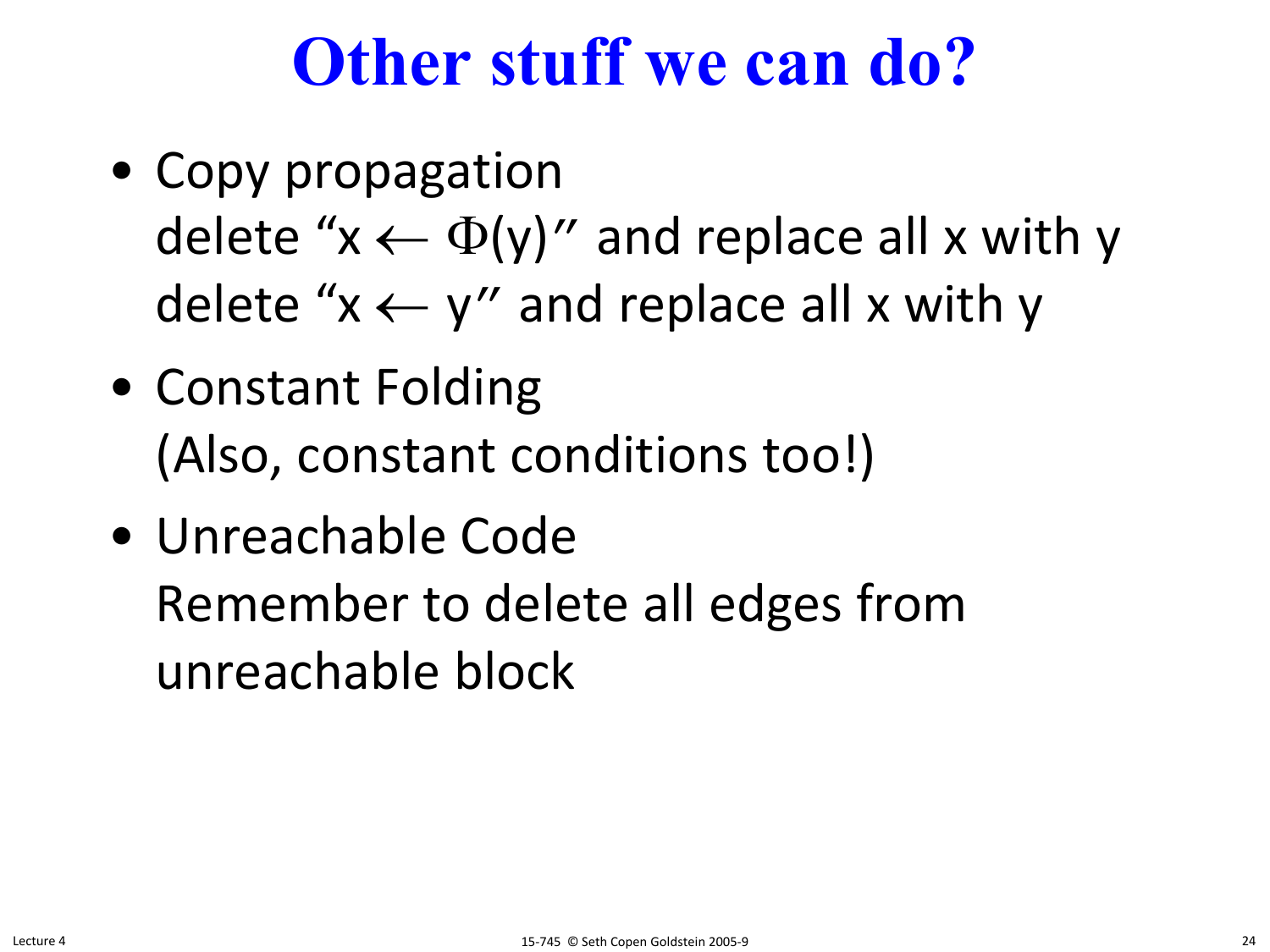

But, so what?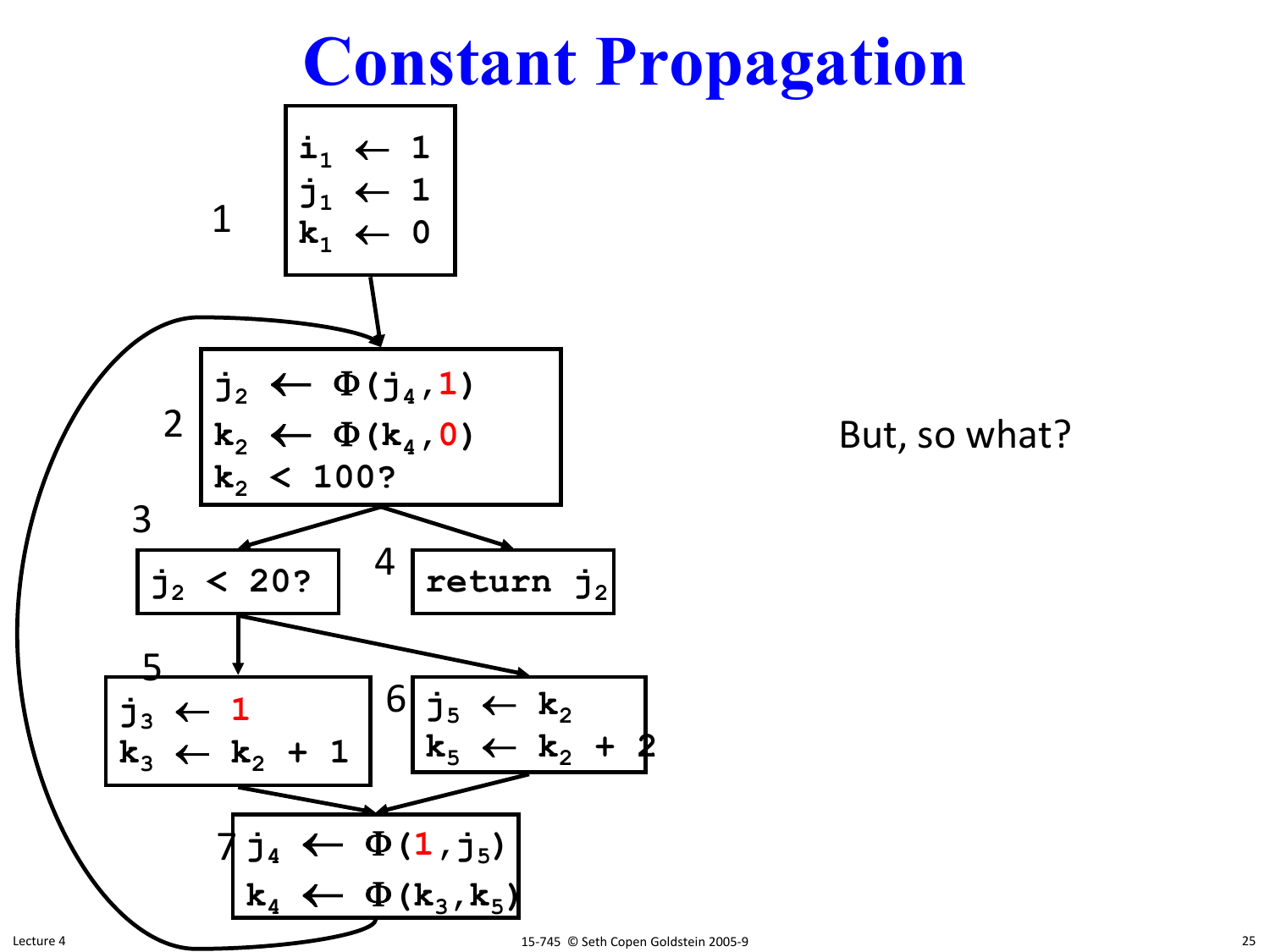

- Does block 6 ever execute?
- Simple CP can't tell
- CCP can tell:
	- Assumes blocks don't execute until proven otherwise
	- Assumes Values are constants until proven otherwise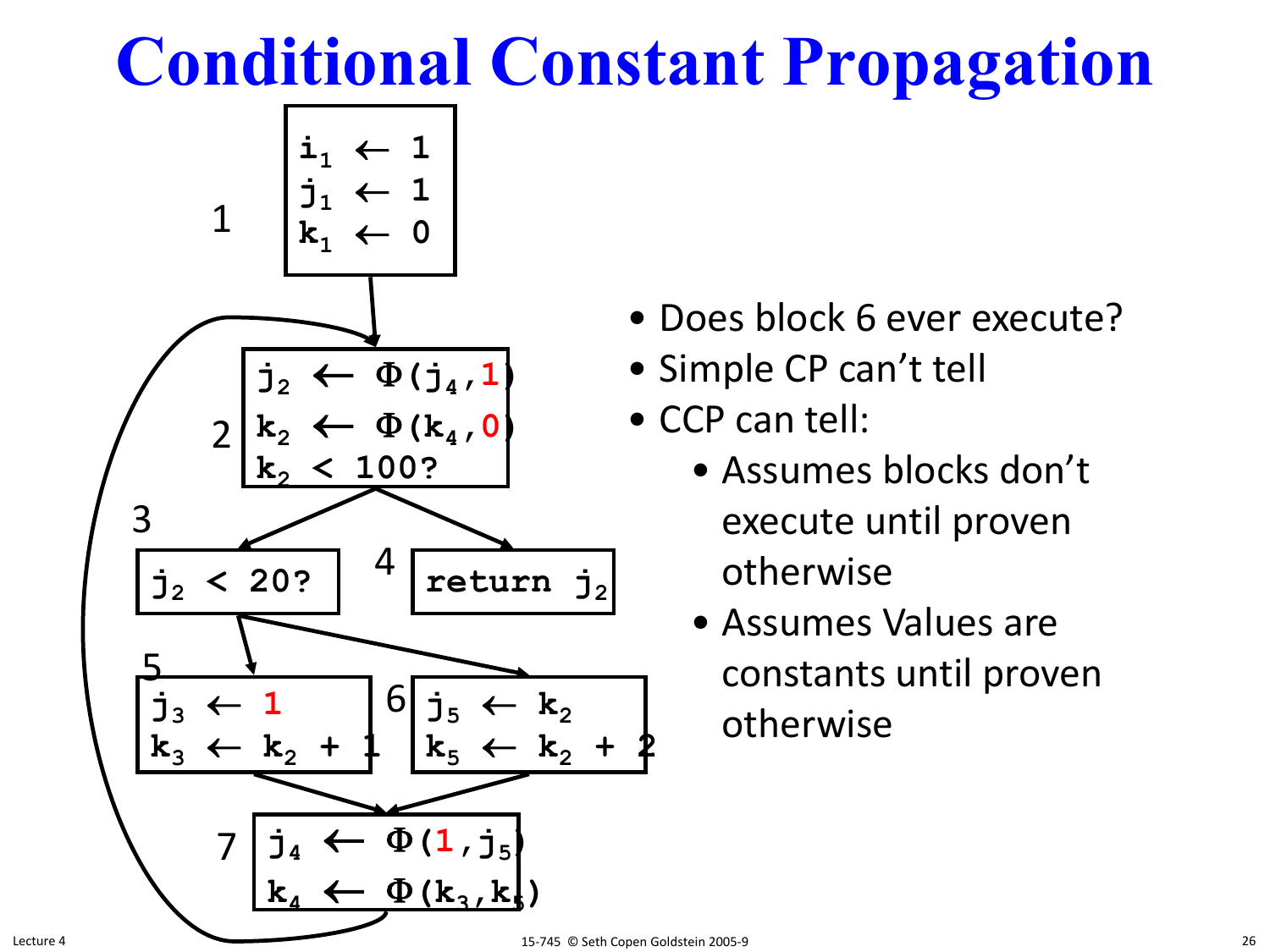# **CCP data structures & lattice**

Keep track of:

- Blocks (assume unexecuted until proven otherwise)
- -Variables (assume not executed, only with proof of assignments of a non-constant value do we assume not constant)

Use a lattice for variables:





⊥

evidence that the var has been assigned a constant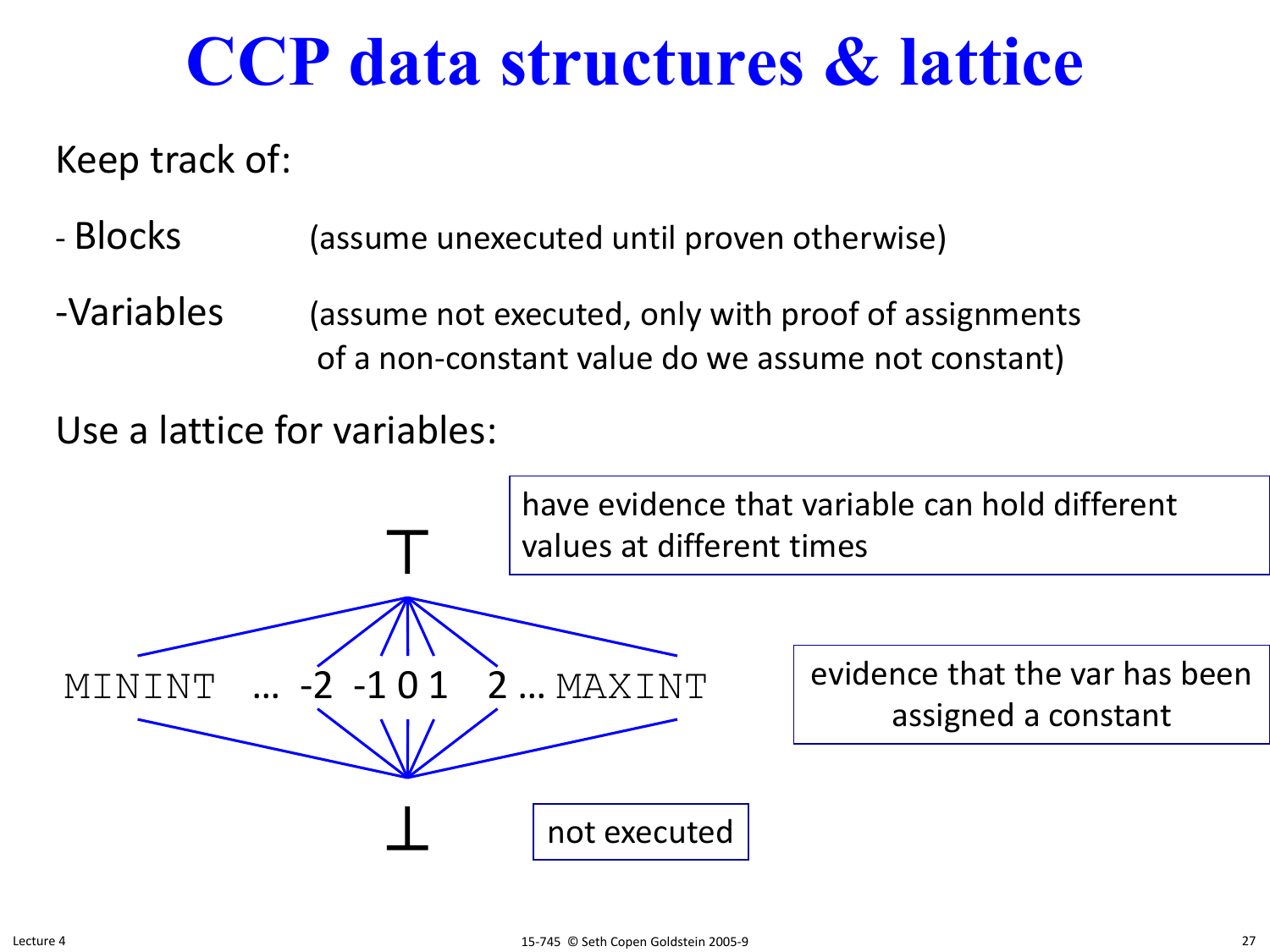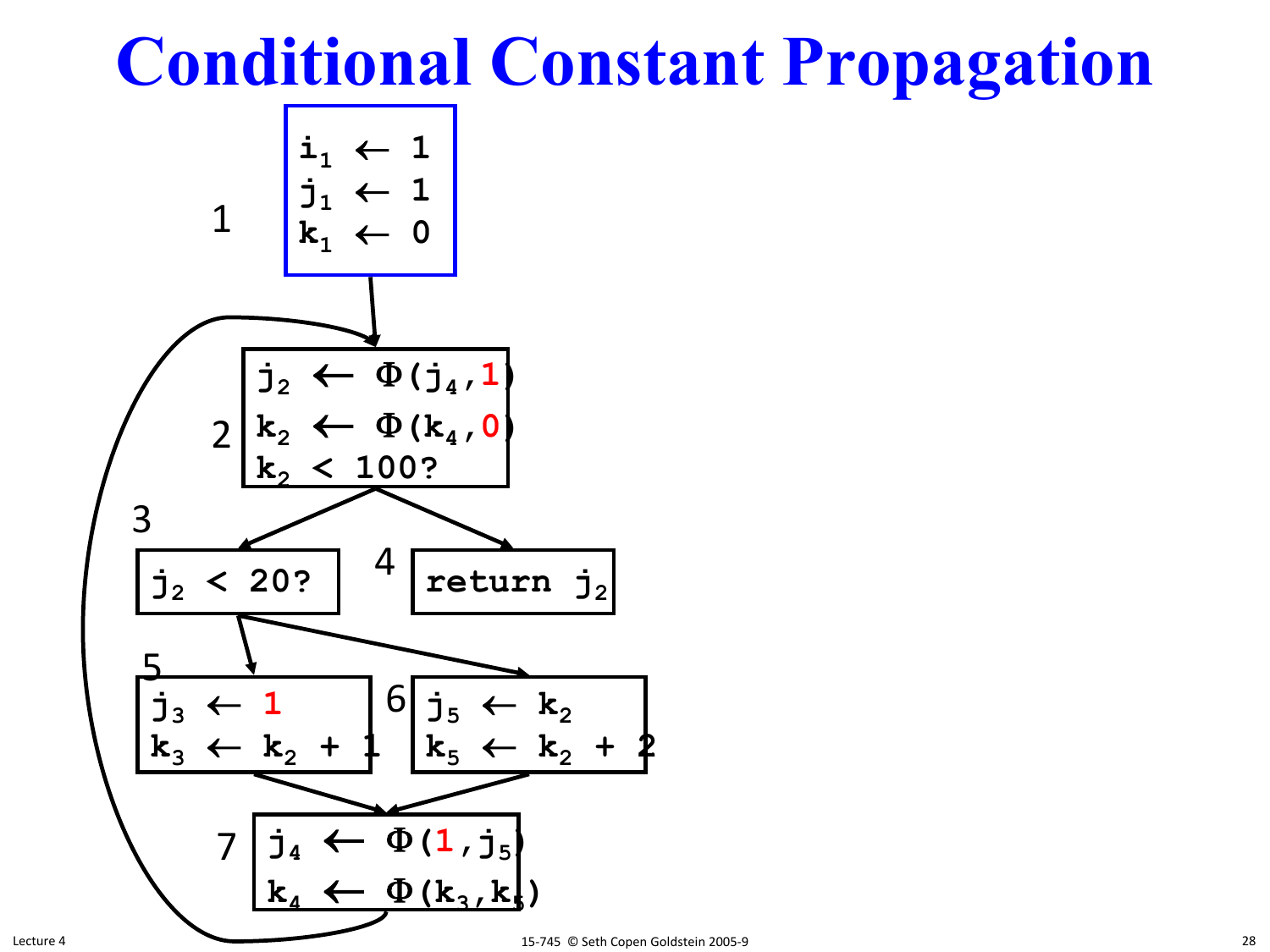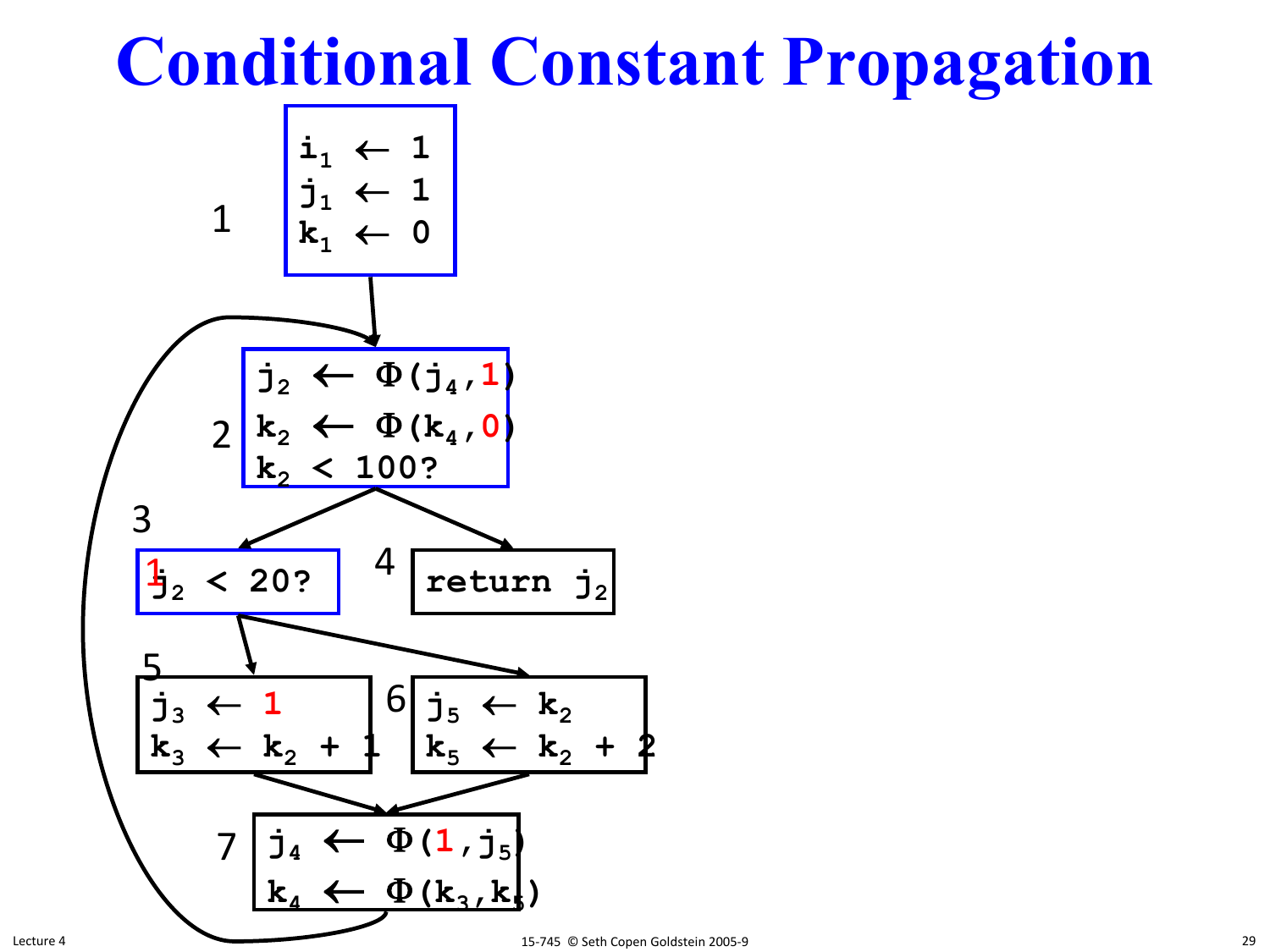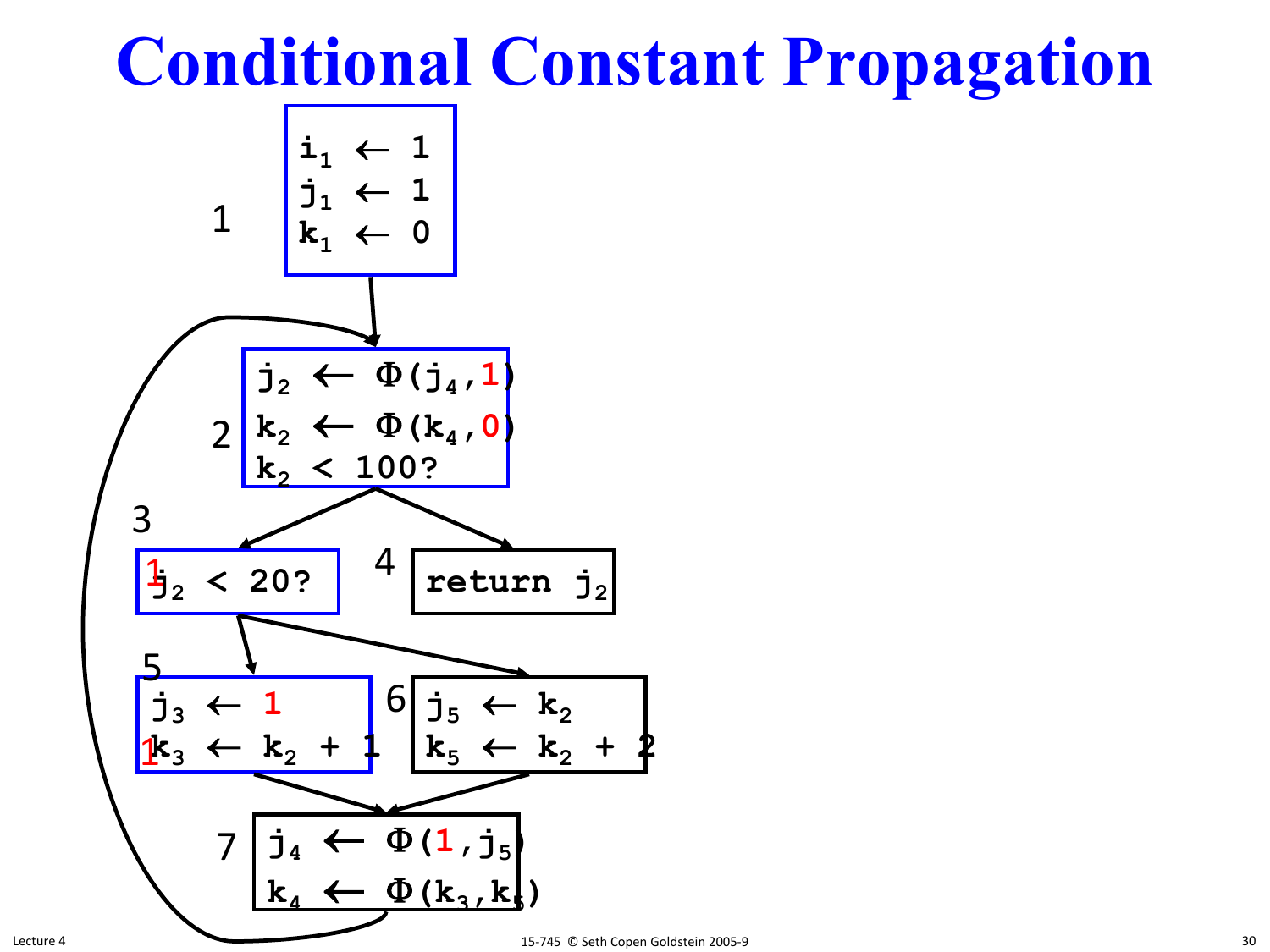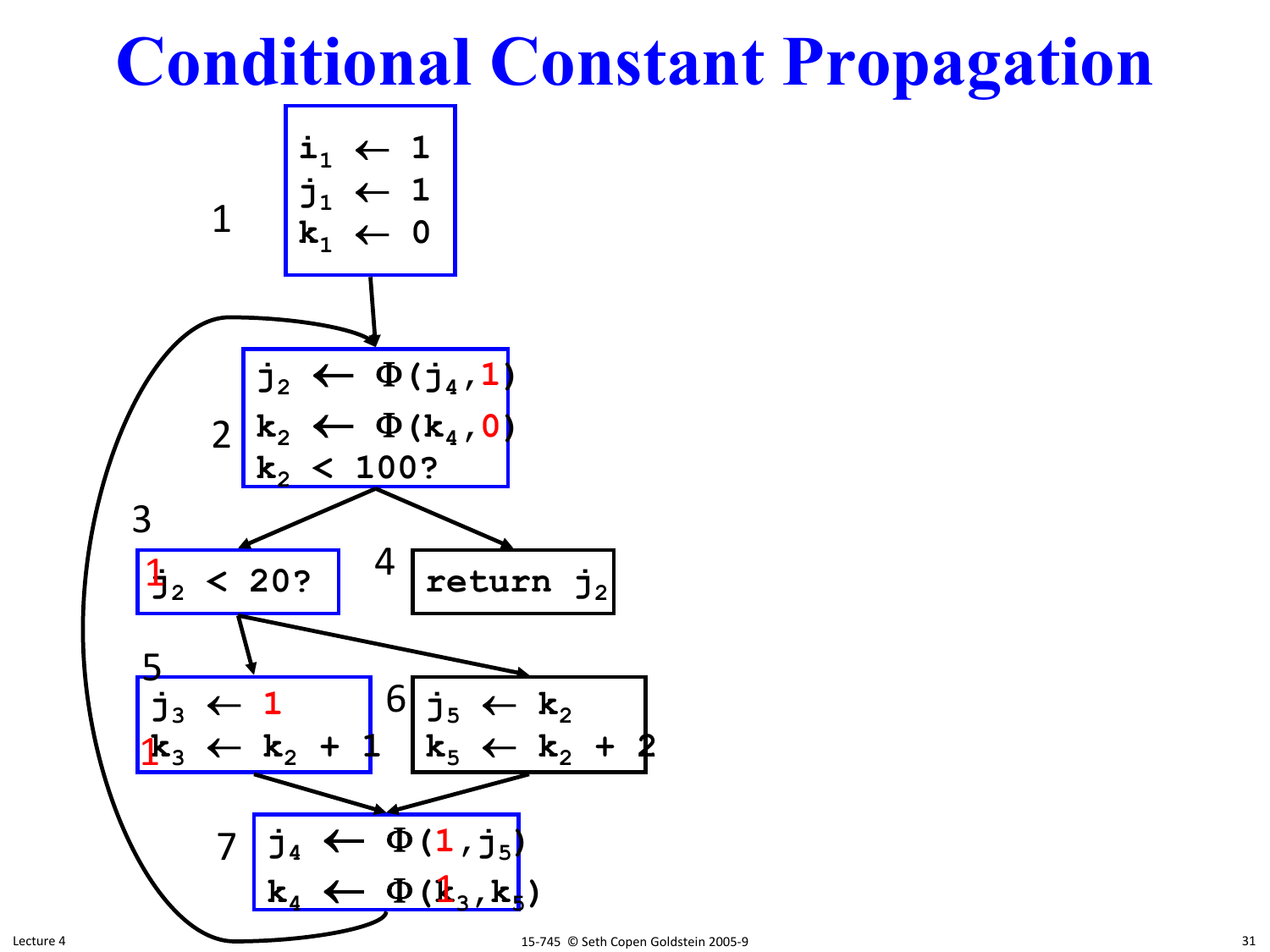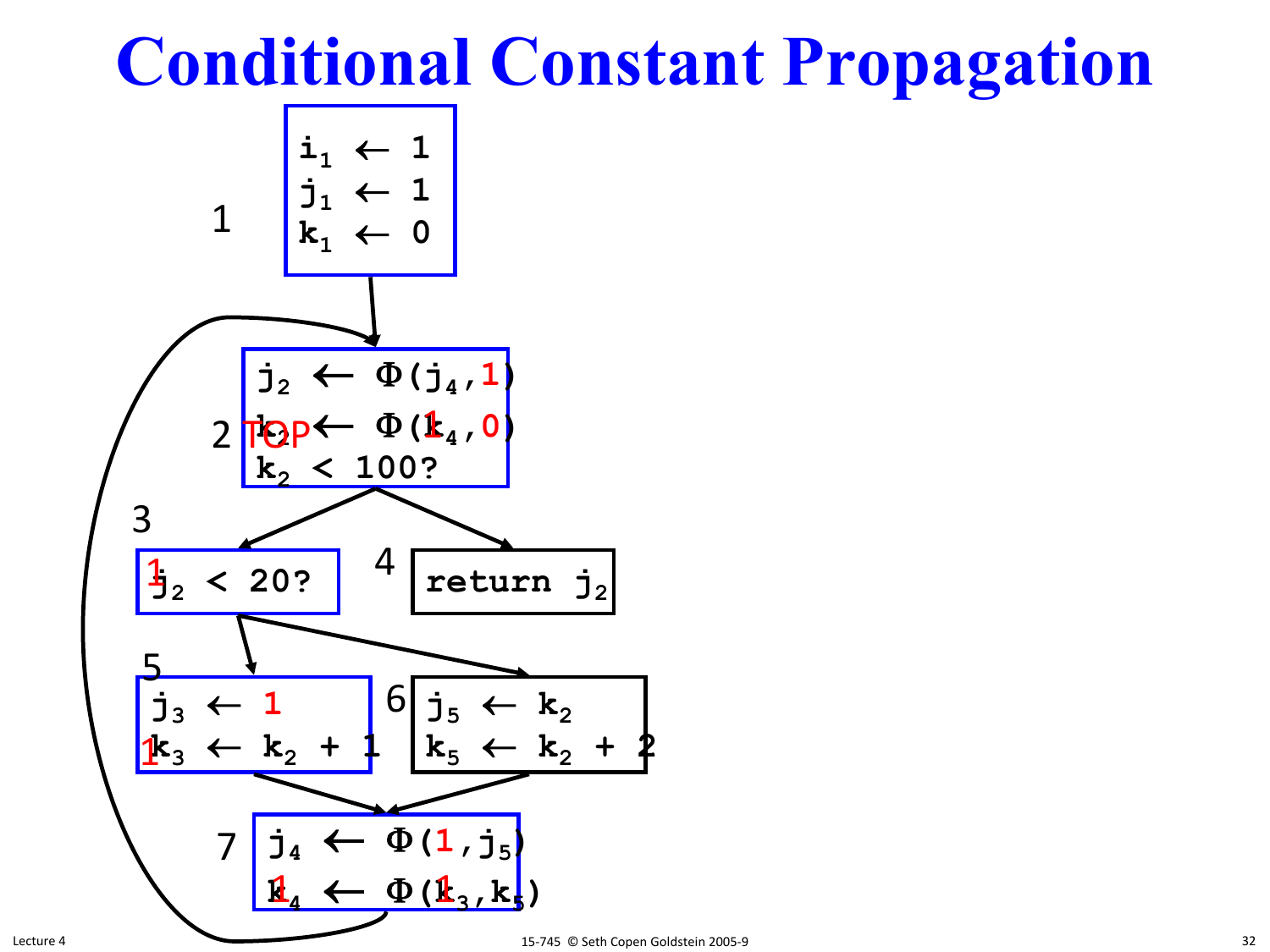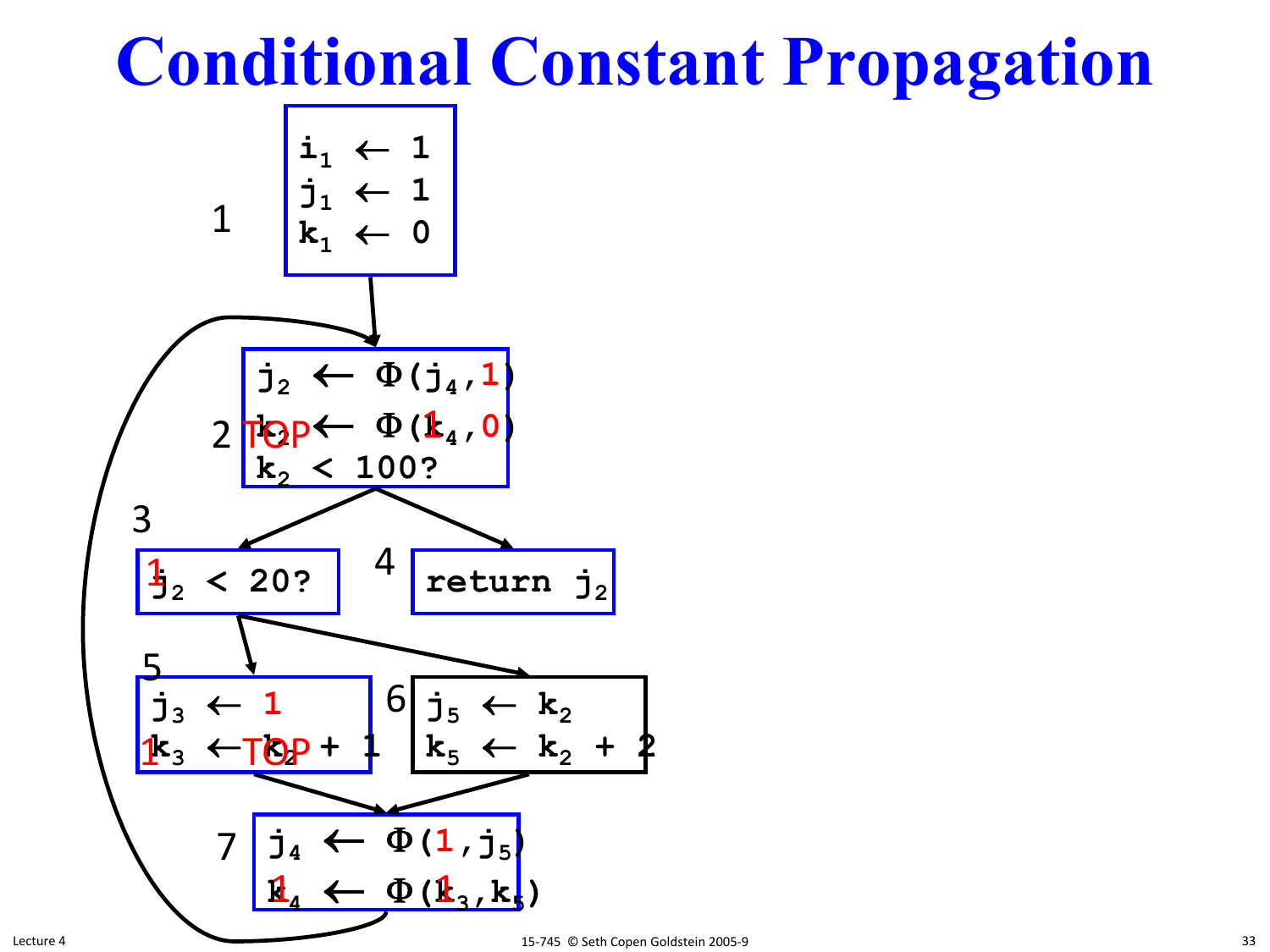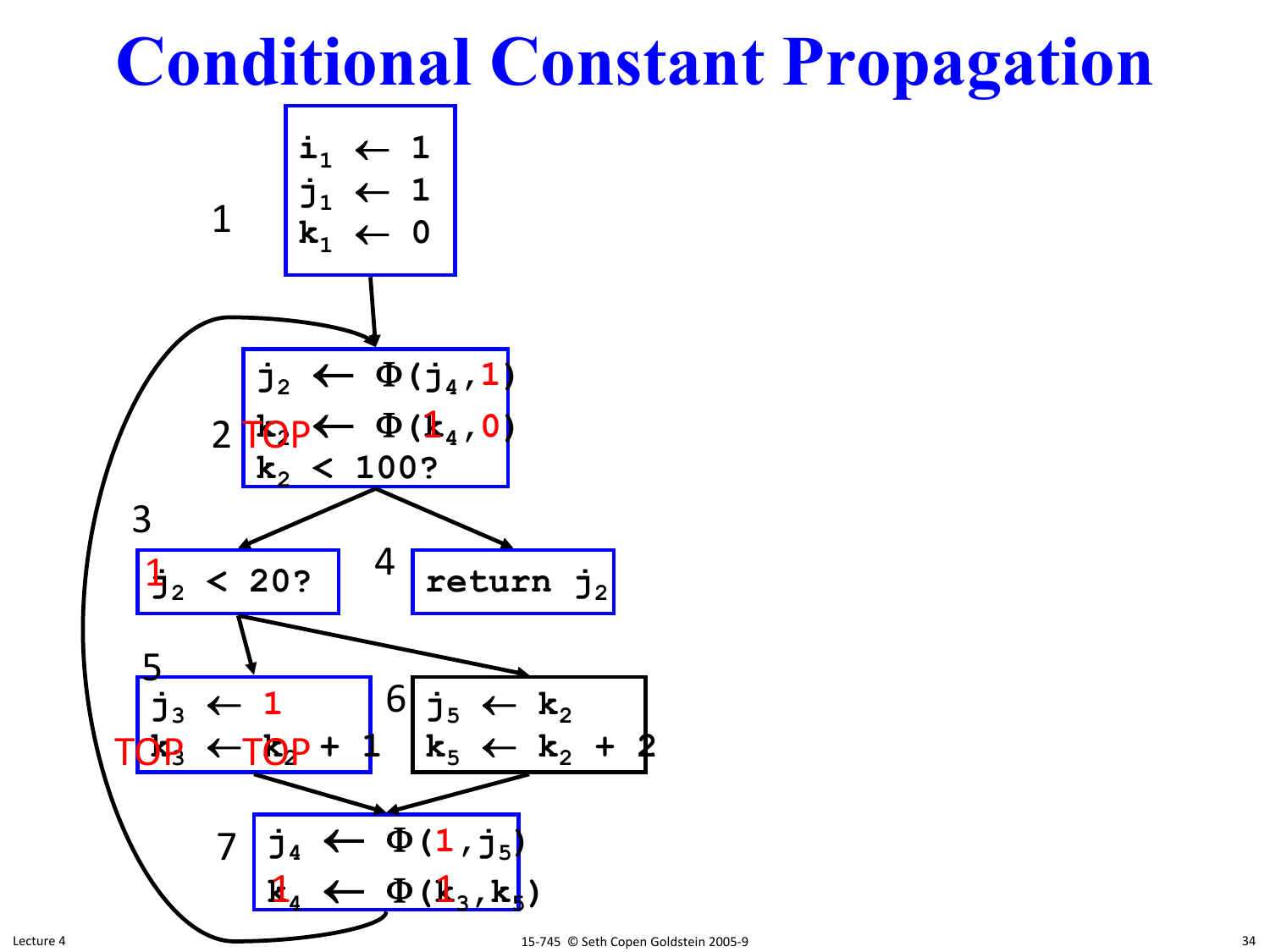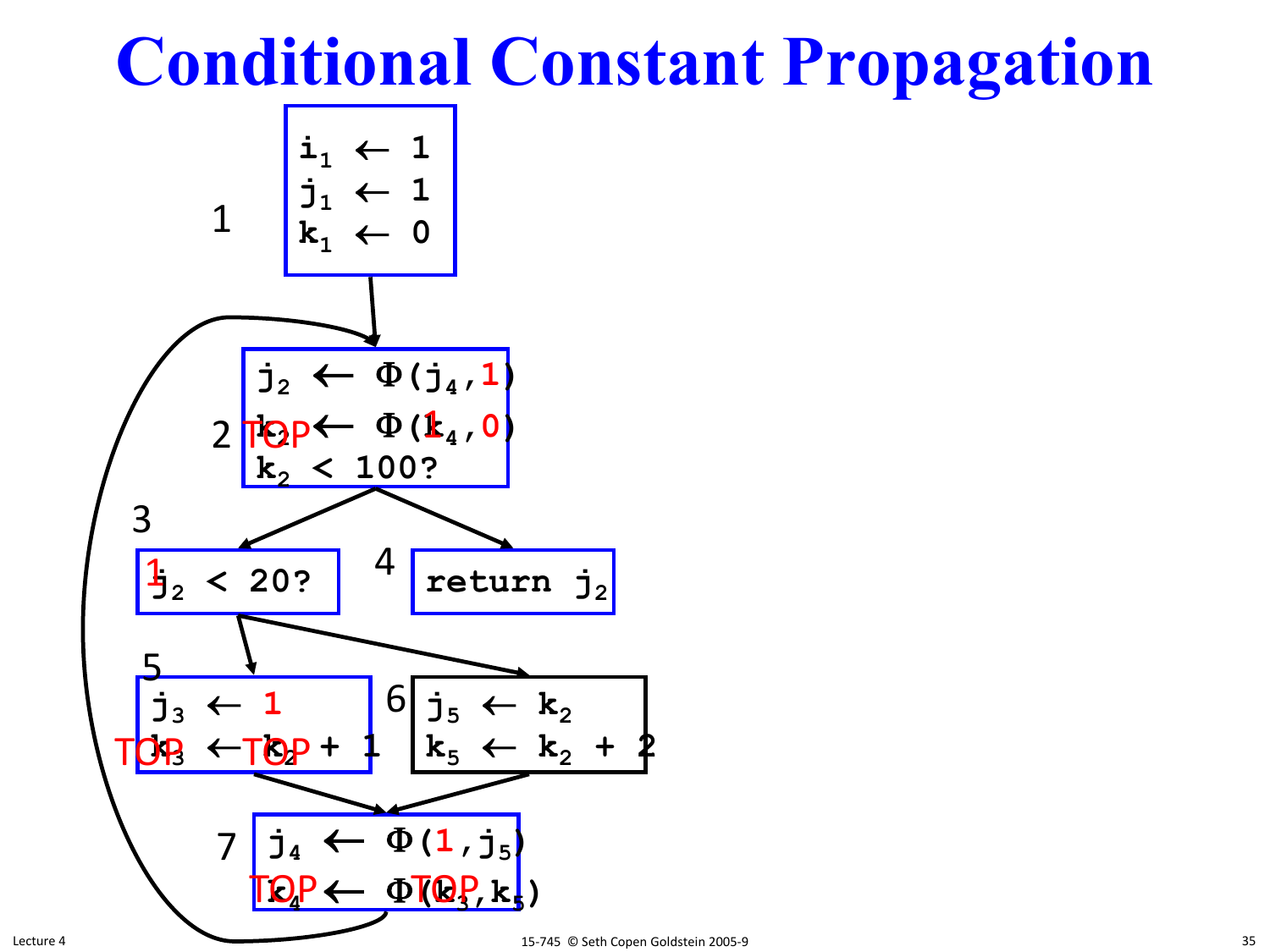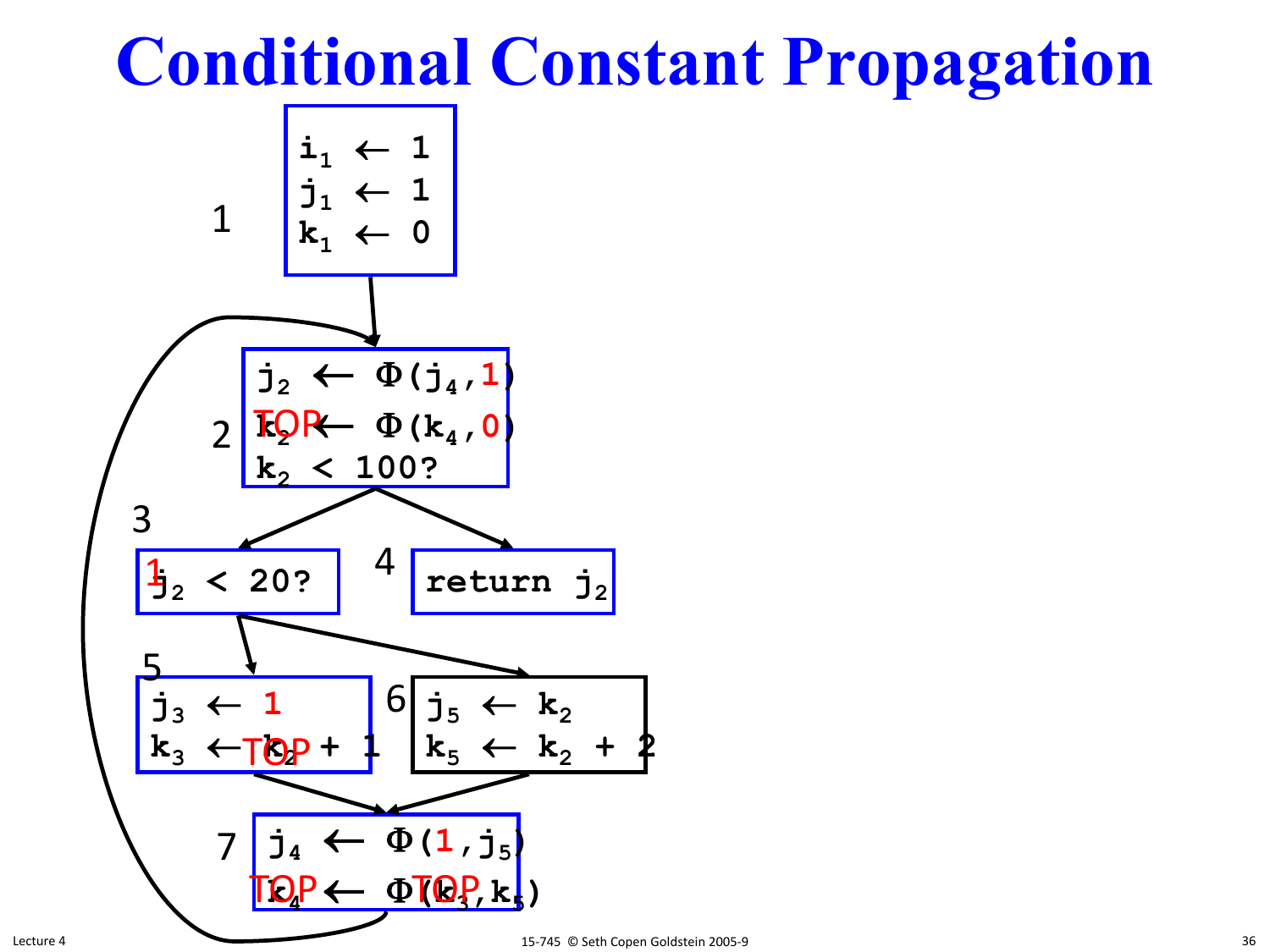

Now What?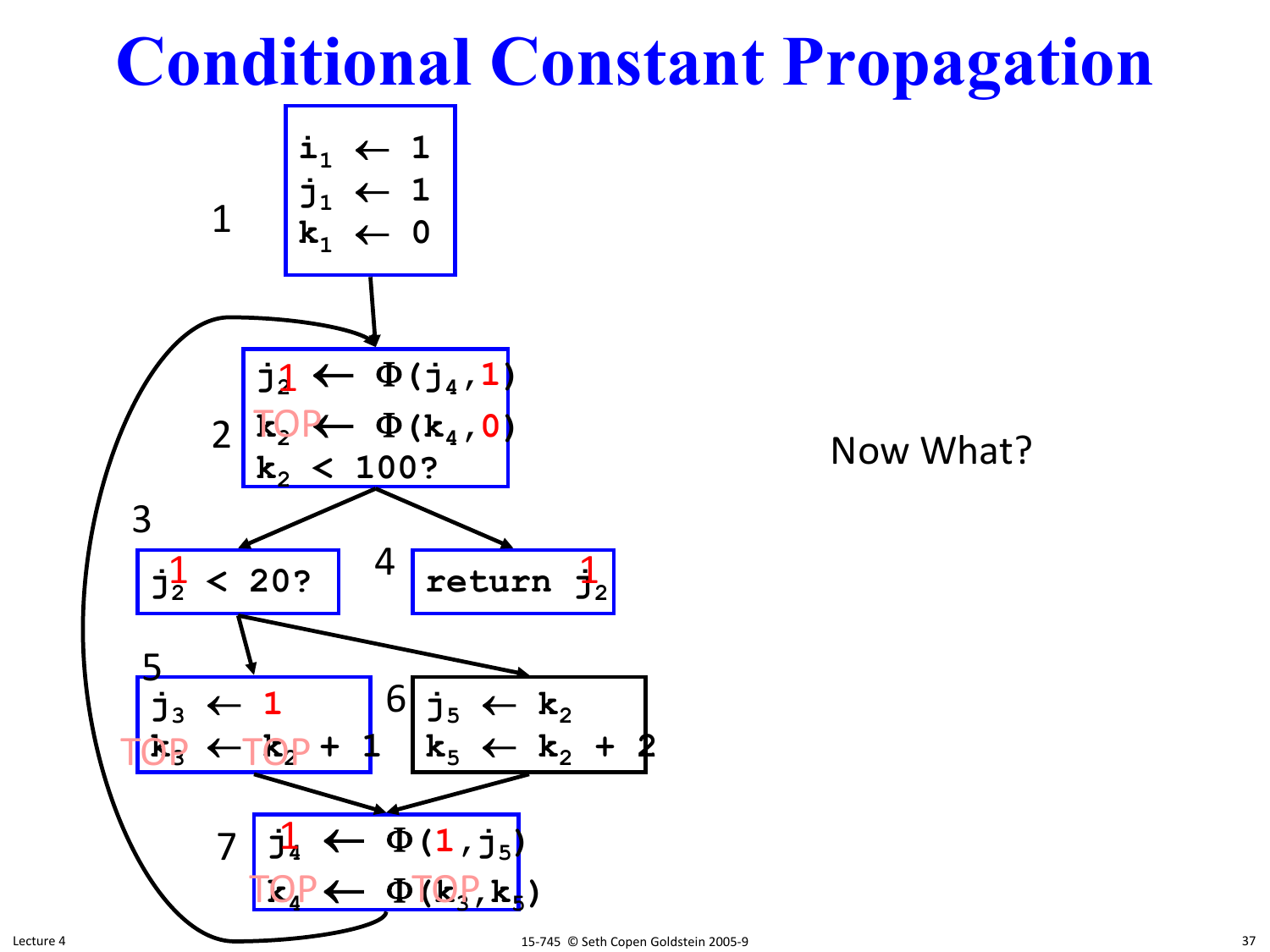

#### Now What?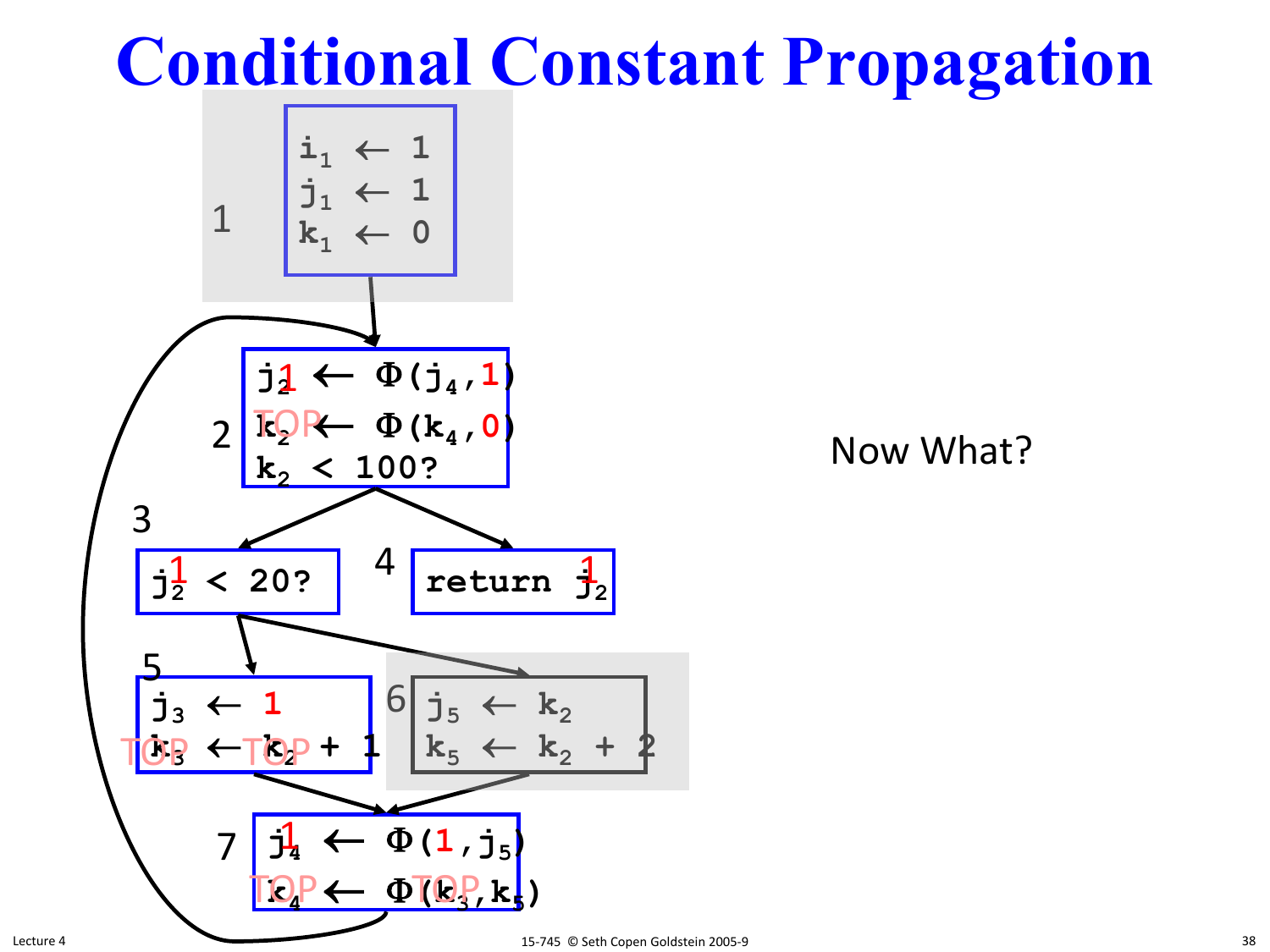## **Conditional Constant Propagation**



1

Now What?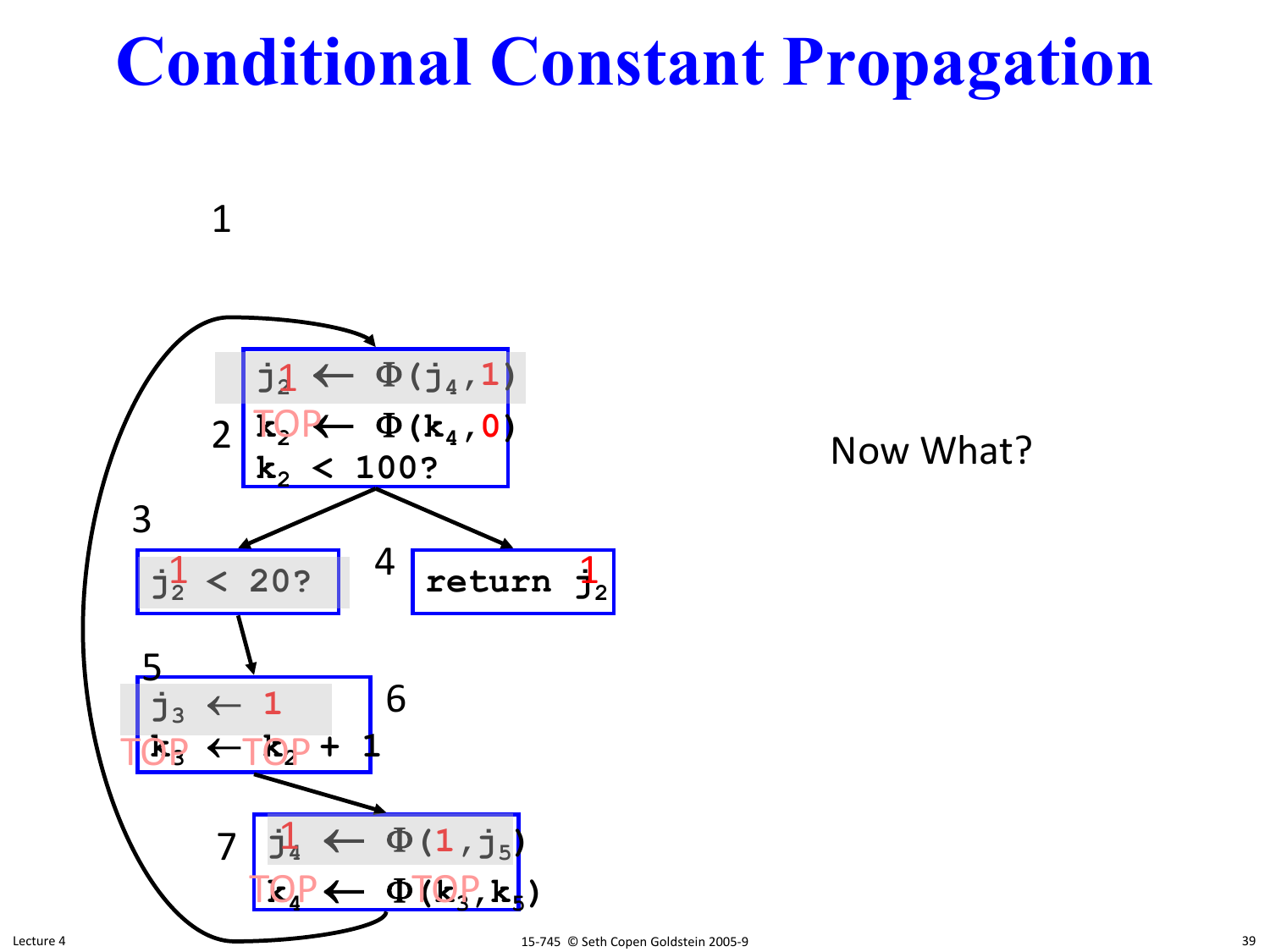## **Conditional Constant Propagation**



1

Now What?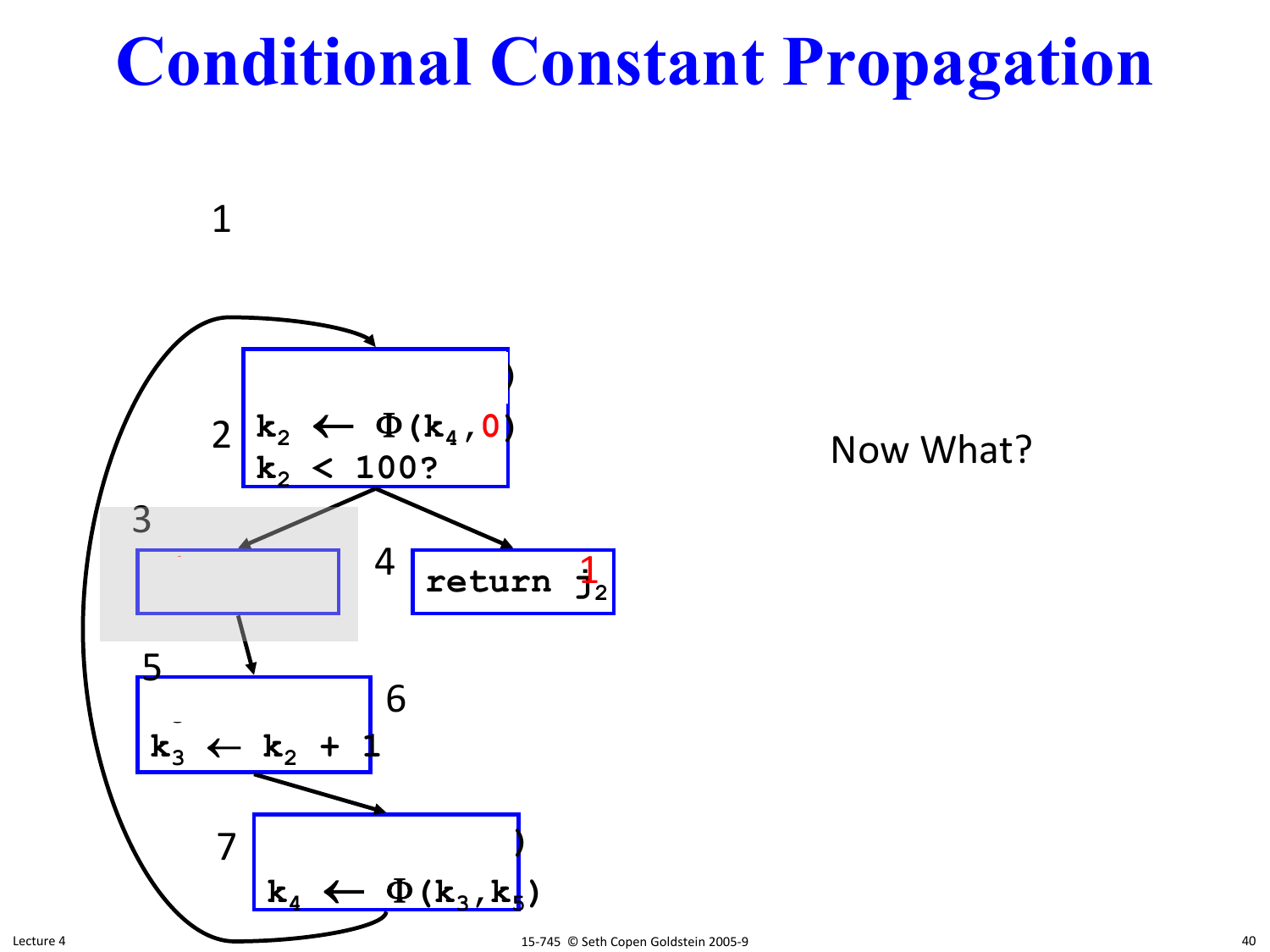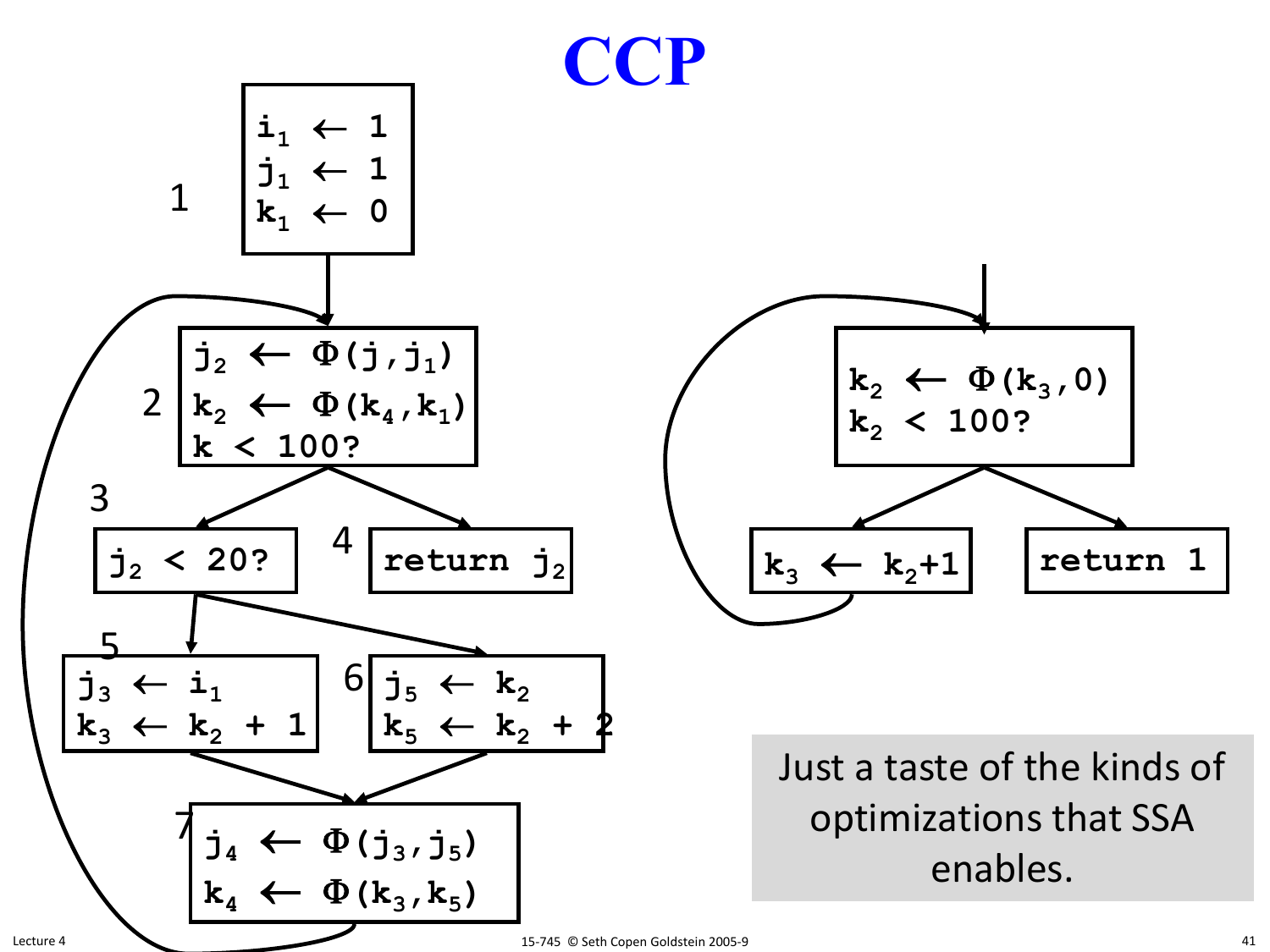#### **Minimal SSA**

- Each assignment generates a fresh variable.
- At each join point insert  $\Phi$  functions for all variables with multiple outstanding defs.

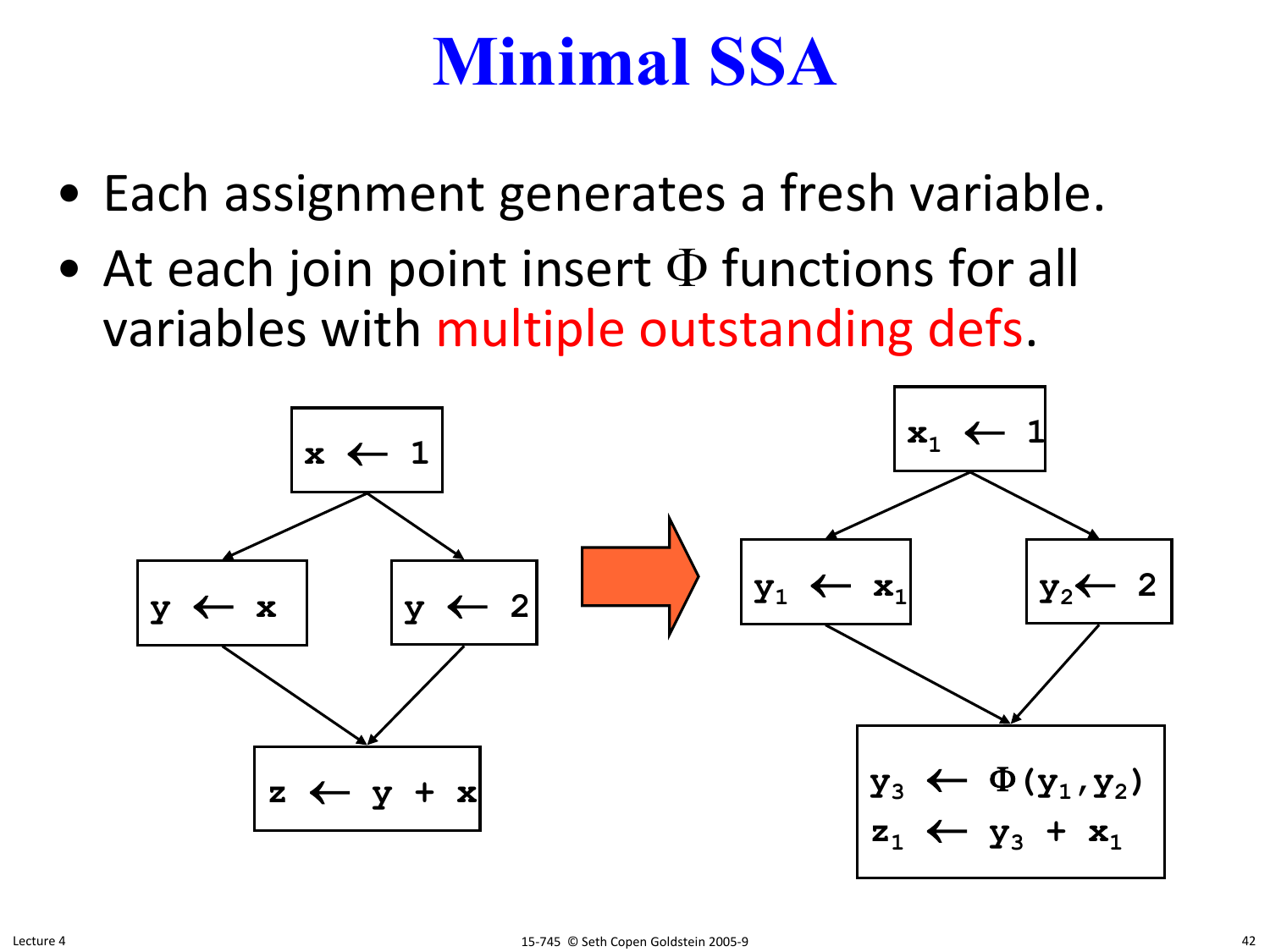

If there is a def of **a** in block 5, which nodes need a  $\Phi()$ ?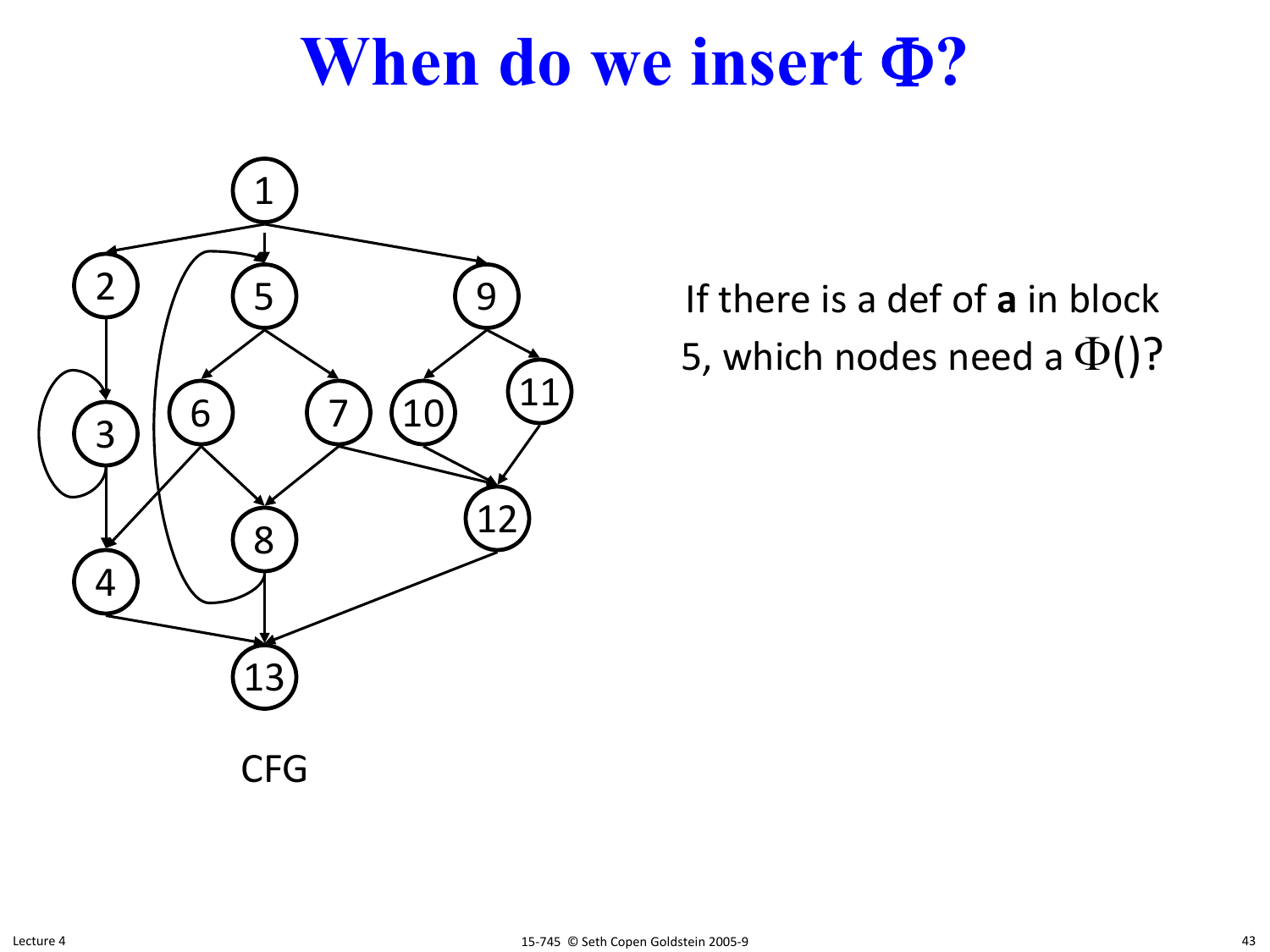- •There is a block x containing a def of b
- There is a block y (with  $y \neq x$ ) containing a def of b
- There is a nonempty path  $P_{xz}$  of edges from x to z
- There is a nonempty path  $P_{vz}$  of edges from y to z
- Paths  $P_{xz}$  and  $P_{yz}$  do not have any node in common other than z, and…
- •The node z does not appear within both  $P_{xz}$  and  $P_{yz}$  prior to the end, though it may appear in one or the other.

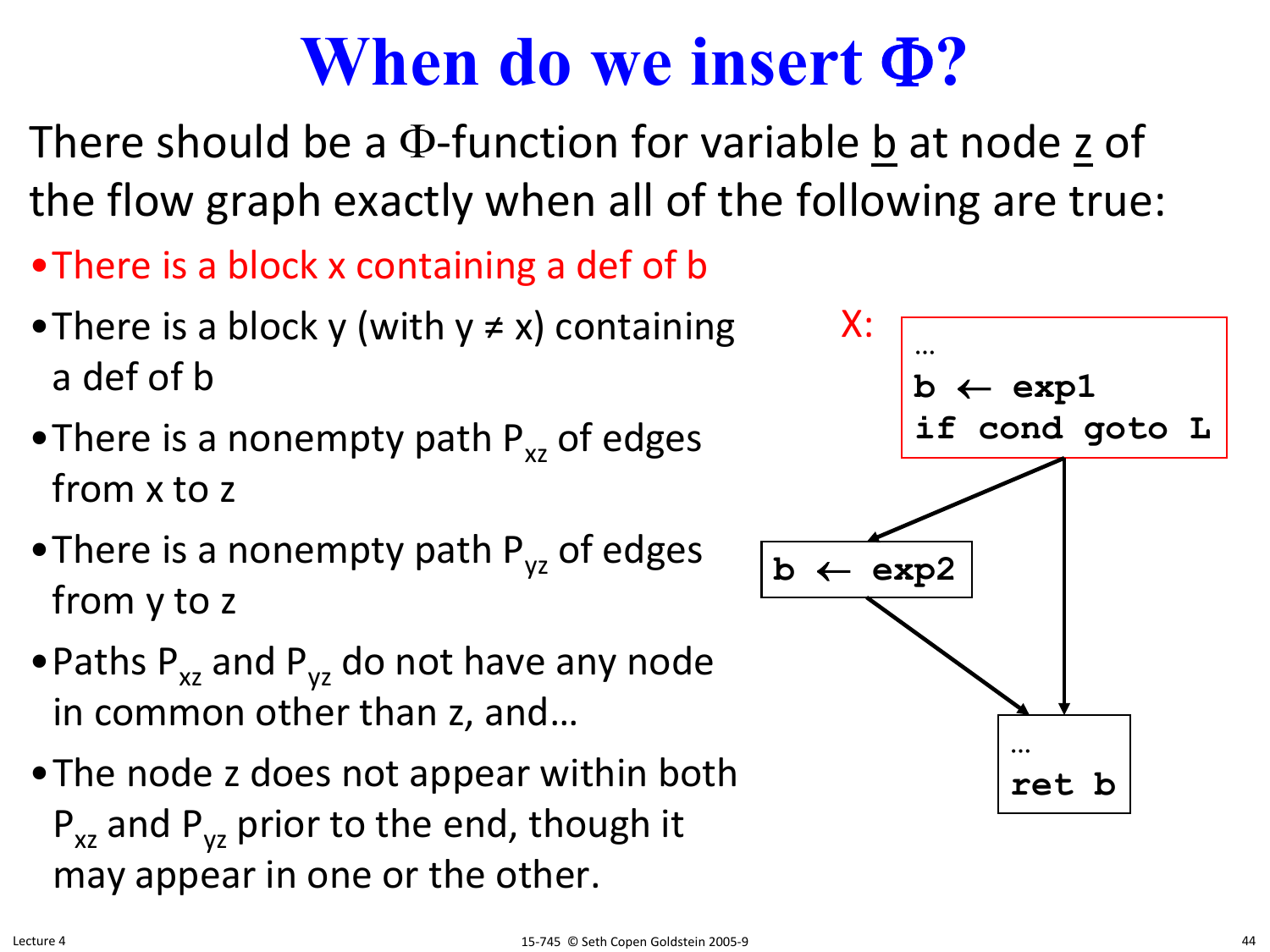- •There is a block x containing a def of b
- There is a block y (with  $y \neq x$ ) containing a def of b
- There is a nonempty path  $P_{xz}$  of edges from x to z
- There is a nonempty path  $P_{vz}$  of edges from y to z
- Paths  $P_{xz}$  and  $P_{yz}$  do not have any node in common other than z, and…
- •The node z does not appear within both  $P_{xz}$  and  $P_{yz}$  prior to the end, though it may appear in one or the other.

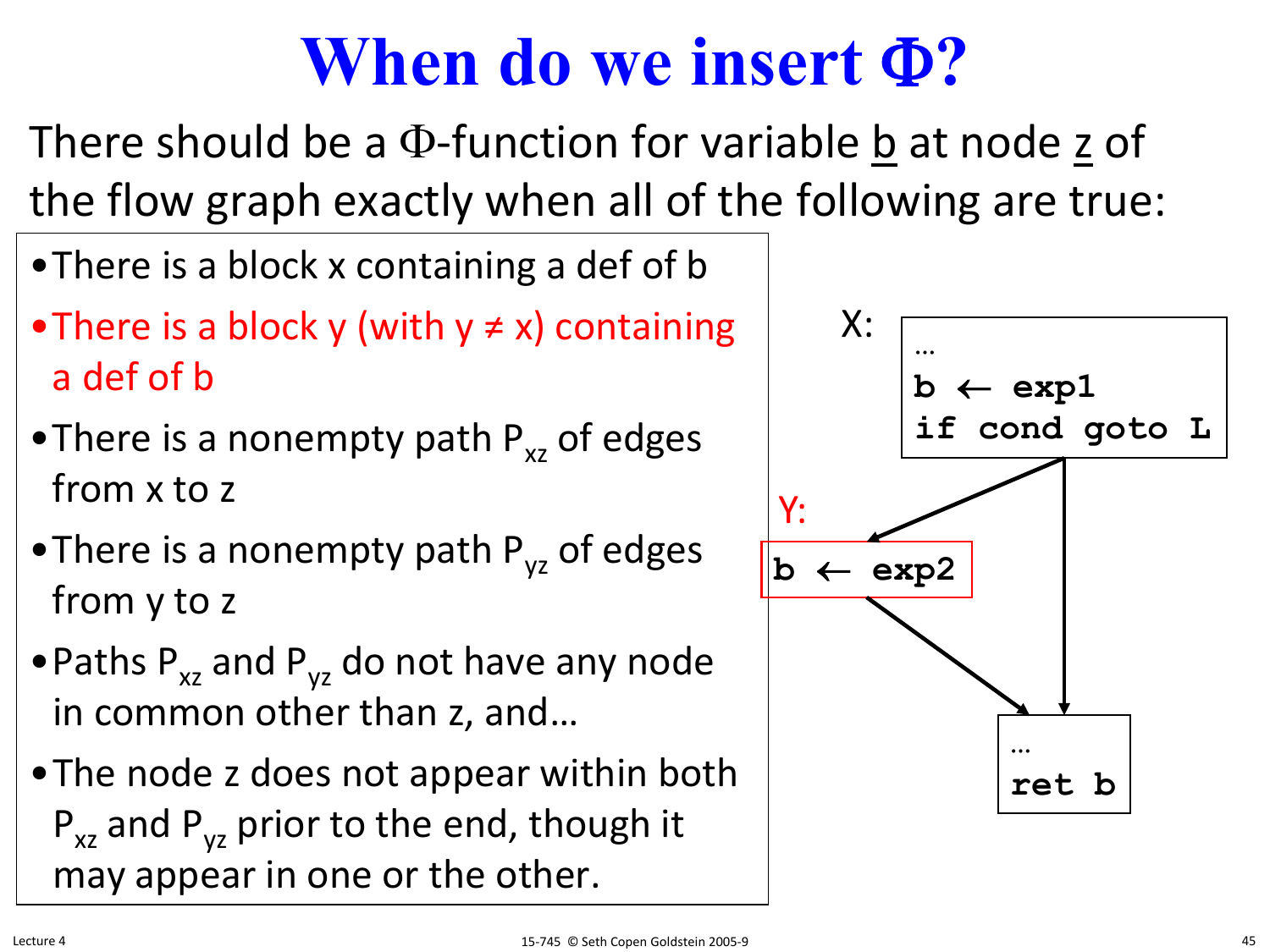- •There is a block x containing a def of b
- There is a block y (with  $y \neq x$ ) containing a def of b
- There is a nonempty path  $P_{xz}$  of edges from x to z
- There is a nonempty path  $P_{vz}$  of edges from y to z
- Paths  $P_{xz}$  and  $P_{yz}$  do not have any node in common other than z, and…
- •The node z does not appear within both  $P_{xz}$  and  $P_{yz}$  prior to the end, though it may appear in one or the other.

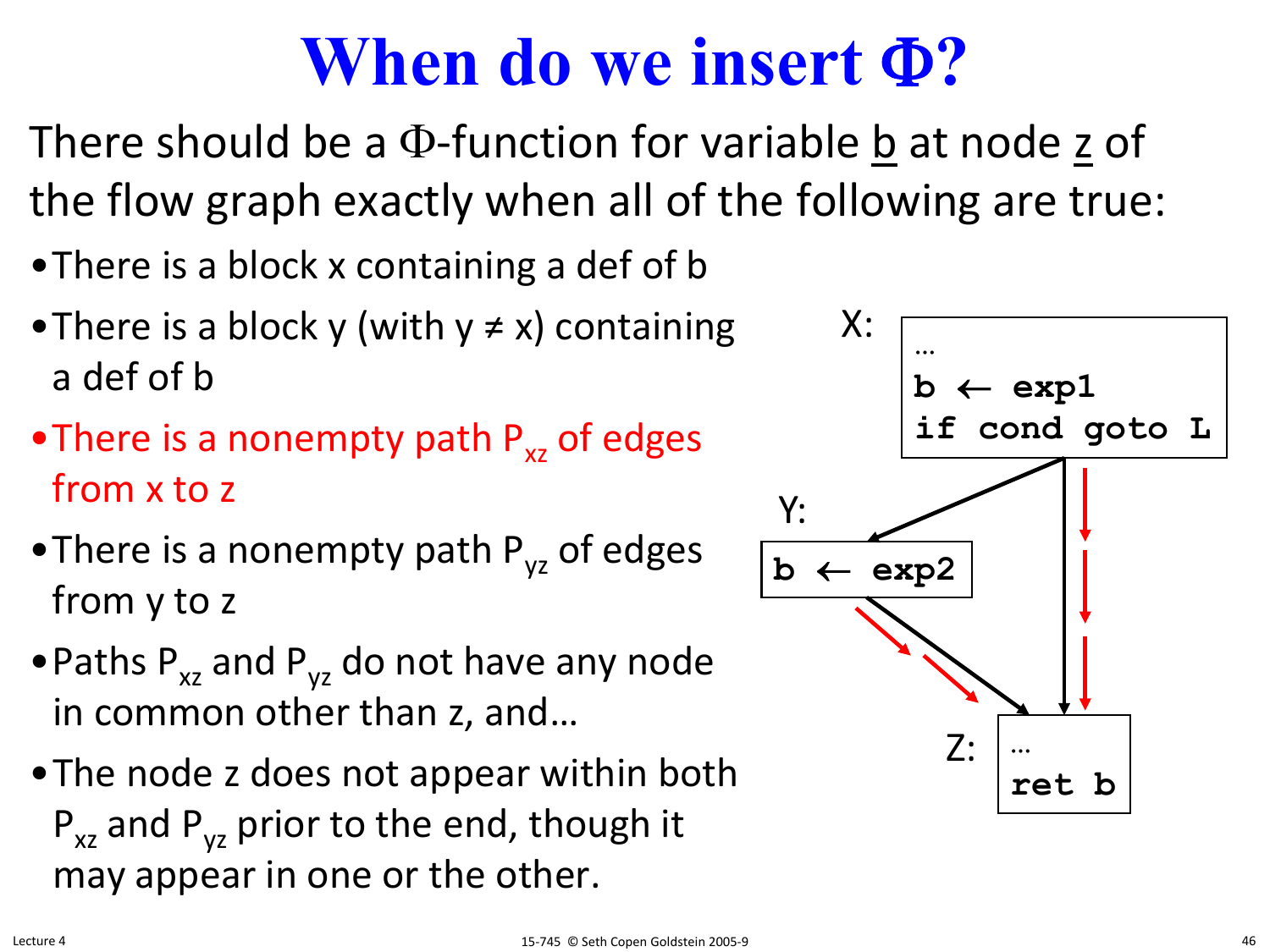- •There is a block x containing a def of b
- There is a block y (with  $y \neq x$ ) containing a def of b
- There is a nonempty path  $P_{xz}$  of edges from x to z
- There is a nonempty path  $P_{vz}$  of edges from y to z
- Paths  $P_{xz}$  and  $P_{yz}$  do not have any node in common other than z, and…
- •The node z does not appear within both  $P_{xz}$  and  $P_{yz}$  prior to the end, though it may appear in one or the other.

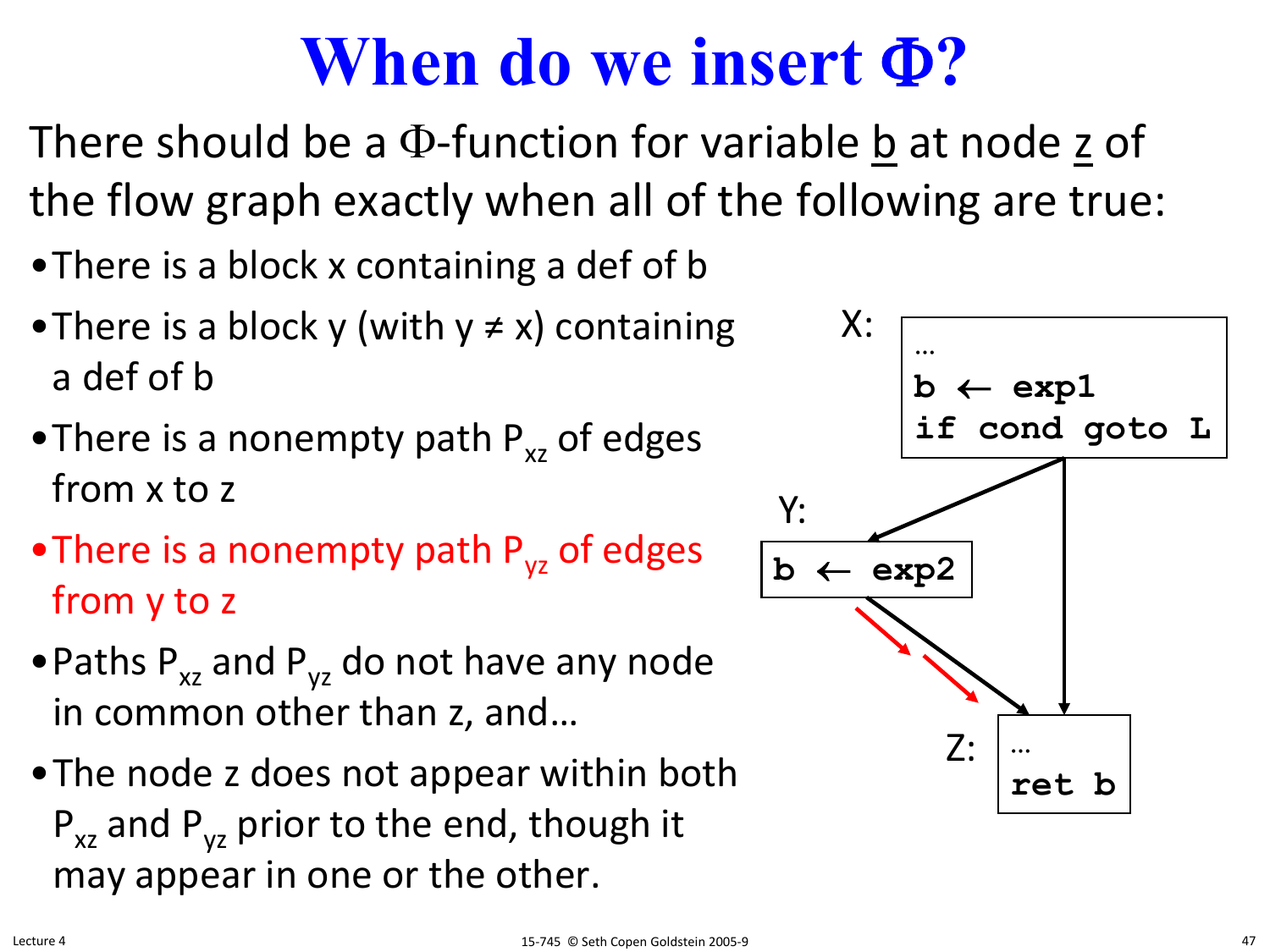- •There is a block x containing a def of b
- There is a block y (with  $y \neq x$ ) containing a def of b
- There is a nonempty path  $P_{xz}$  of edges from x to z
- There is a nonempty path  $P_{vz}$  of edges from y to z
- Paths  $P_{xz}$  and  $P_{yz}$  do not have any node in common other than z, and…
- •The node z does not appear within both  $P_{xz}$  and  $P_{yz}$  prior to the end, though it may appear in one or the other.

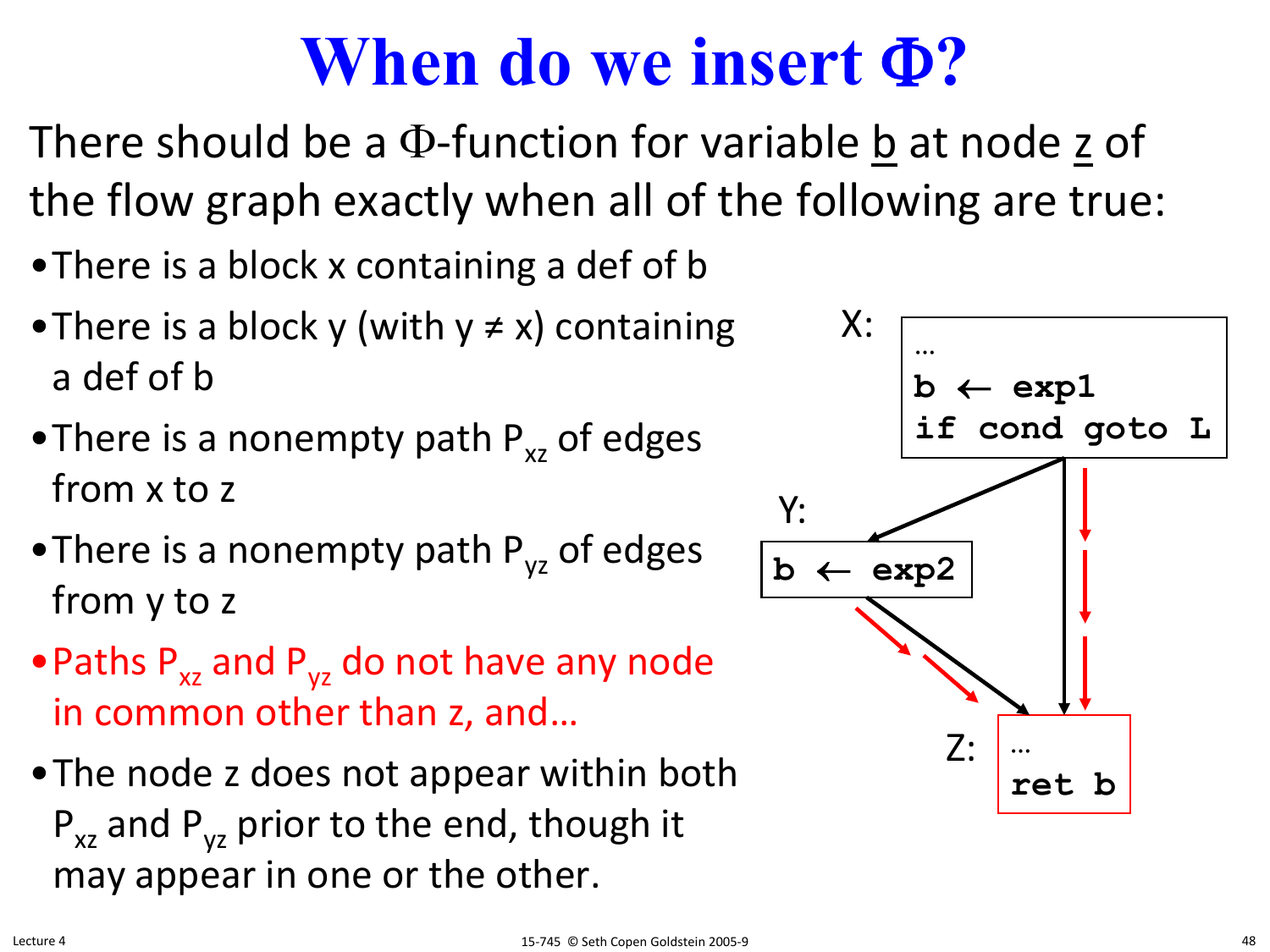- •There is a block x containing a def of b
- There is a block y (with  $y \neq x$ ) containing a def of b
- There is a nonempty path  $P_{xz}$  of edges from x to z
- There is a nonempty path  $P_{vz}$  of edges from y to z
- Paths  $P_{xz}$  and  $P_{yz}$  do not have any node in common other than z, and…
- •The node z does not appear within both  $P_{xz}$  and  $P_{yz}$  prior to the end, though it may appear in one or the other.

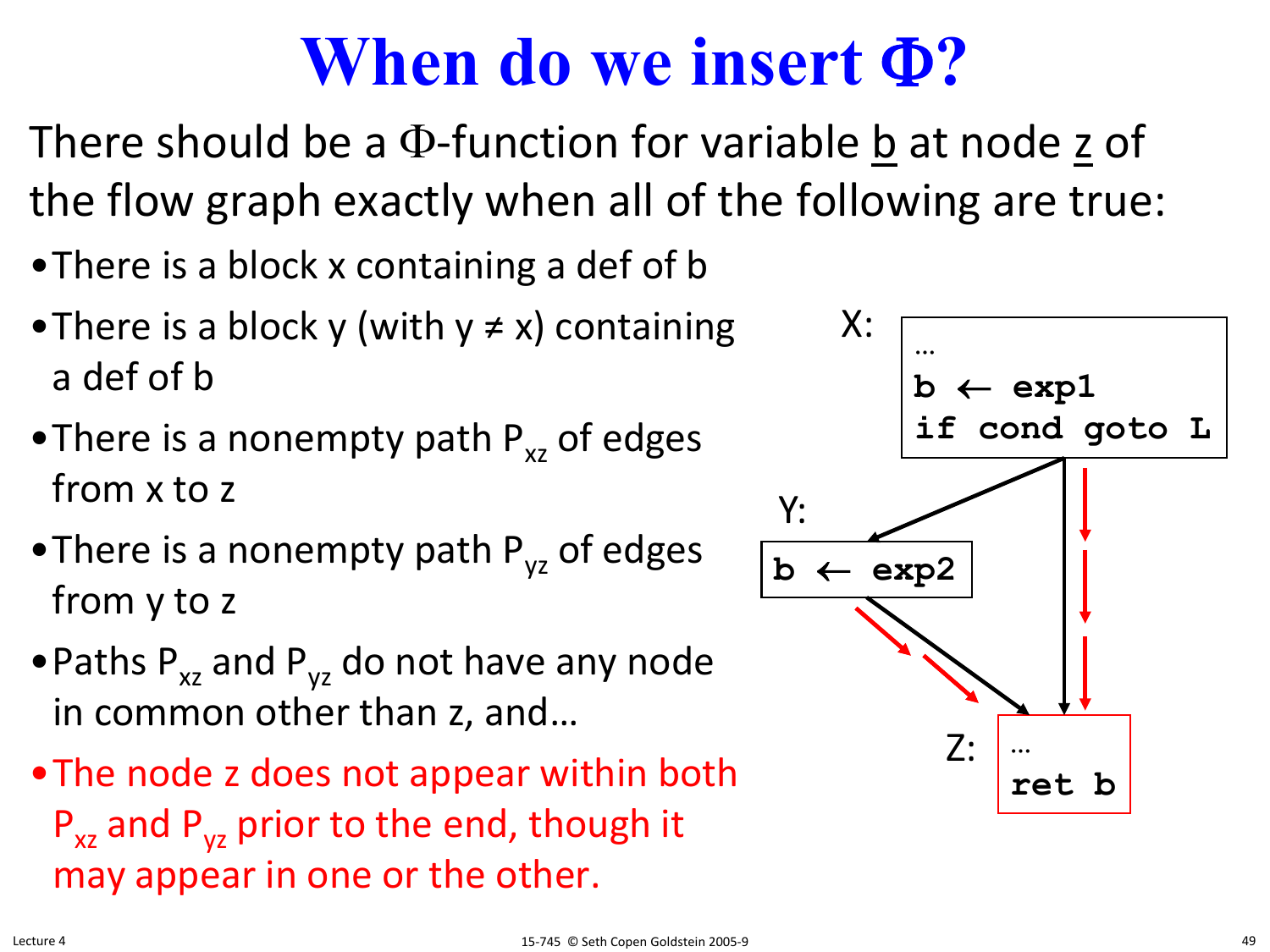#### **Iterative Insertion**

- Implicit def of every variable in start node
- Inserting Φ-function creates new definition
- While there ∃ x,y,z that
	- satisfy path-convergence critera
	- and z does not contain Φ-function for b
- do
	- insert b  $\leftarrow \Phi(b,b,b,...,b_n)$  at node z, z having n predecessors.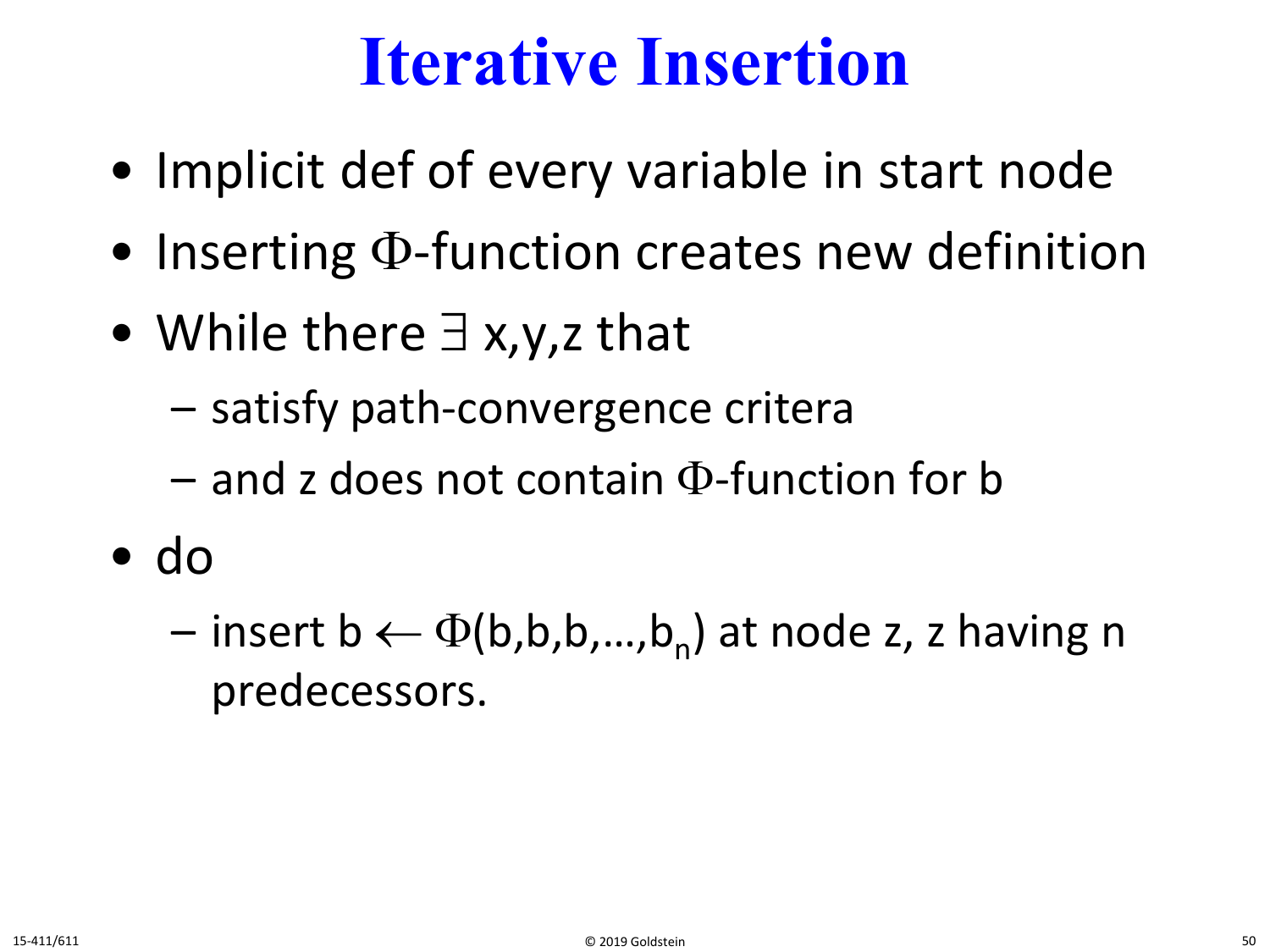## **Dominance Property of SSA**

- In SSA **definitions dominate uses**.
	- $-$  If  $x_i$  is used in  $x \leftarrow \Phi(..., x_{i}, ...)$ , then  $BB(x_i)$  dominates ith pred of BB(PHI)
	- $-$  If x is used in  $y \leftarrow ... x ...$ then BB(x) dominates BB(y)
- We can use this for an efficient alg to convert to SSA

(actually only true for strict SSA, where all variables are defined before they are used.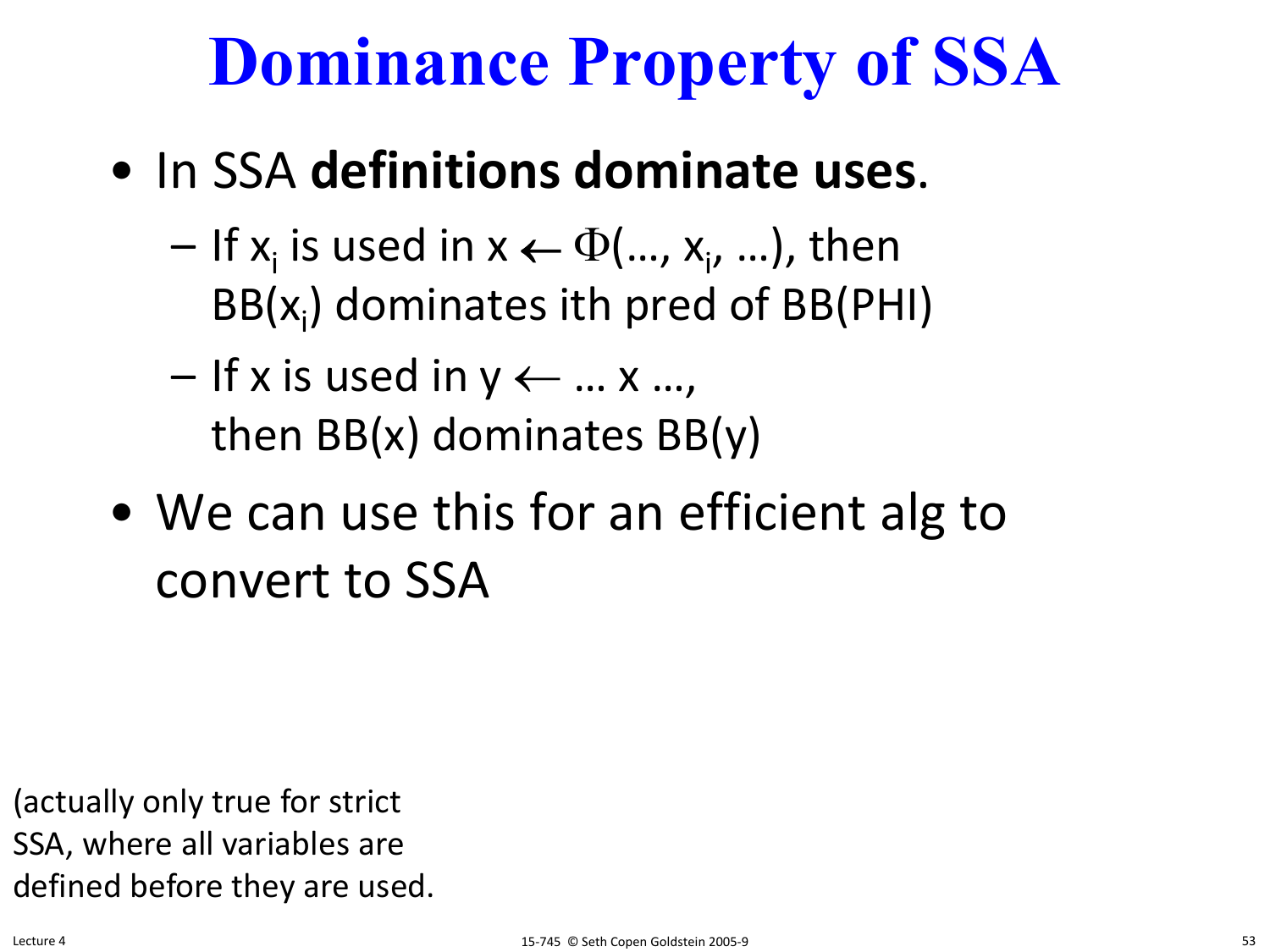## *Side trip: Dominators*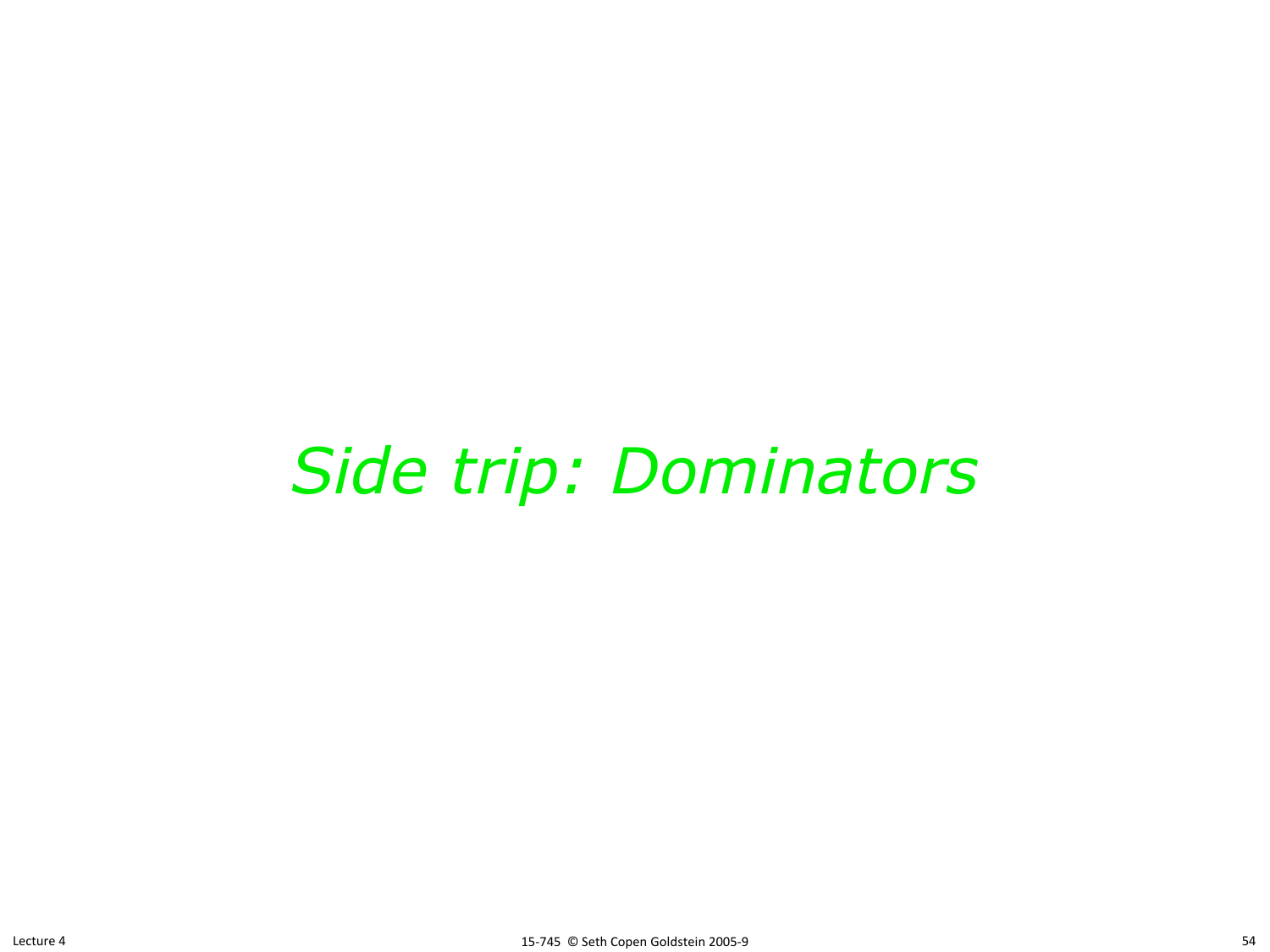## **Dominators**

- *a dom b*
- block *a dominates* block *b* if every possible execution path from *entry* to *b* includes *a*
	- **entry** dominates everything
	- **0** dominates everything but entry
	- 1 dominates and

*Dominators are useful in indentifying "natural" loops*

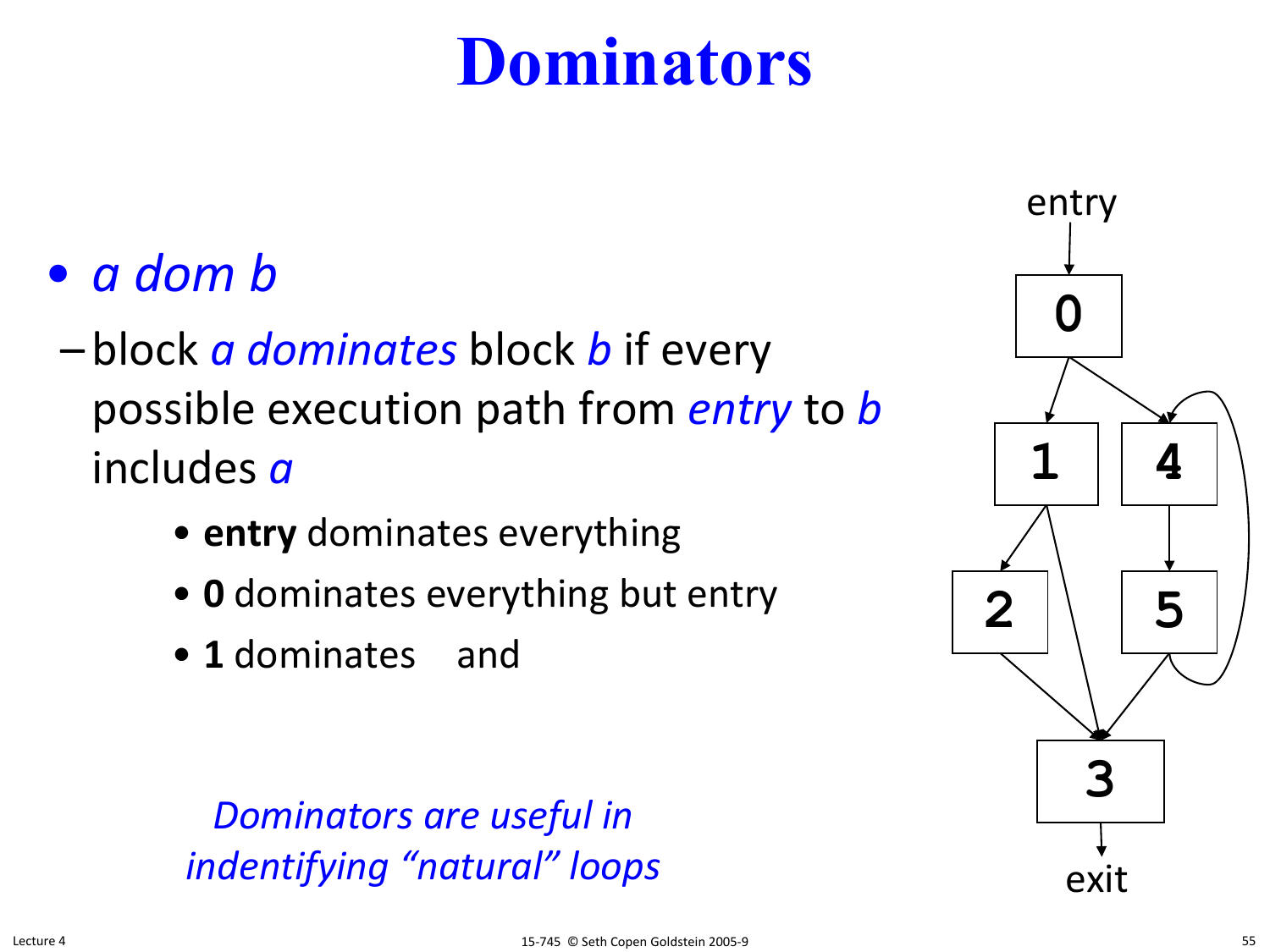## **Dominators**

- *a dom b*
- block *a dominates* block *b* if every possible execution path from *entry* to *b* includes *a*
	- **entry** dominates everything
	- **0** dominates everything but entry
	- **1** dominates **2** and **1**

*Dominators are useful in indentifying "natural" loops*

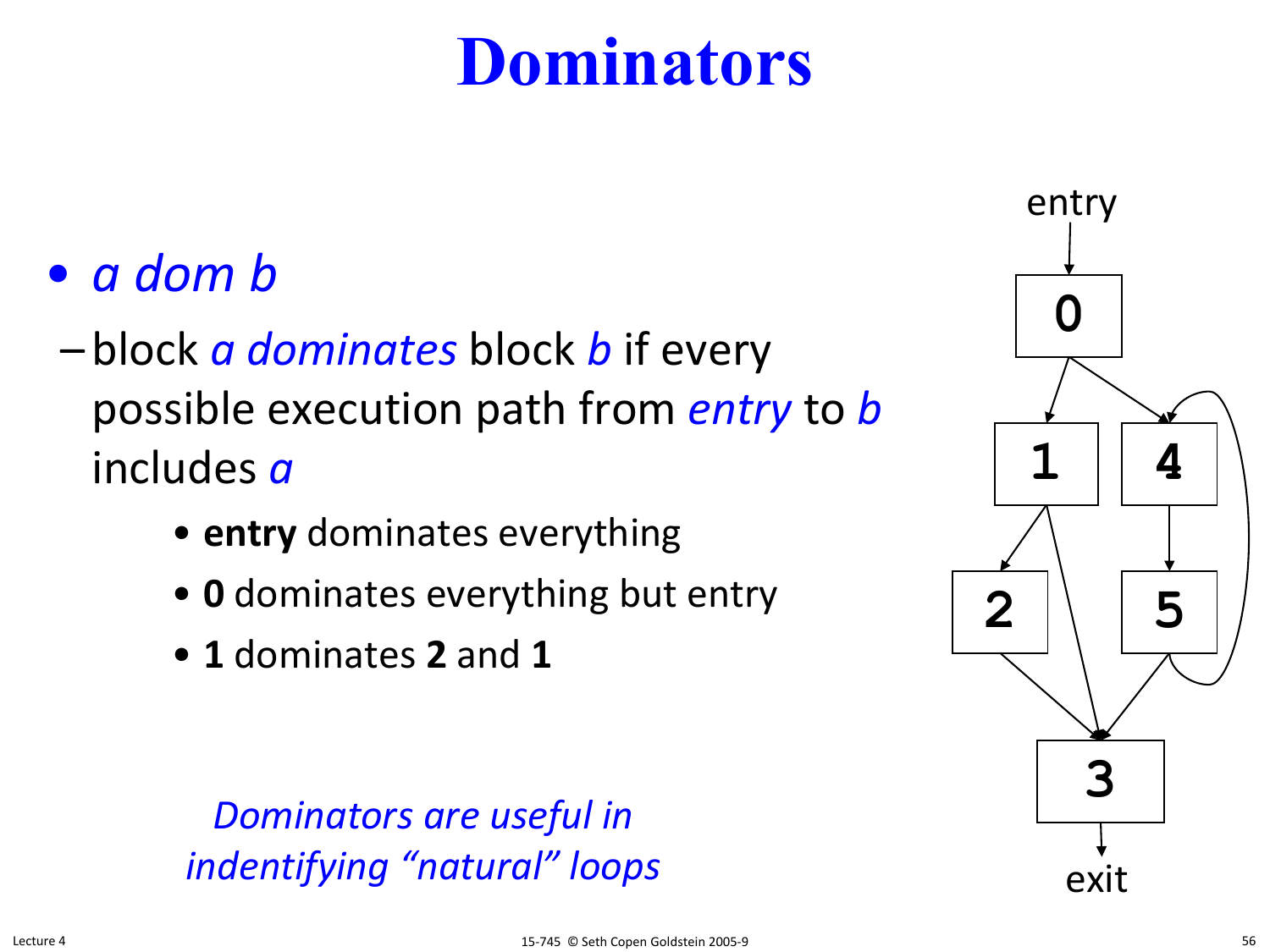## **Definitions**

#### • *a sdom b*

– If *a* and *b* are different blocks and *a dom b*, we say that *a strictly dominates b*

#### • *a idom b*

– If *a sdom b*, and there is no *c* such that *a sdom c* and *c sdom b*, we say that *a* is the *immediate dominator* of *b*

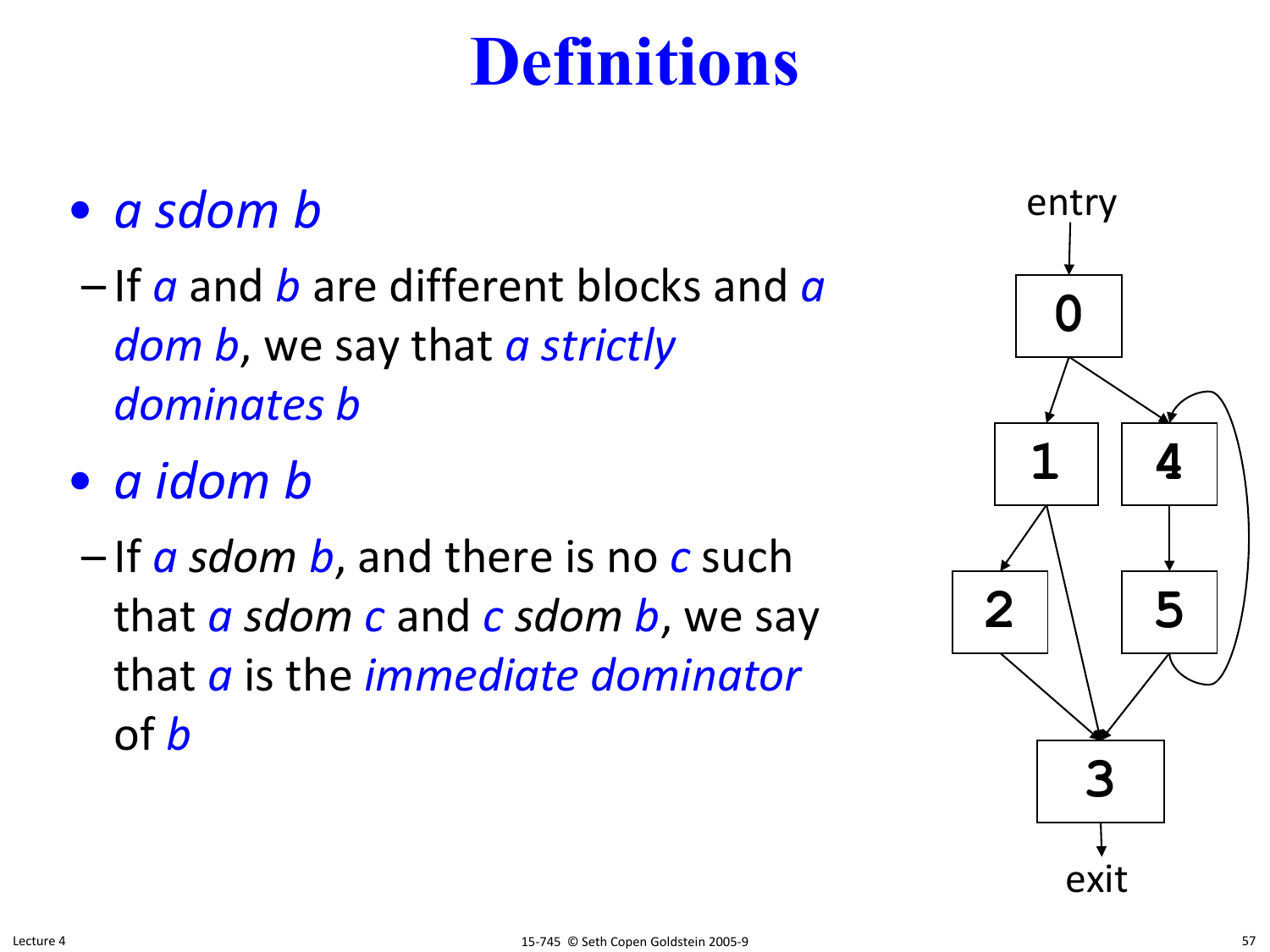## **Properties of Dom**

- Dominance is a partial order on the blocks of the flow graph, i.e.,
	- 1. Reflexivity: a dom a for all a
	- $-$  2. Anti-symmetry: a dom b and b dom a implies  $a = b$
	- 3. Transitivity: a dom b and b dom c implies a dom c
- NOTE: there may be blocks a and b such that neither a dom b or b dom a holds.
- The dominators of each node n are linearly ordered by the dom relation. The dominators of n appear in this linear order on any path from the initial node to n.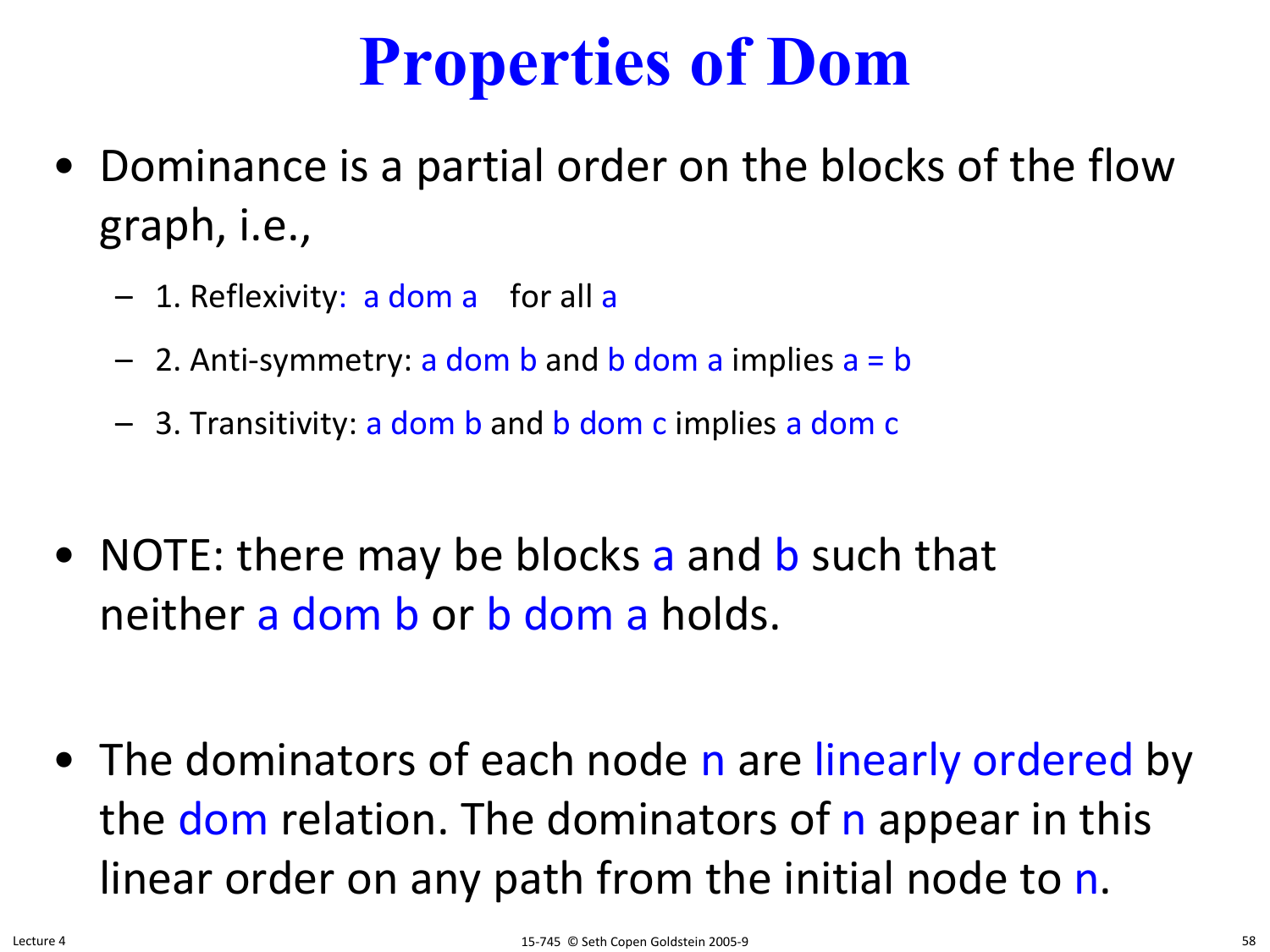# **Computing dominators**

• We want to compute *D*[*n*], the set of blocks that dominate *n*

Initialize each *D*[*n*] (except *D*[entry]) to be the set of all blocks, and then iterate until no *D*[*n*] changes:

$$
D[\text{entry}] = {\text{entry}}
$$
  

$$
D[n] = {n} \cup \left(\bigcap_{p \in \text{pred}(n)} D[p]\right), \text{ for } n \neq \text{entry}
$$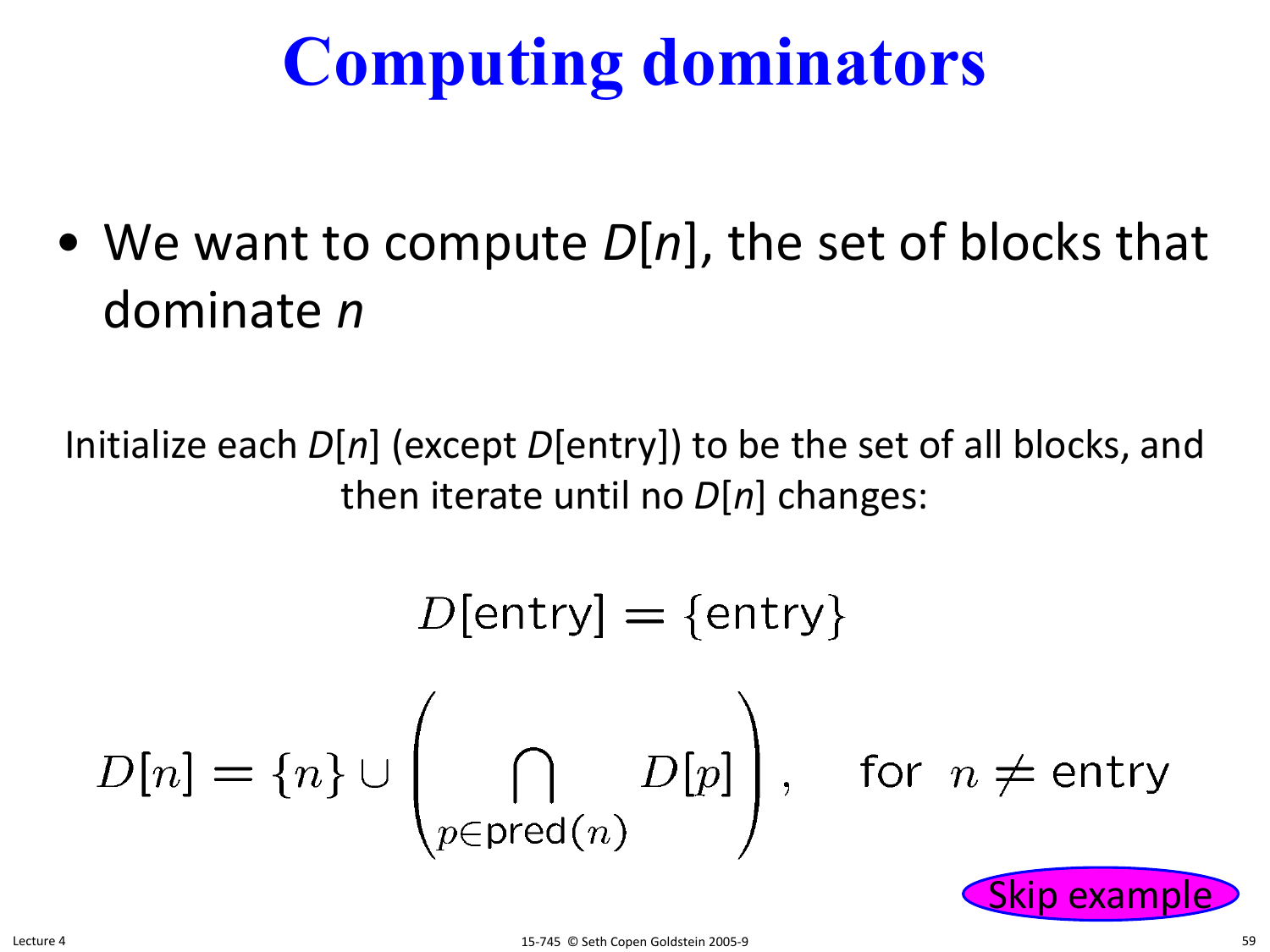|       | Initialization                             |
|-------|--------------------------------------------|
| block | D[n]                                       |
| entry | $\{entry\}$                                |
| 0     | $\{entry, 0, 1, 2, 3, 4, 5, 6 \times i \}$ |
| 1     | $\{entry, 0, 1, 2, 3, 4, 5, 6 \times i \}$ |
| 2     | $\{entry, 0, 1, 2, 3, 4, 5, 6 \}$          |
| 3     | $\{entry, 0, 1, 2, 3, 4, 5, \text{exit}\}$ |
| 4     | {entry, 0, 1, 2, 3, 4, 5, exit}            |
| 5     | $\{entry, 0, 1, 2, 3, 4, 5, 6 \times i \}$ |
| exit  | $\{entry, 0, 1, 2, 3, 4, 5, exit\}$        |

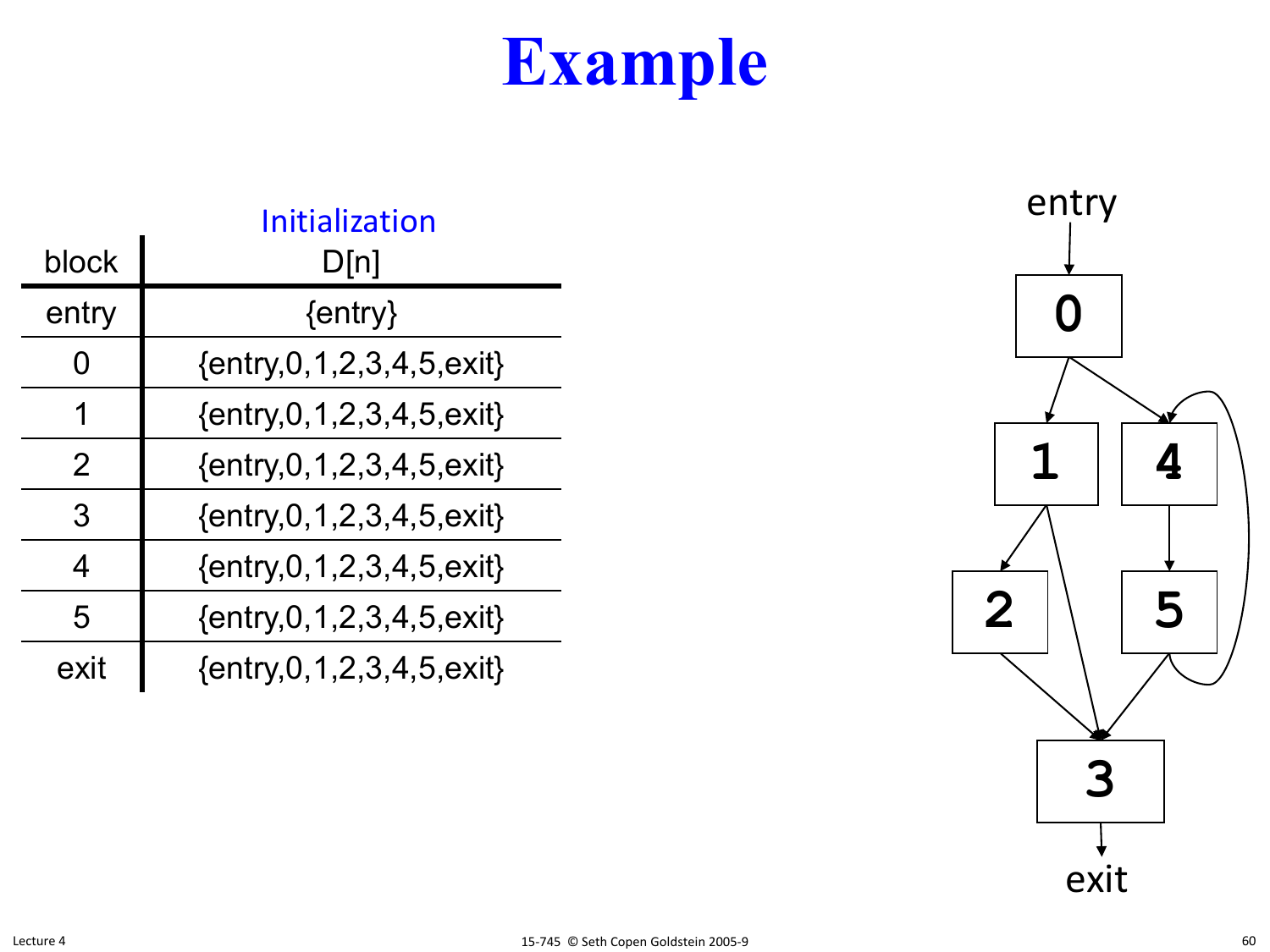|                | Initialization                      | <b>First Pass</b>       |
|----------------|-------------------------------------|-------------------------|
| block          | D[n]                                | D[n]                    |
| entry          | $\{entry\}$                         | $\{entry\}$             |
| $\Omega$       | $\{entry, 0, 1, 2, 3, 4, 5, exit\}$ | $\{0,$ entry $\}$       |
| 1              | $\{entry, 0, 1, 2, 3, 4, 5, exit\}$ | $\{1,0,$ entry $\}$     |
| 2              | $\{entry, 0, 1, 2, 3, 4, 5, exit\}$ | ${2, 1, 0,$ entry }     |
| 3              | $\{entry, 0, 1, 2, 3, 4, 5, exit\}$ | $\{3, 1, 0,$ entry }    |
| $\overline{4}$ | ${entry, 0, 1, 2, 3, 4, 5, exit}$   | $\{4,0,$ entry }        |
| 5              | $\{entry, 0, 1, 2, 3, 4, 5, exit\}$ | $\{5,4,0,$ entry }      |
| exit           | $\{entry, 0, 1, 2, 3, 4, 5, exit\}$ | {exit, 3, 1, 0, entry } |

 $D[n] = \{n\} \cup \bigcap D[p]$ *p* ∈ *pred*(*n* )  $\bigcap$  $\bigg\vert_{\!\!\!\!\!\!\!\!\int}$  $\begin{matrix} \phantom{-} \end{matrix}$ *Update rule:*  $D[n] = \{n\} \cup \left(\bigcap_{p \in pred(n)} D[p]\right)$ 

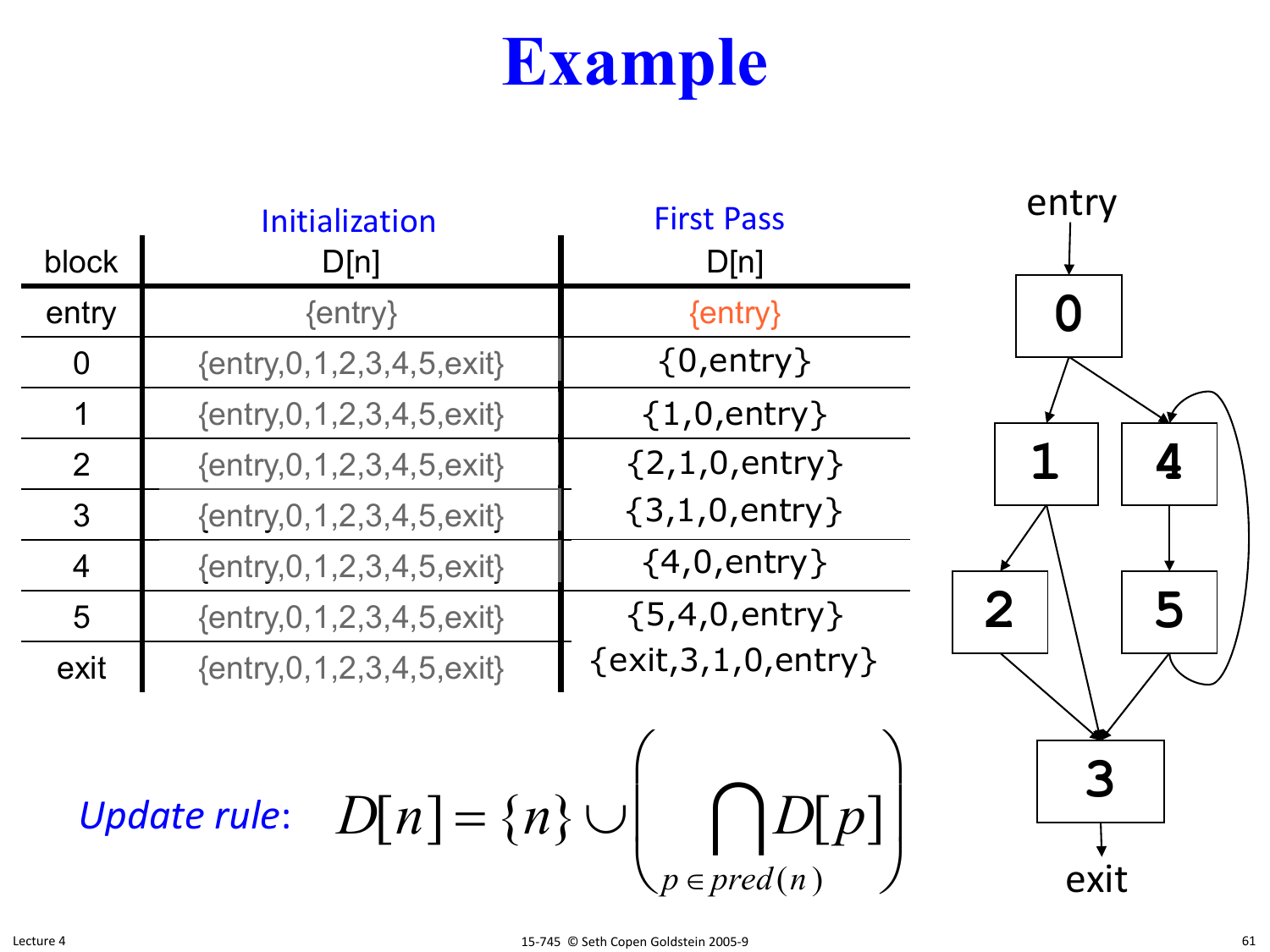|                | <b>First Pass</b>           | <b>Second Pass</b>      |
|----------------|-----------------------------|-------------------------|
| block          | D[n]                        | D[n]                    |
| entry          | $\{entry\}$                 | $\{entry\}$             |
| $\Omega$       | $\{0,$ entry $\}$           | $\{0,$ entry $\}$       |
| 1              | $\{1,0,$ entry $\}$         | $\{1,0,$ entry $\}$     |
| 2              | $\{2, 1, 0, \text{entry}\}$ | ${2, 1, 0,$ entry $}$   |
| 3              | $\{3, 1, 0,$ entry $\}$     | $\{3,0,$ entry $\}$     |
| $\overline{4}$ | $\{4,0,$ entry $\}$         | ${4,0,$ entry }         |
| 5              | ${5,4,0,$ entry}            | $\{5,4,0,$ entry }      |
| exit           | $\{exit, 3, 1, 0, entry\}$  | $\{exit, 3, 0, entry\}$ |

 $D[n] = \{n\} \cup \bigcap D[p]$ *p* ∈ *pred*(*n* )  $\bigcap$  $\bigg\vert_{\!\!\!\!\!\!\!\!\int}$  $\begin{matrix} \phantom{-} \end{matrix}$ *Update rule:*  $D[n] = \{n\} \cup \left(\bigcap_{p \in pred(n)} D[p]\right)$ 

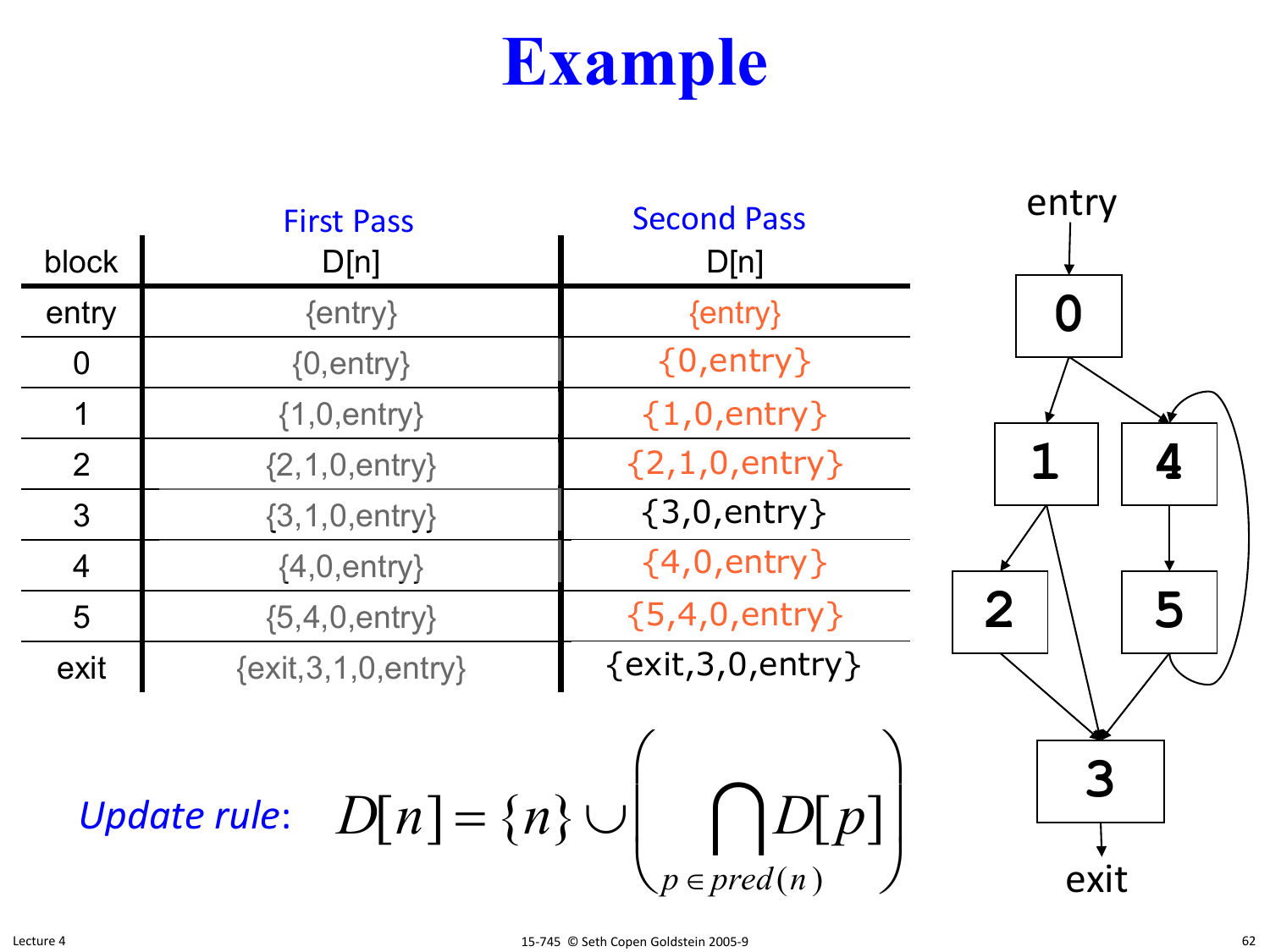|                | <b>Second Pass</b>      | <b>Third Pass</b>       |
|----------------|-------------------------|-------------------------|
| block          | D[n]                    | D[n]                    |
| entry          | $\{entry\}$             | $\{entry\}$             |
| $\overline{0}$ | $\{0,$ entry $\}$       | $\{0,$ entry $\}$       |
| 1              | $\{1,0,$ entry $\}$     | $\{1,0,$ entry $\}$     |
| 2              | ${2, 1, 0, entry}$      | ${2, 1, 0, entry}$      |
| 3              | $\{3,0,$ entry $\}$     | $\{3,0,$ entry $\}$     |
| $\overline{4}$ | $\{4,0,$ entry $\}$     | ${4,0,$ entry}          |
| 5              | ${5,4,0,$ entry}        | ${5,4,0,$ entry}        |
| exit           | $\{exit, 3, 0, entry\}$ | $\{exit, 3, 0, entry\}$ |

 $D[n] = \{n\} \cup \bigcap D[p]$ *p* ∈ *pred*(*n* )  $\bigcap$  $\bigg\vert_{\!\!\!\!\!\!\!\!\int}$ *Update rule*:  $D[n] = \{n\} \cup \left[ |D[p]| \right]$ 



 $\begin{matrix} \phantom{-} \end{matrix}$ 

 $\int$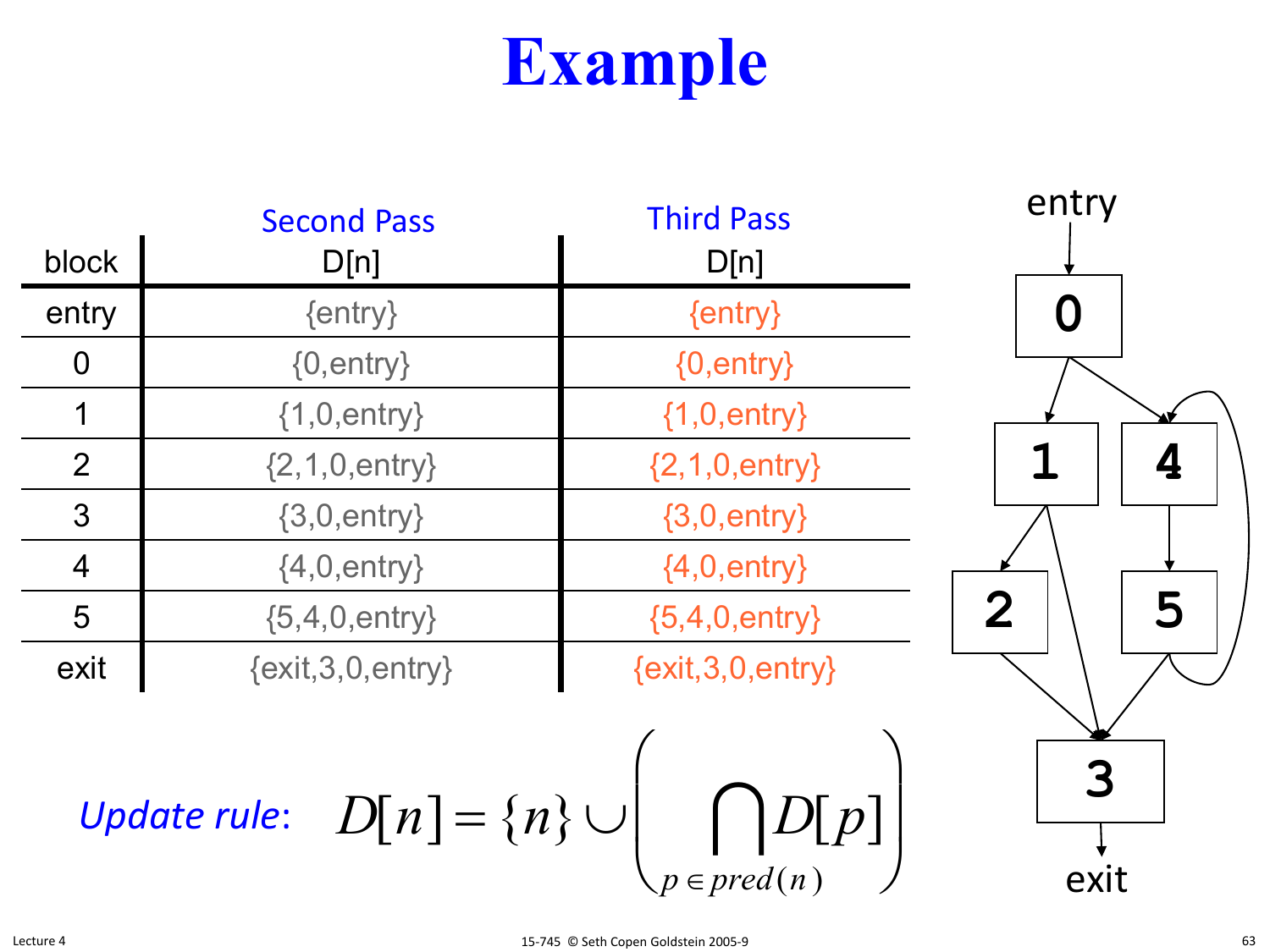# **Computing dominators**

- Iterative algorithm is  $O(n^2e)$ 
	- assuming bit vector sets
- More efficient algorithm due to Lengauer and Tarjan
	- $O(e \cdot \alpha(e, n))$
	- much more complicated
	- your book provides a simple algorithm that is very fast in practice
		- faster than Tarjan algorithm for any realistic CFG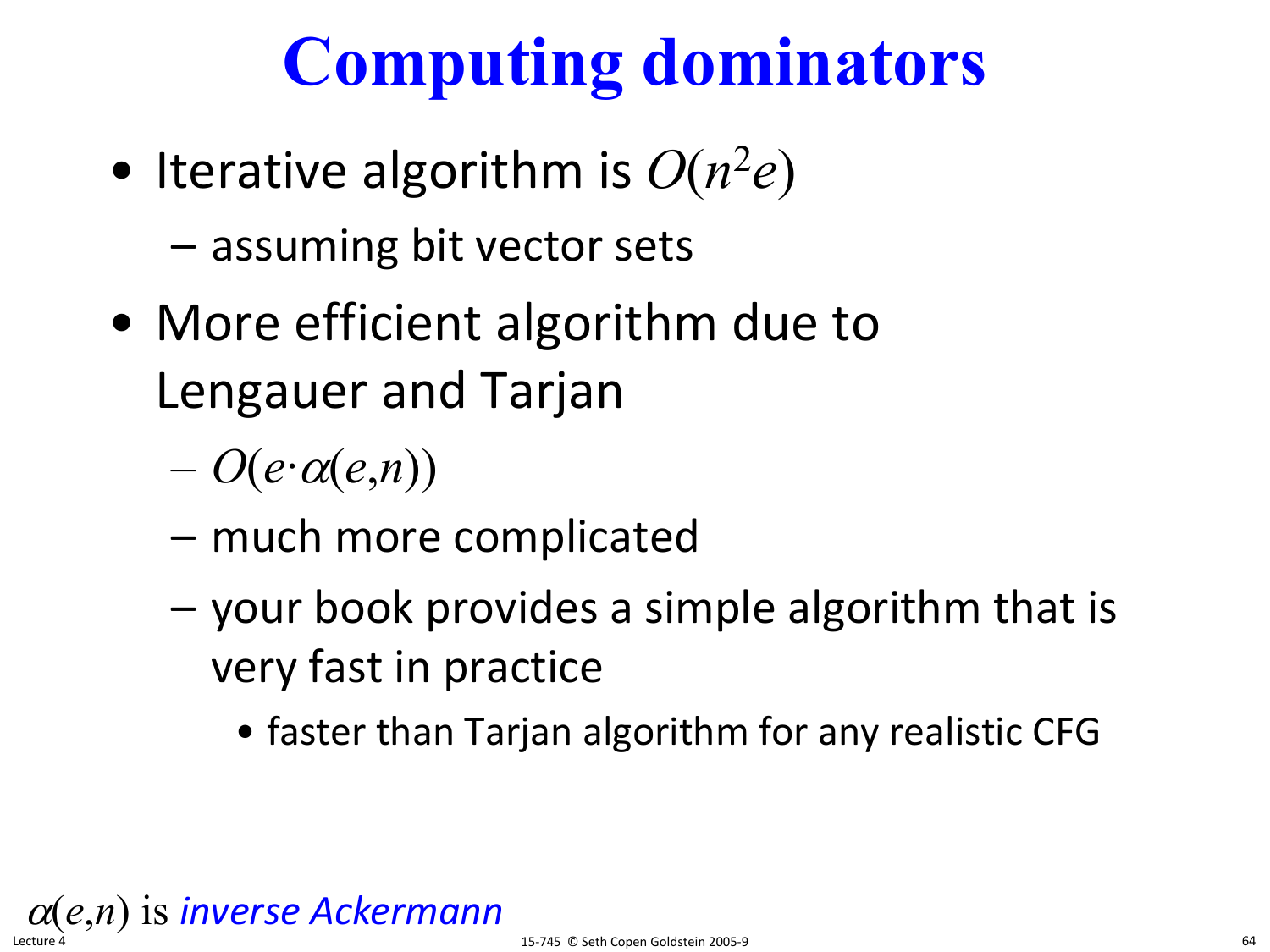# **Computing iDom(n)**

• Let *sD*[*n*] be the set of blocks that strictly dominate *n*, then

$$
sD[n] = D[n] - \{n\}
$$

- To compute *iD*[*n*], the set of blocks (size <= 1) that immediately dominate *n*
- Set  $iD[n] = sD[n]$
- Repeat until no iD[n] changes:

$$
iD[n] = iD[n] - \bigcup_{d \in iD[n]} (sD[d])
$$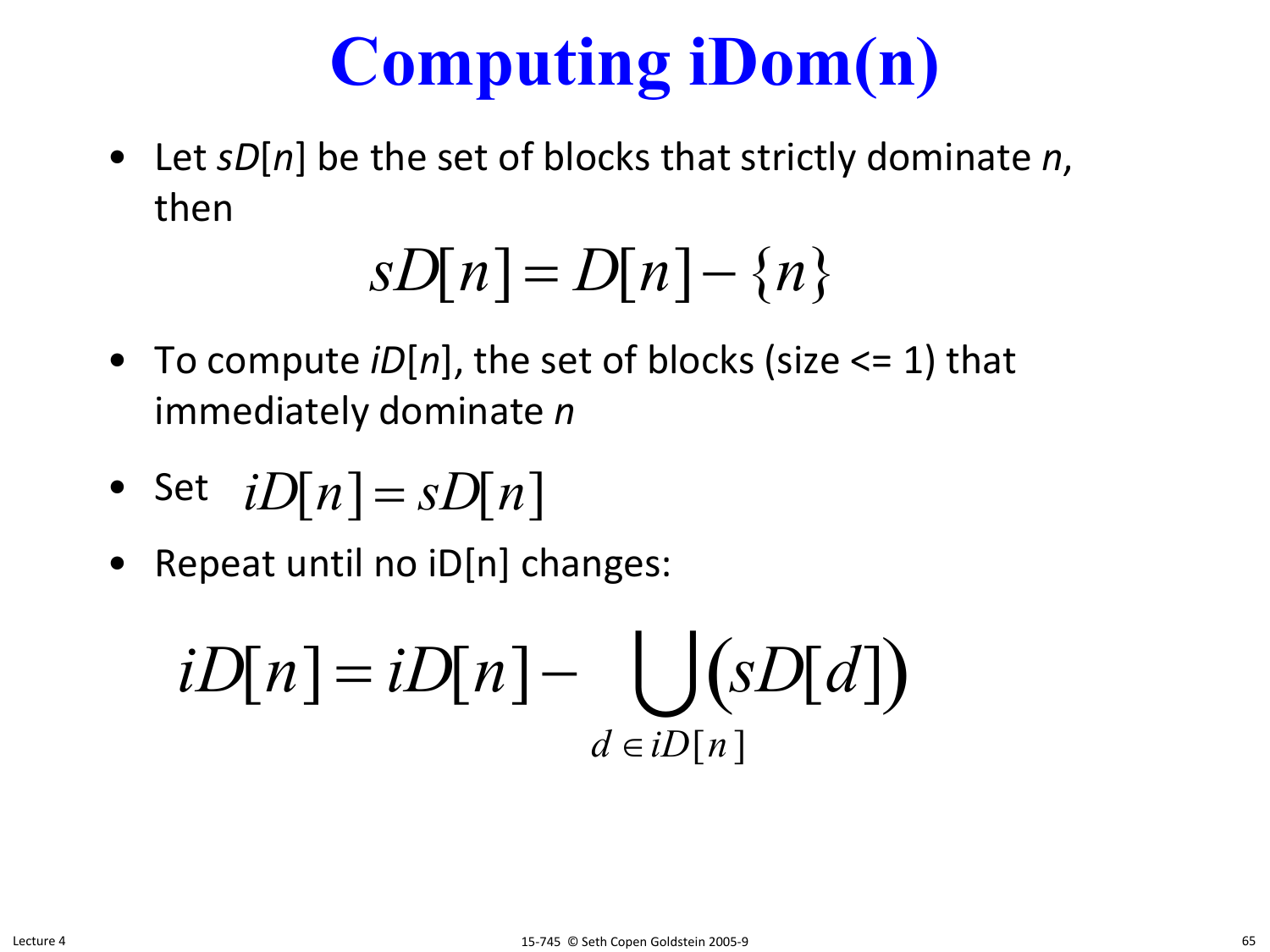|                                                                      | Initialization    | <b>First Pass</b> | entry               |
|----------------------------------------------------------------------|-------------------|-------------------|---------------------|
| block                                                                | $iD[n]=sD[n]$     | iD[n]             |                     |
| entry                                                                | {}                | {}                |                     |
| $\overline{0}$                                                       | $\{entry\}$       |                   |                     |
|                                                                      | ${0,$ entry $}$   |                   |                     |
| $\overline{2}$                                                       | ${1,0,$ entry}    |                   |                     |
| 3                                                                    | $\{0,$ entry $\}$ |                   |                     |
| $\overline{4}$                                                       | ${0,$ entry $}$   |                   |                     |
| 5                                                                    | ${4,0,$ entry}    |                   | $\overline{2}$<br>5 |
| exit                                                                 | ${3,0,$ entry}    |                   |                     |
| Update rule: $iD[n] = iD[n] - \int (sD[d])$<br>$d \in iD[n]$<br>exit |                   |                   |                     |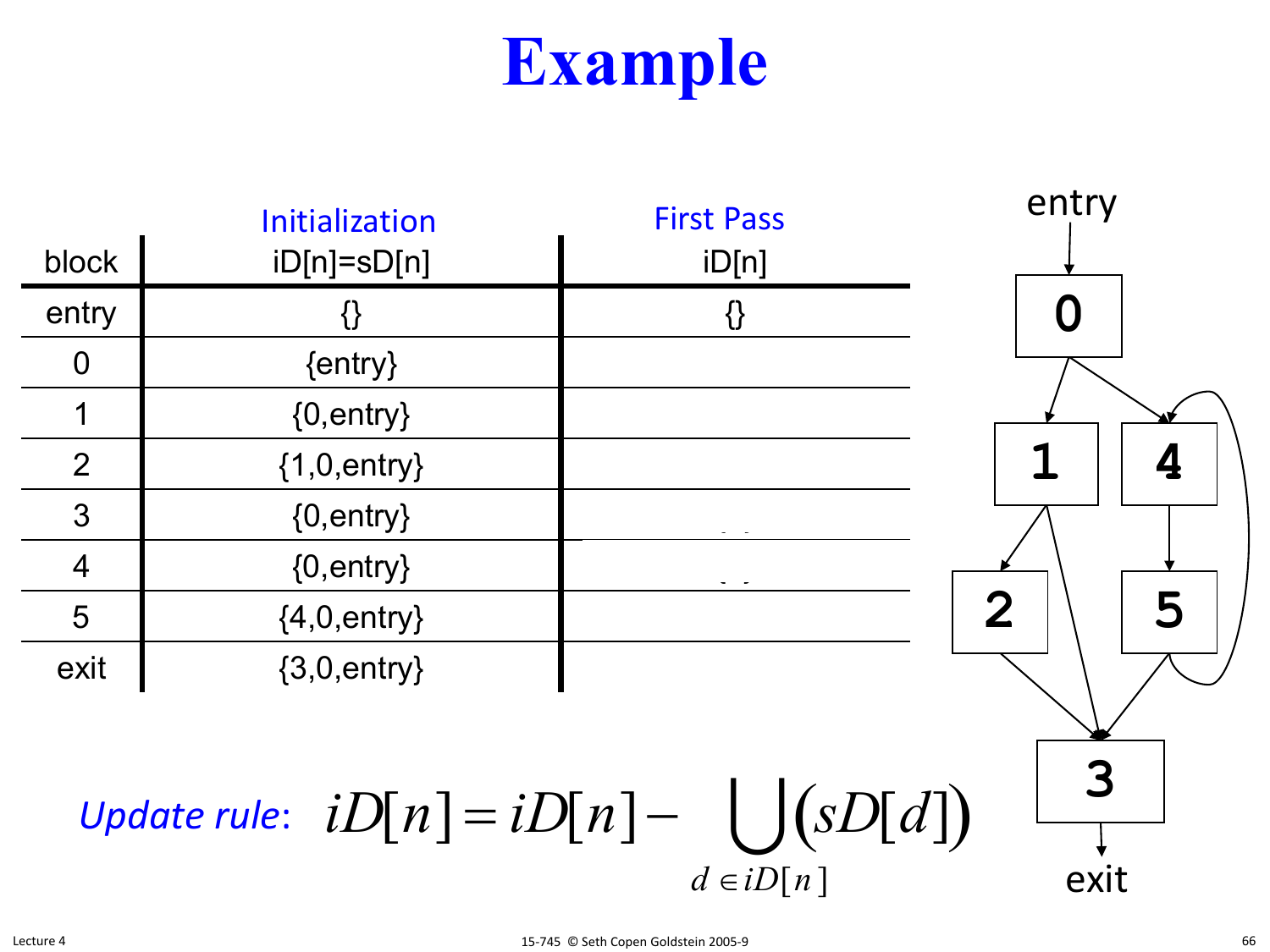#### **Dominator Tree**

<span id="page-62-0"></span>In the dominator tree the initial node is the CFG entry block, and the parent of each other node is its immediate dominator.

| block | iD[n]     |
|-------|-----------|
| entry | {}        |
| O     | ${entry}$ |
| 1     | $\{0\}$   |
| 2     | ${1}$     |
| 3     | $\{0\}$   |
| 4     | $\{0\}$   |
| 5     | ${4}$     |
| exit  | $\{3\}$   |

Dominator Tree



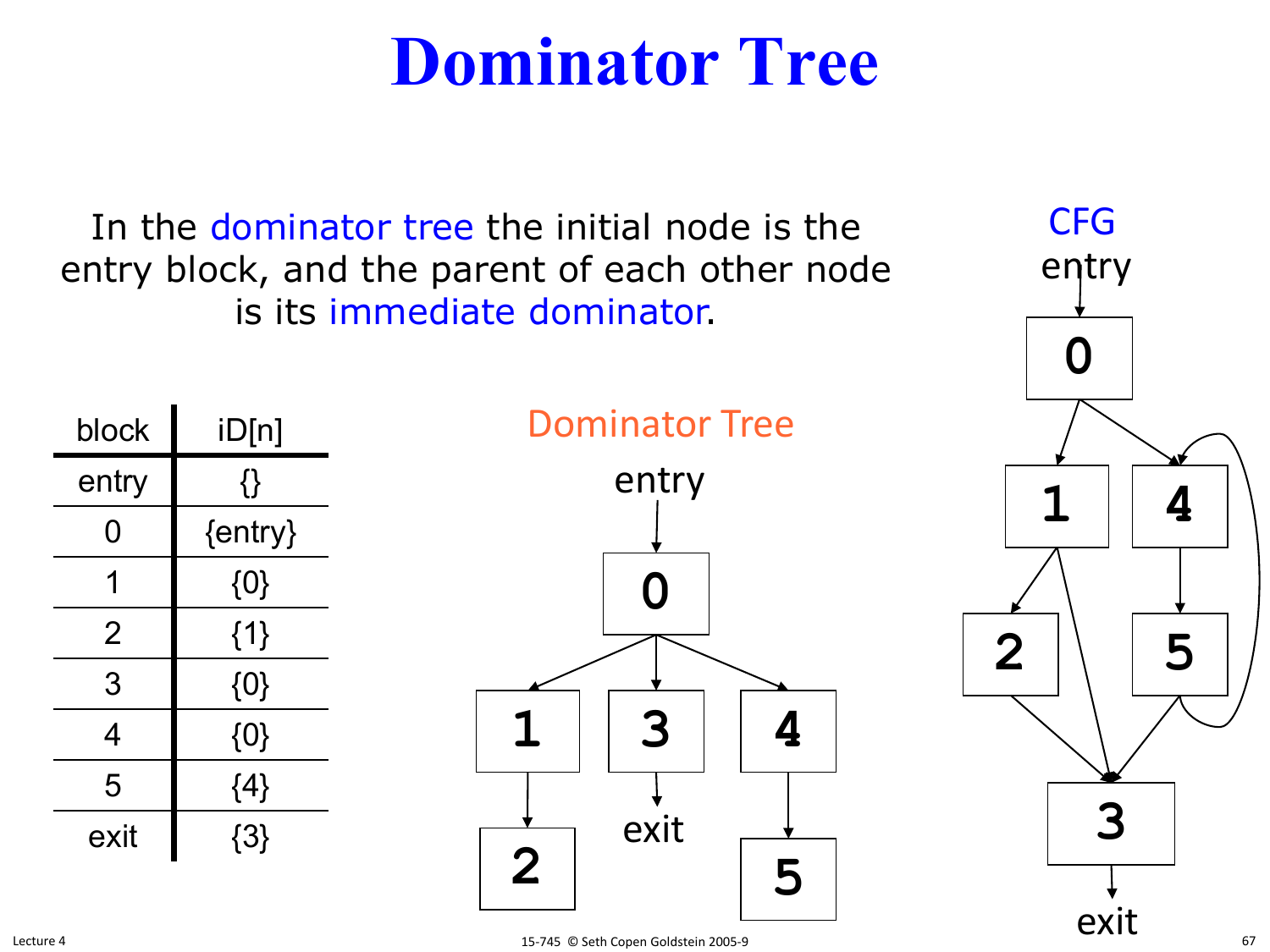## **Dominance Frontier**

- If *z* is the first node we encounter on the path from *x* which *x* does not *strictly* dominate, *z* is in the dominance frontier of *x*
- For some path from node *x* to *z*,  $x \rightarrow ... \rightarrow y \rightarrow z$ where *x* dom *y* but not *x* sdom *z*.
- Dominance frontier of 1?
- Dominance frontier of 2?
- Dominance frontier of 4?

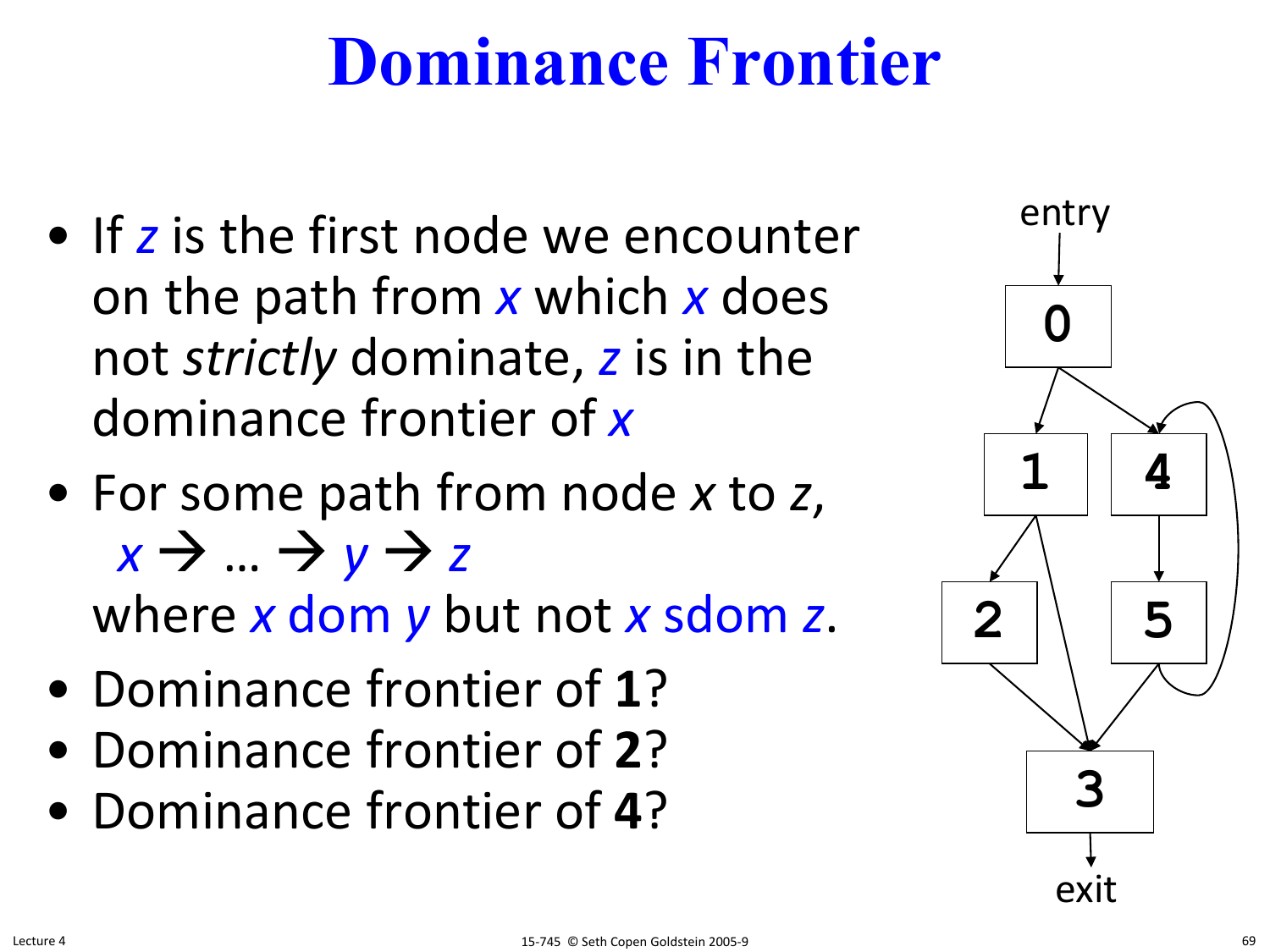## **Dominance Frontier**

- If *z* is the first node we encounter on the path from *x* which *x* does not *strictly* dominate, *z* is in the dominance frontier of *x*
- For some path from node *x* to *z*,  $x \rightarrow ... \rightarrow y \rightarrow z$ where *x* dom *y* but not *x* sdom *z*.
- Dominance frontier of **1**? {3}
- Dominance frontier of **2**? {3}
- Dominance frontier of **4**? {3,4}

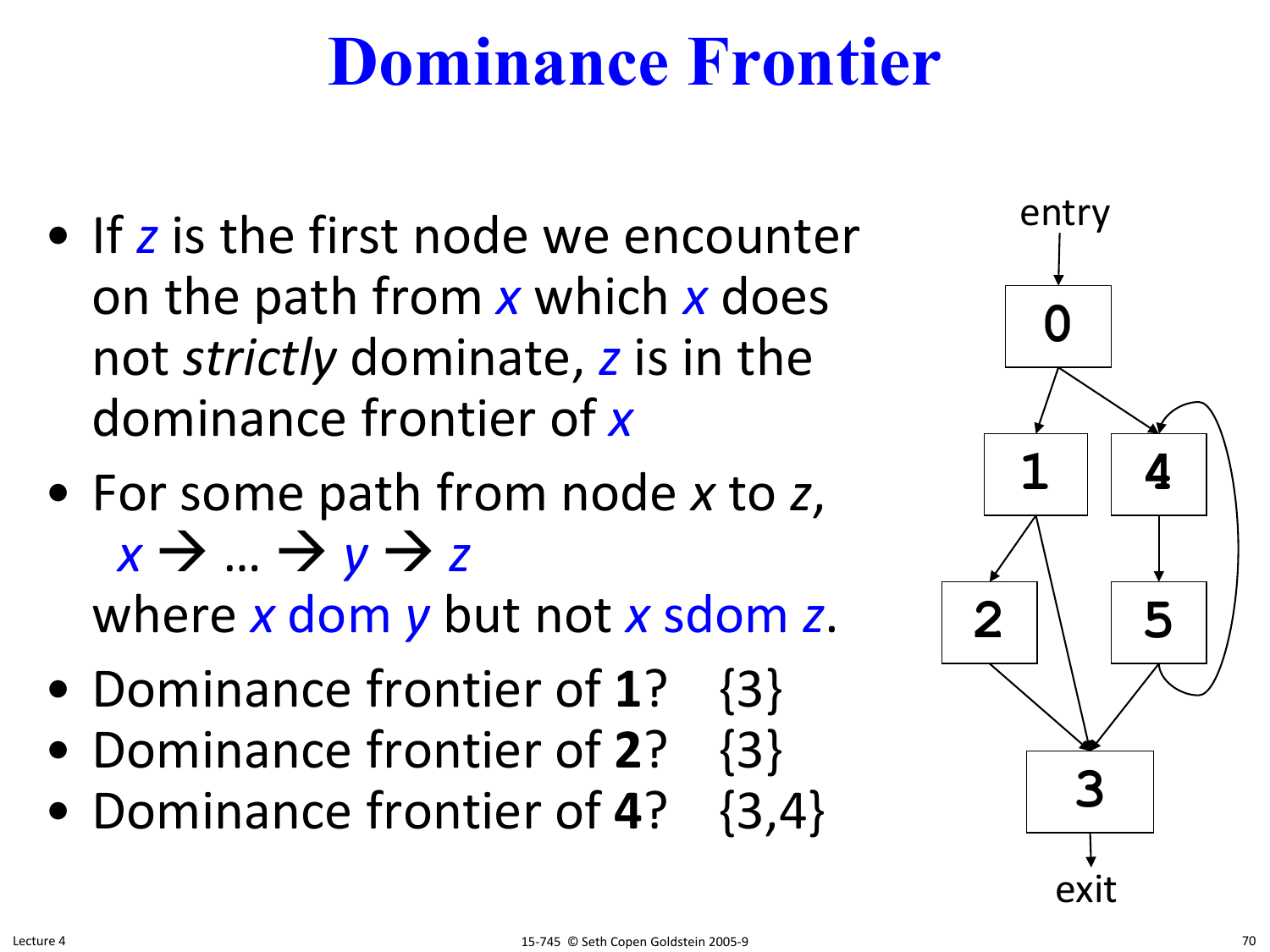- •There is a block x containing a def of b
- There is a block y (with  $y \neq x$ ) containing a def of b
- There is a nonempty path  $P_{xz}$  of edges from x to z
- There is a nonempty path  $P_{vz}$  of edges from y to z
- Paths  $P_{xz}$  and  $P_{yz}$  do not have any node in common other than z, and…
- •The node z does not appear within both  $P_{xz}$  and  $P_{yz}$  prior to the end, though it may appear in one or the other. IOW,  $Z \in DF(X)$

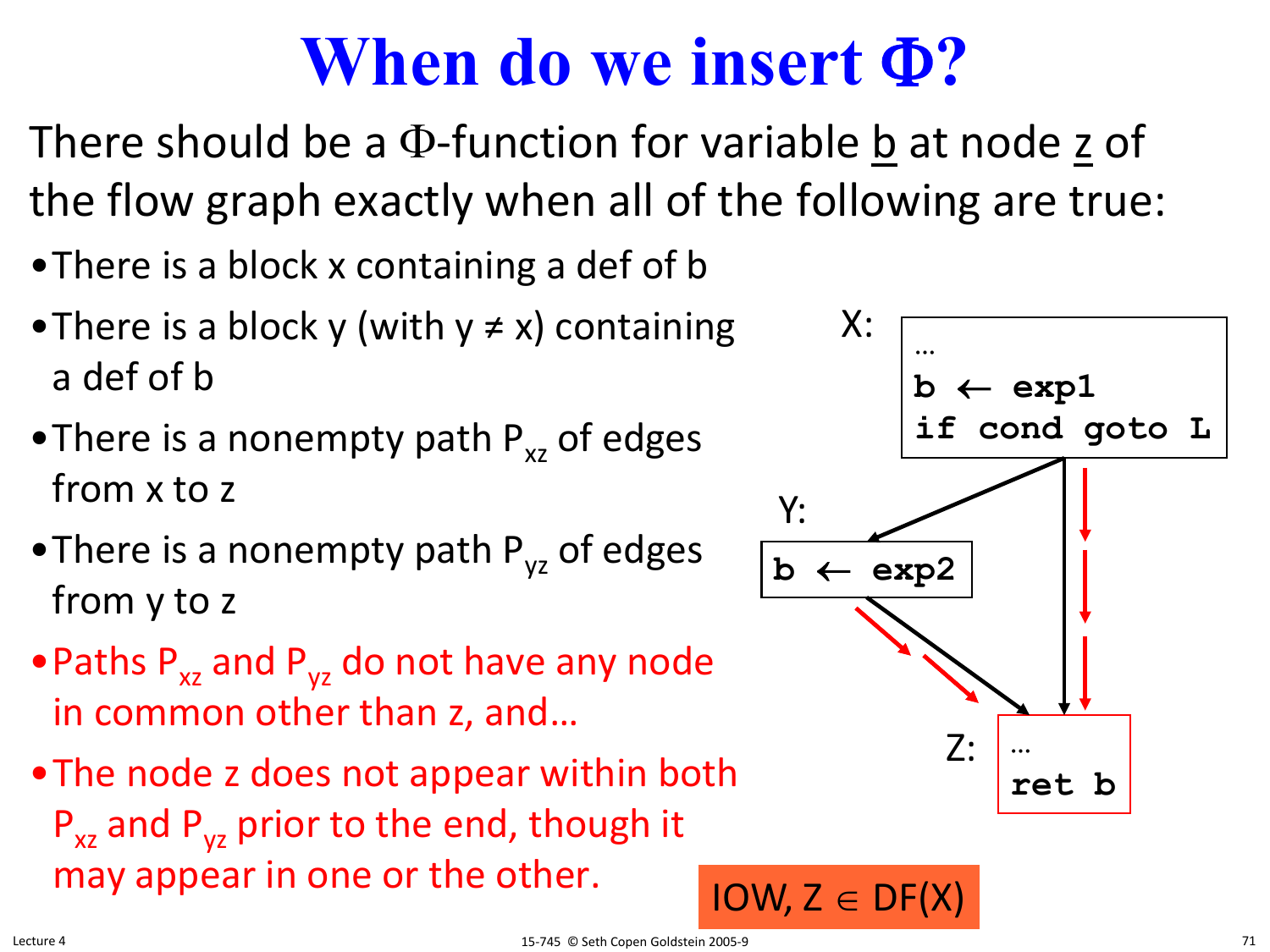# **Calculating the Dominance Frontier**

- Let *dominates*[n] be the set of all blocks which block n dominates
	- subtree of dominator tree with n as the root
- The dominance frontier of n, *DF*[*n*] is

$$
DF[n] = \left(\bigcup_{s \in dominates[n]} succs(s)\right) - (dominates[n] - \{n\})
$$

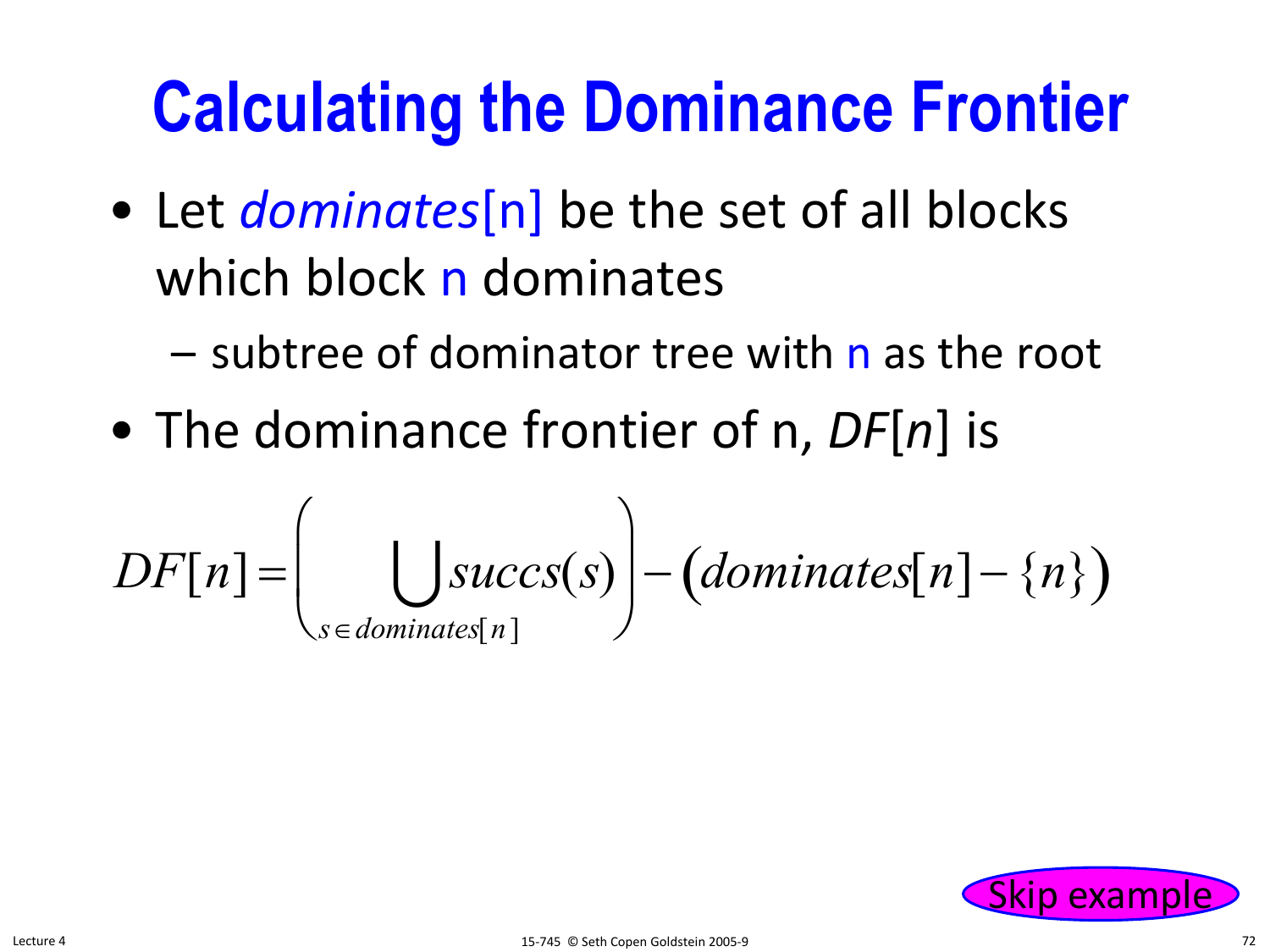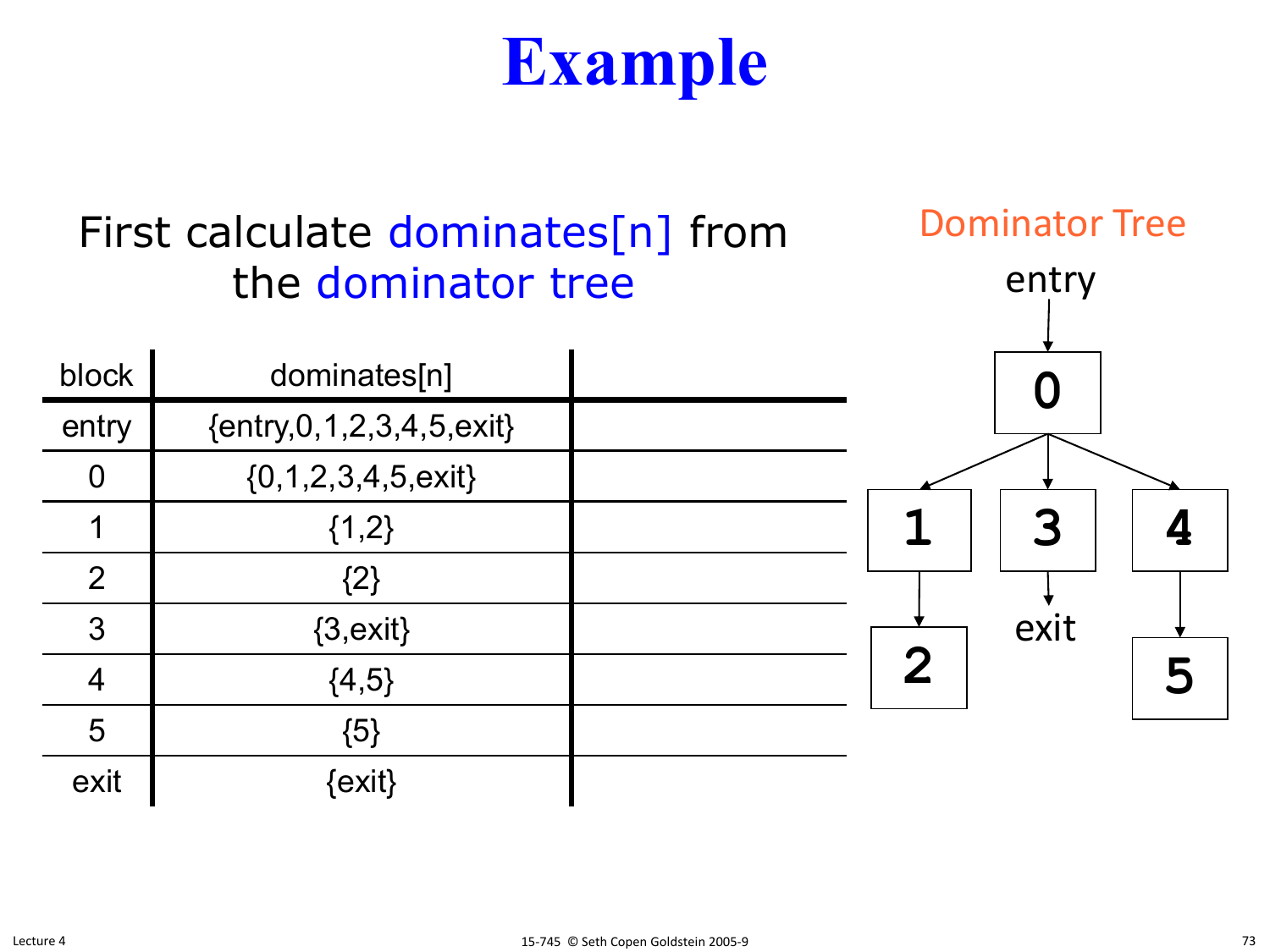#### Then compute the successor set of dominates[n]

| block          | dominates[n]                        | succ(dominates[n]) |
|----------------|-------------------------------------|--------------------|
| entry          | $\{entry, 0, 1, 2, 3, 4, 5, exit\}$ |                    |
| O              | $\{0, 1, 2, 3, 4, 5, \text{exit}\}$ |                    |
|                | $\{1,2\}$                           |                    |
| $\overline{2}$ | $\{2\}$                             |                    |
| 3              | $\{3, \text{exit}\}$                |                    |
|                | $\{4, 5\}$                          |                    |
| 5              | ${5}$                               |                    |
| exit           | {exit}                              |                    |

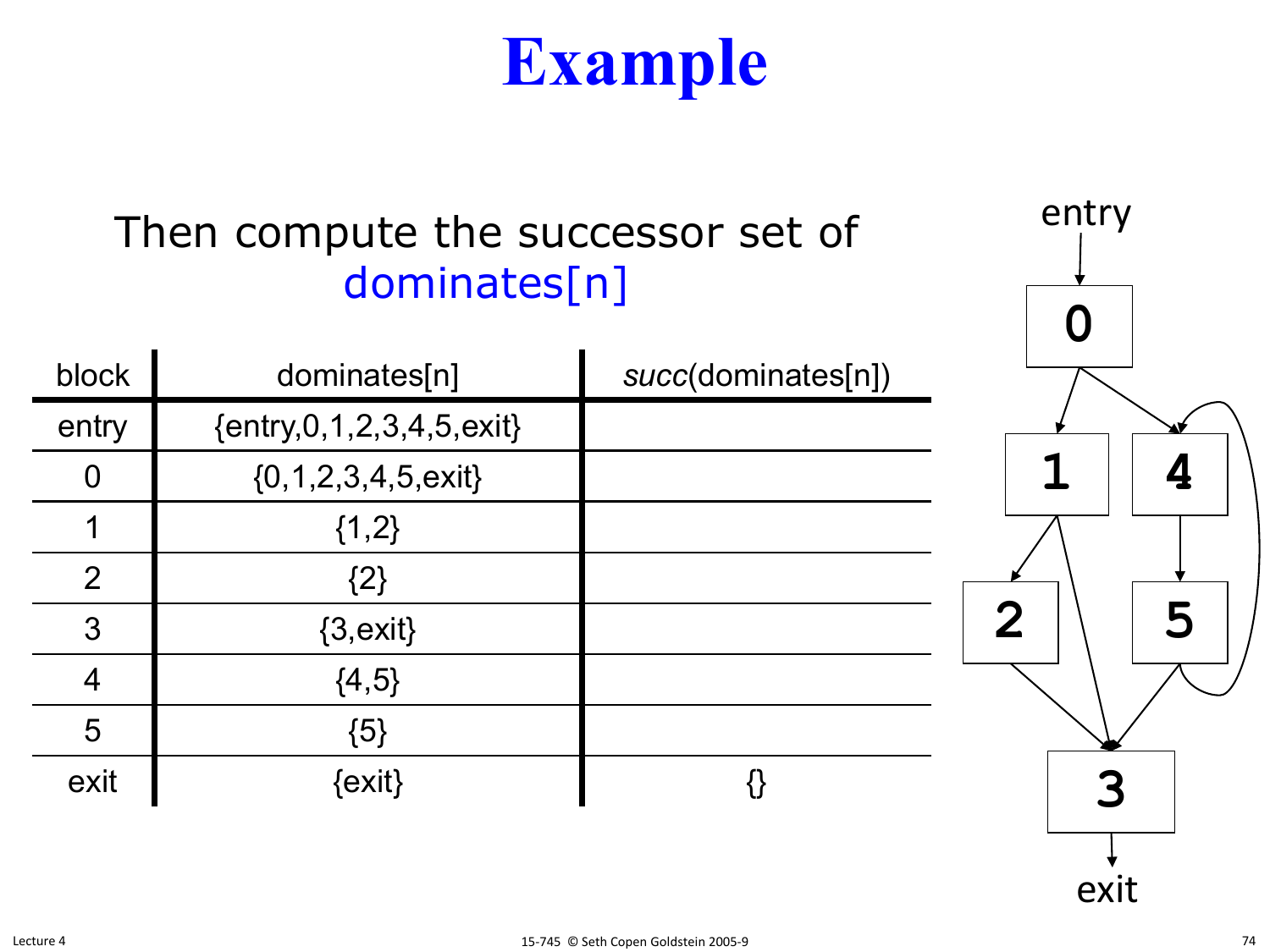Finally, remove all the blocks from the successor set that are strictly dominated by n to get DF[n]

| block          | sdominates[n]                       | succ(dominates[n])                  | DF[n]          |
|----------------|-------------------------------------|-------------------------------------|----------------|
| entry          | $\{entry, 0, 1, 2, 3, 4, 5, exit\}$ | $\{0, 1, 2, 3, 4, 5, \text{exit}\}$ |                |
| $\Omega$       | $\{0, 1, 2, 3, 4, 5, \text{exit}\}$ | ${1, 2, 3, 4, 5, \text{exit}}$      |                |
|                | ${1,2}$                             | ${2,3}$                             |                |
| $\overline{2}$ | {2}                                 | ${3}$                               | $\sim$ $ \sim$ |
| 3              | $\{3, \text{exit}\}$                | $\{exit\}$                          | $- -$          |
| $\overline{4}$ | ${4,5}$                             | ${3,4,5}$                           |                |
| 5              | ${5}$                               | ${3,4}$                             |                |
| exit           | $\{$ exit $\}$                      |                                     |                |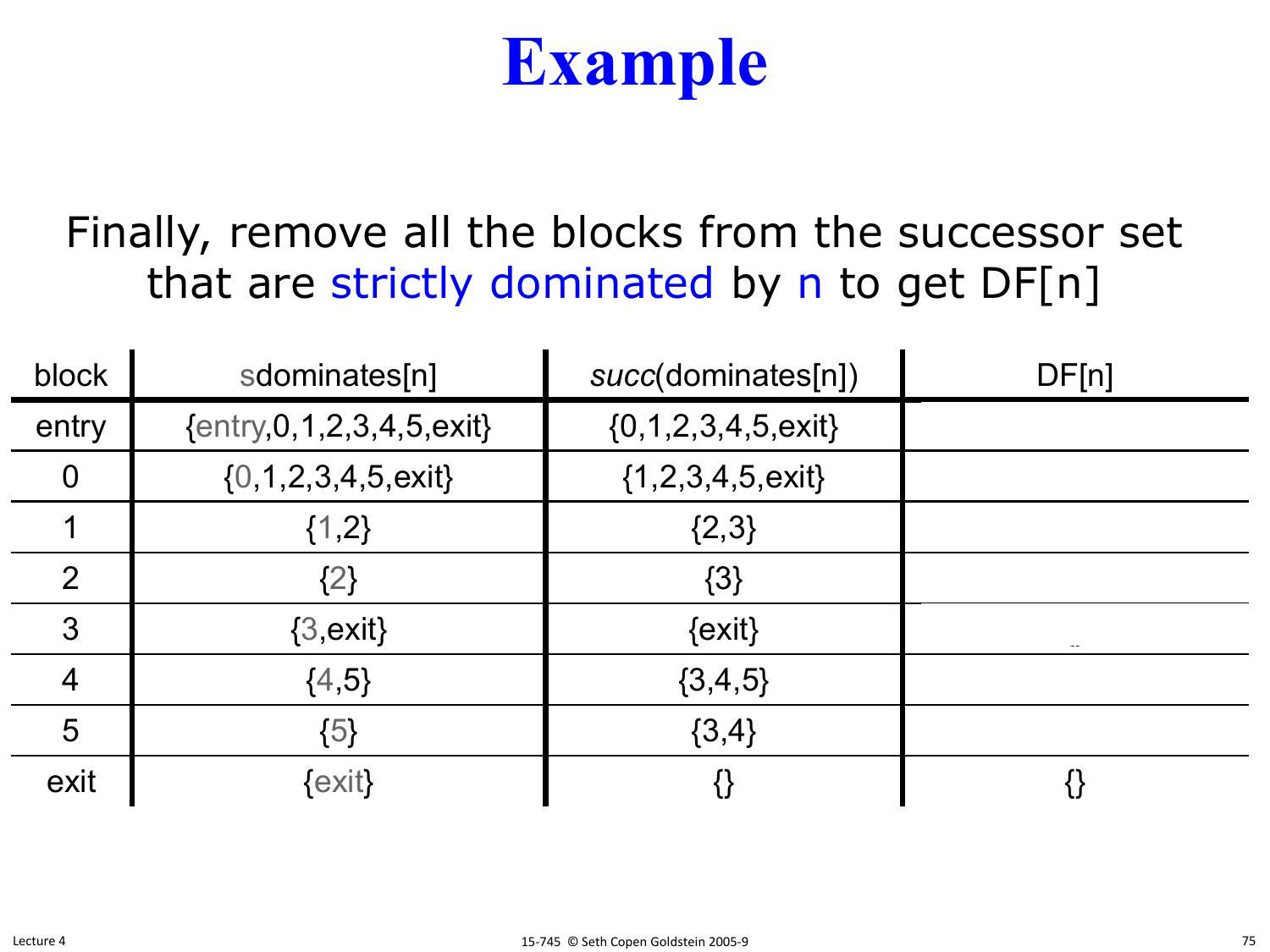| block                   | DF[n]   |
|-------------------------|---------|
| entry                   | {}      |
| 0                       | {}      |
|                         | ${3}$   |
| $\overline{\mathbf{2}}$ | ${3}$   |
| 3                       | {}      |
| 4                       | ${3,4}$ |
| 5                       | ${3,4}$ |
| exit                    |         |

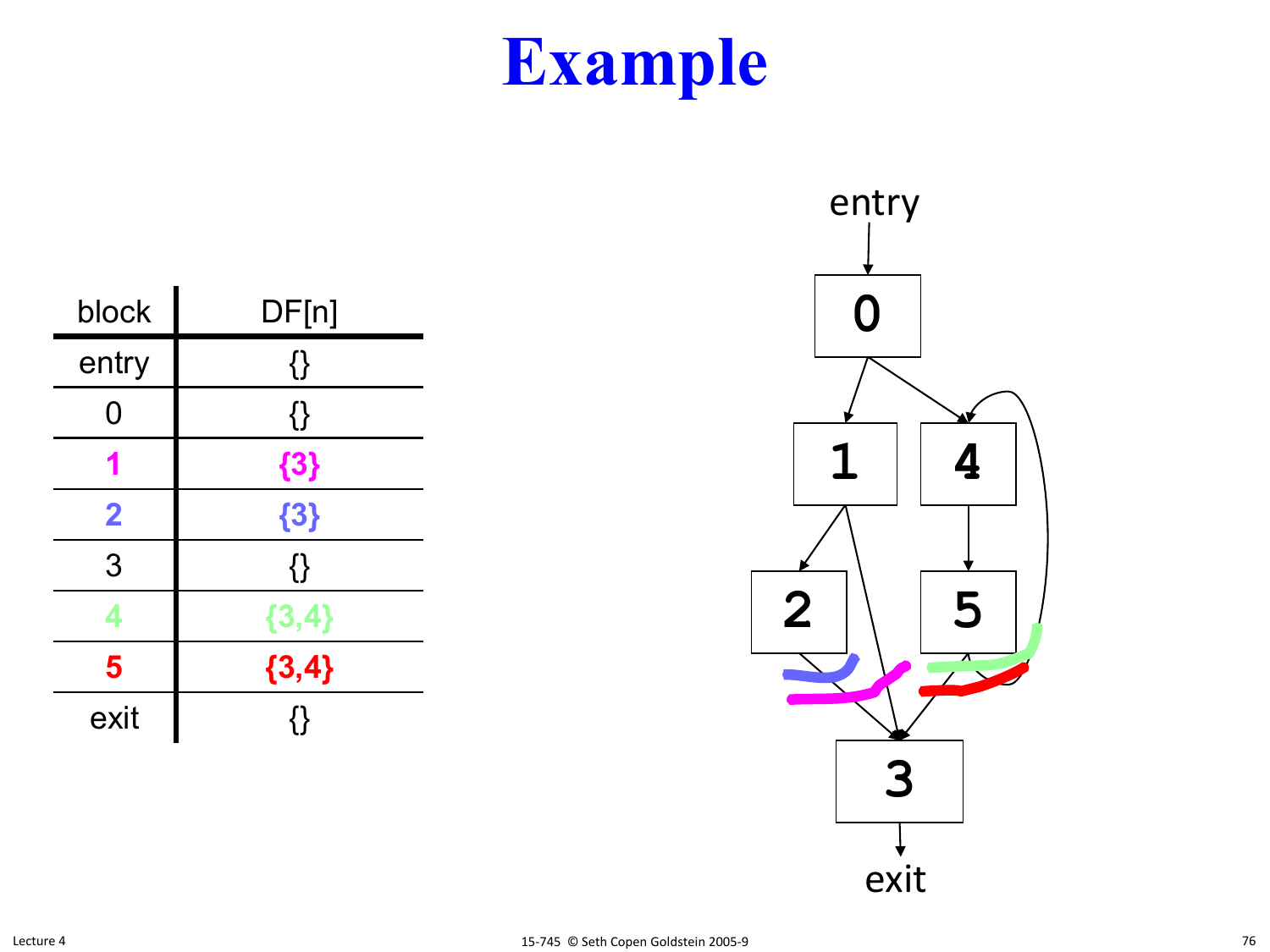# **Recap**

- <span id="page-71-0"></span>• *a dom b*
	- every possible execution path from *entry* to *b* includes *a*
- *a sdom b*
	- *a dom b* and *a* != *b*
- *a idom b*
	- *a* is "closest" dominator of *b*
- *a pdom b*
	- every path from *a* to the exit block includes *b*
- Dominator trees
- Dominance frontier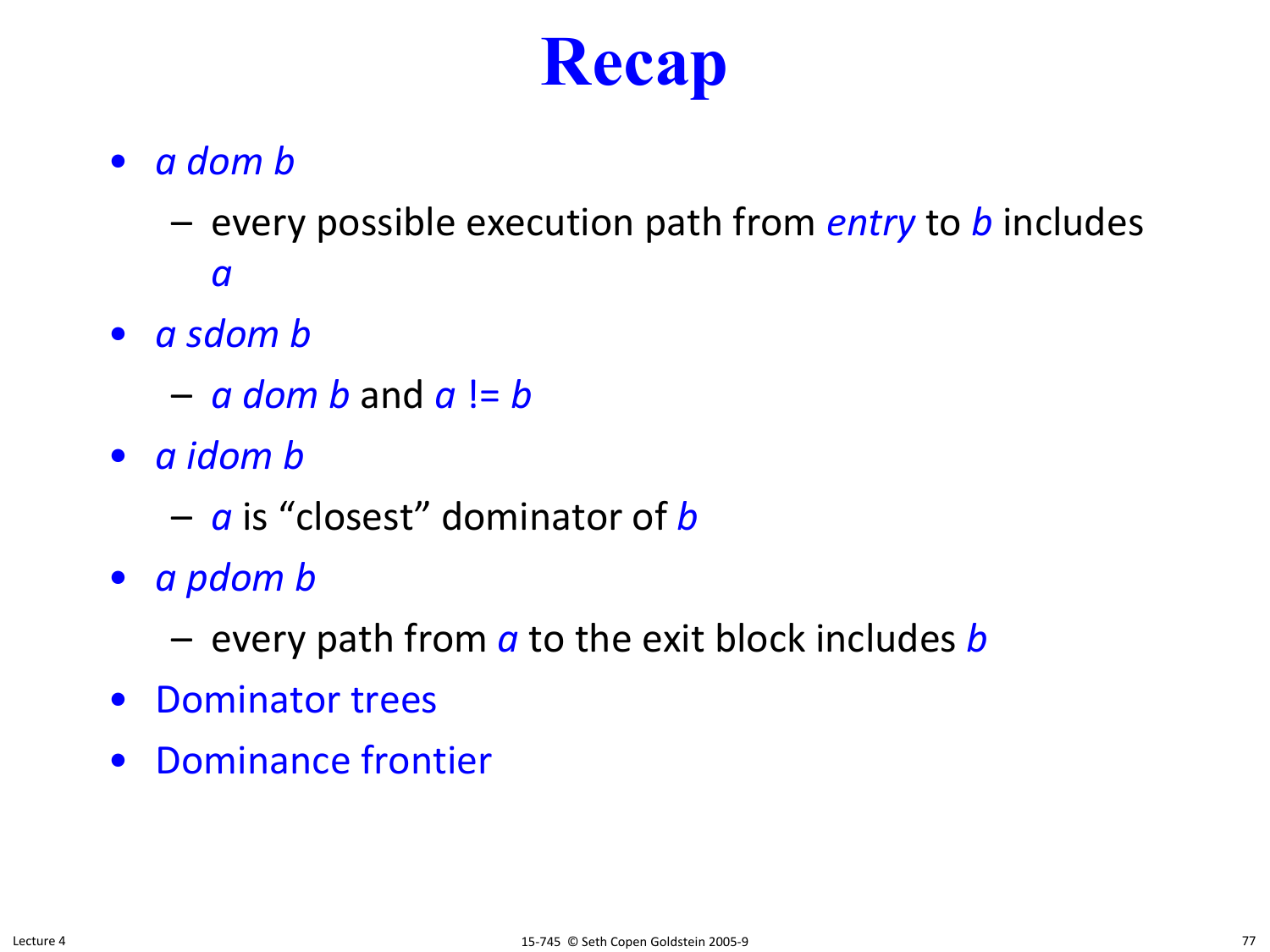### **Dominance**

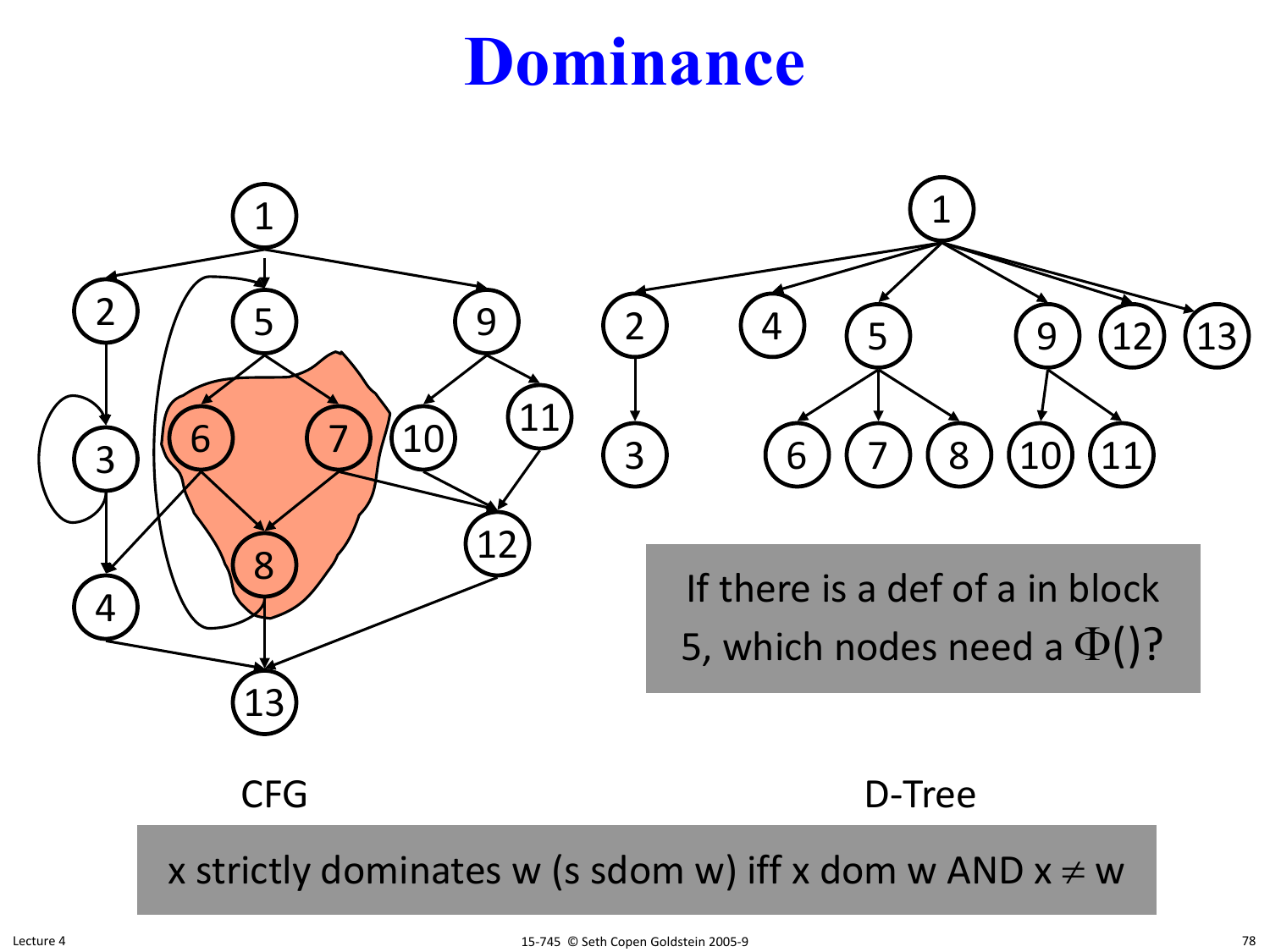### **Dominance Frontier**



x strictly dominates w (s sdom w) iff x dom w AND  $x \neq w$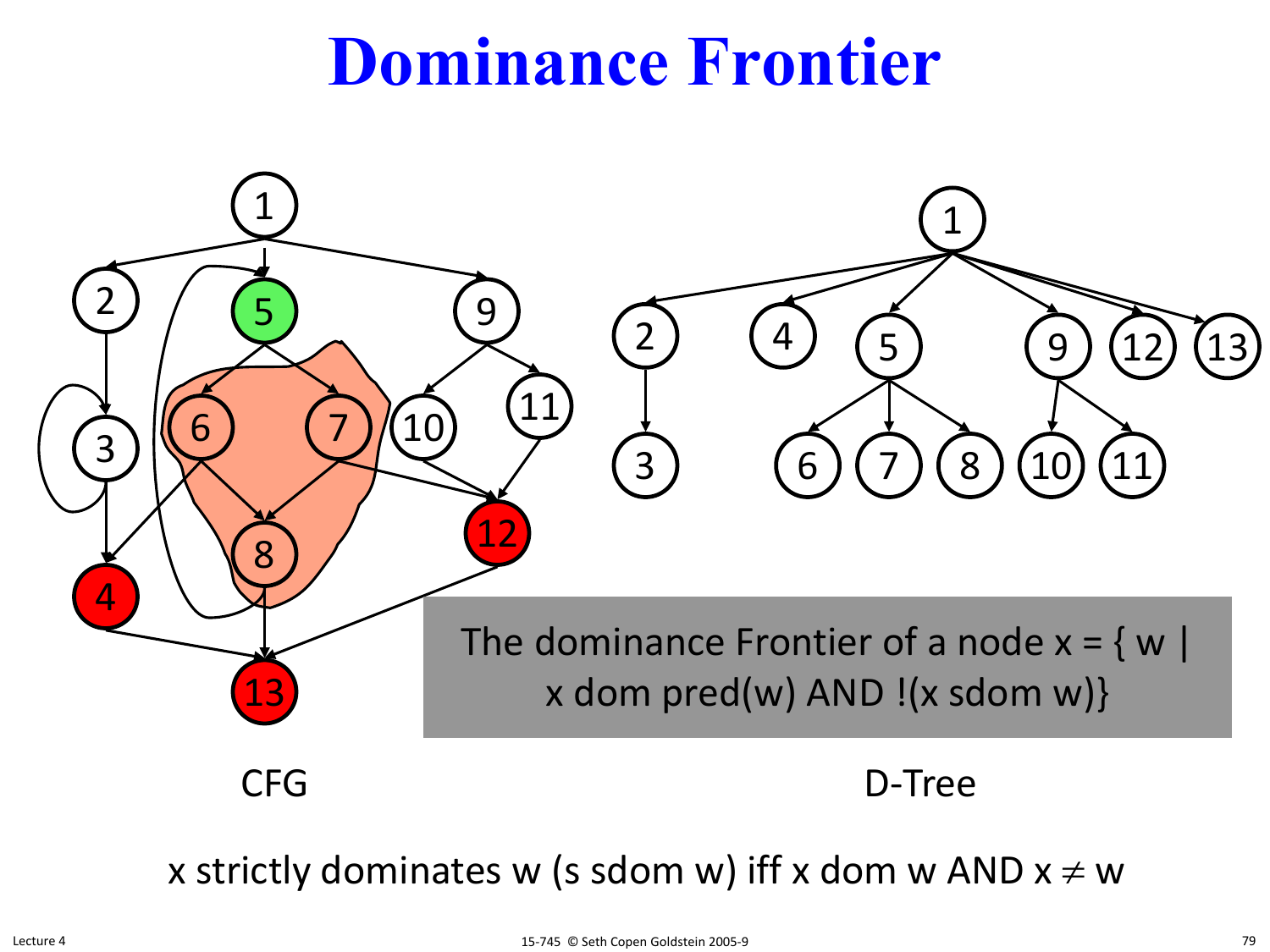**Dominance Frontier & path-convergence**



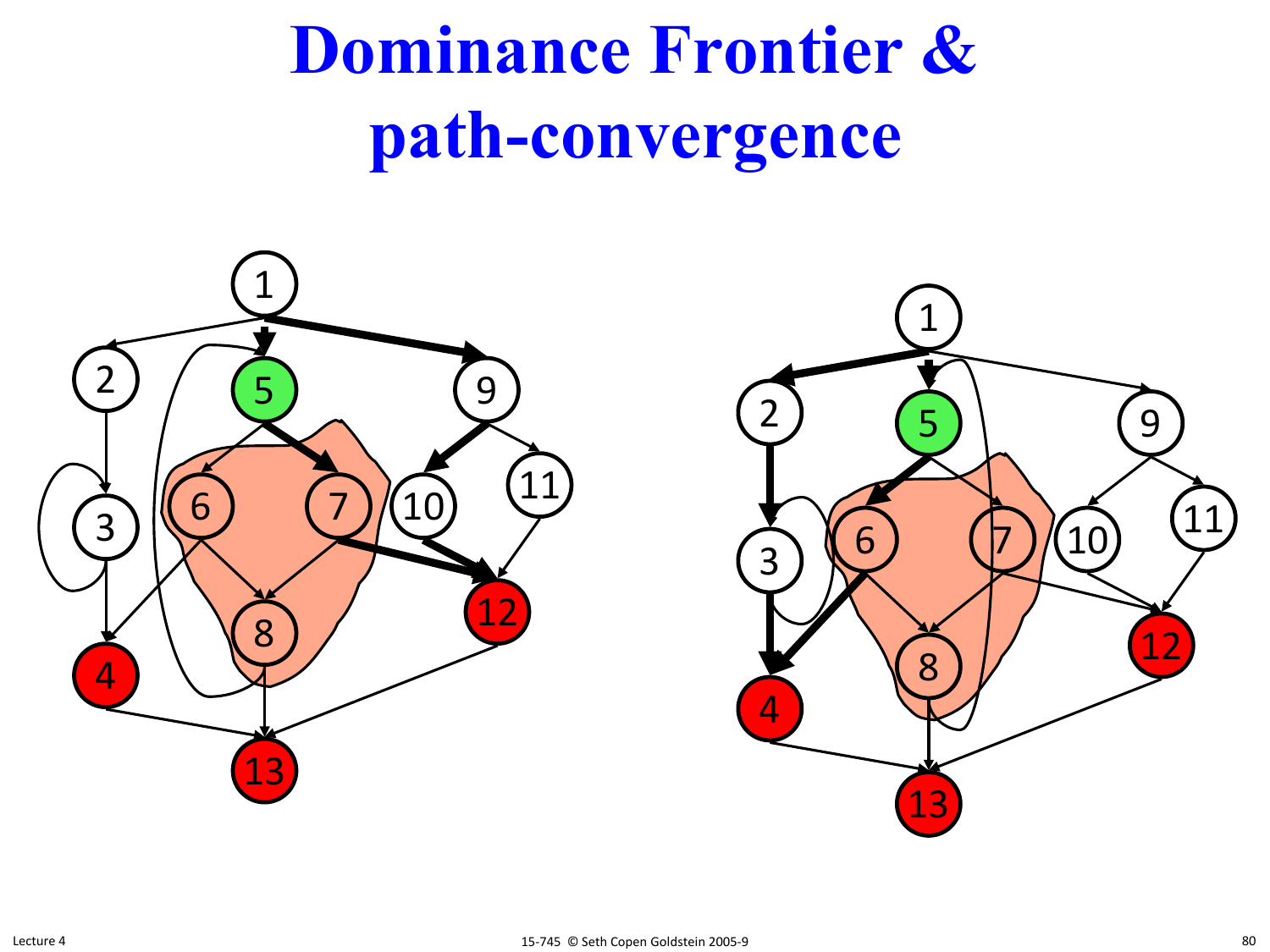• **Dominance-Frontier Criterion**: Whenever node x contains a definition of some variable a, then any node  $z \in DF(x)$ , z needs a Φ-function for a.

• **Iterated dominance frontier**: since a Φfunction itself is a definition, we must iterate the dominance-frontier criterion until there are no nodes that need Φfunctions.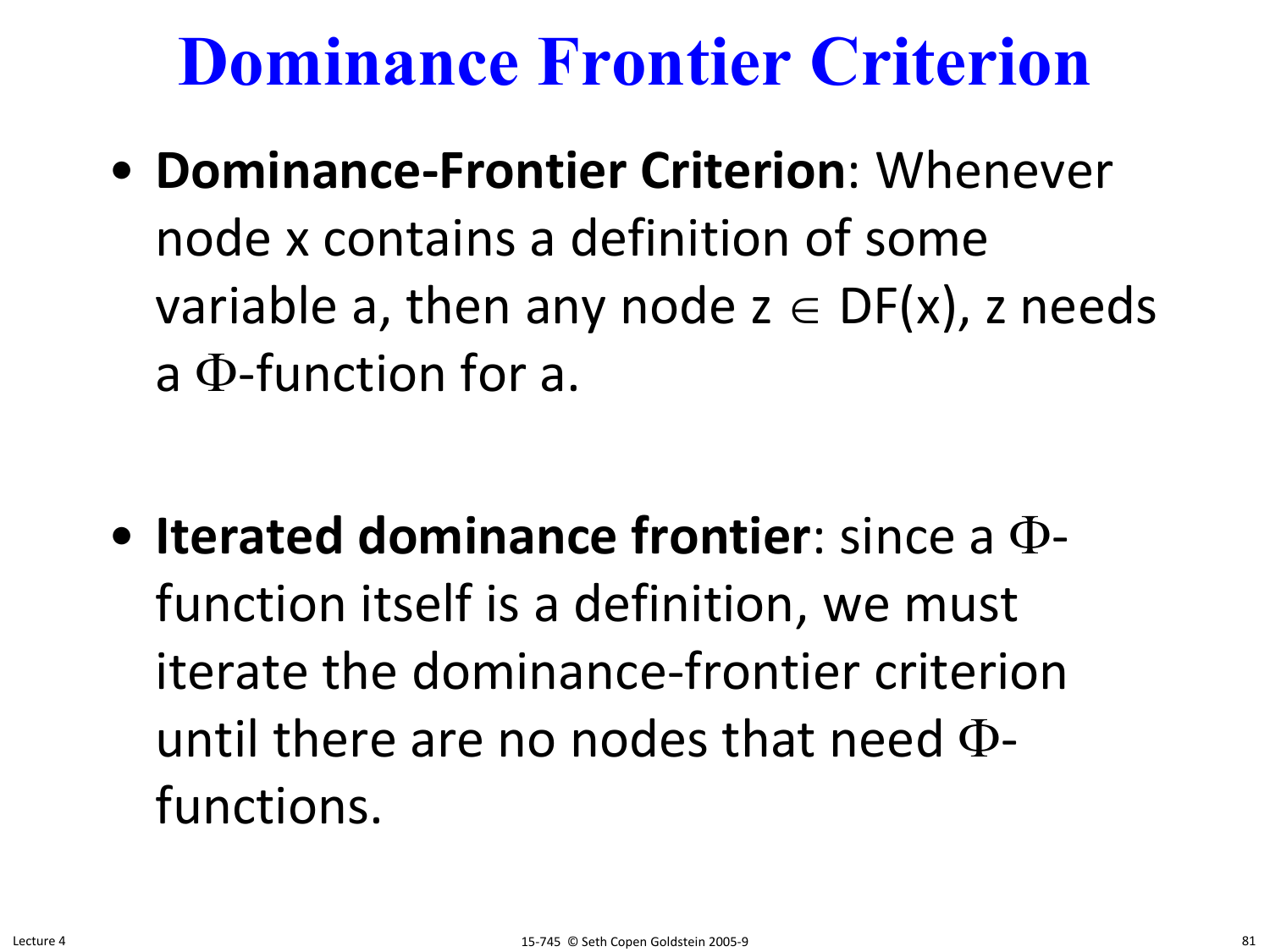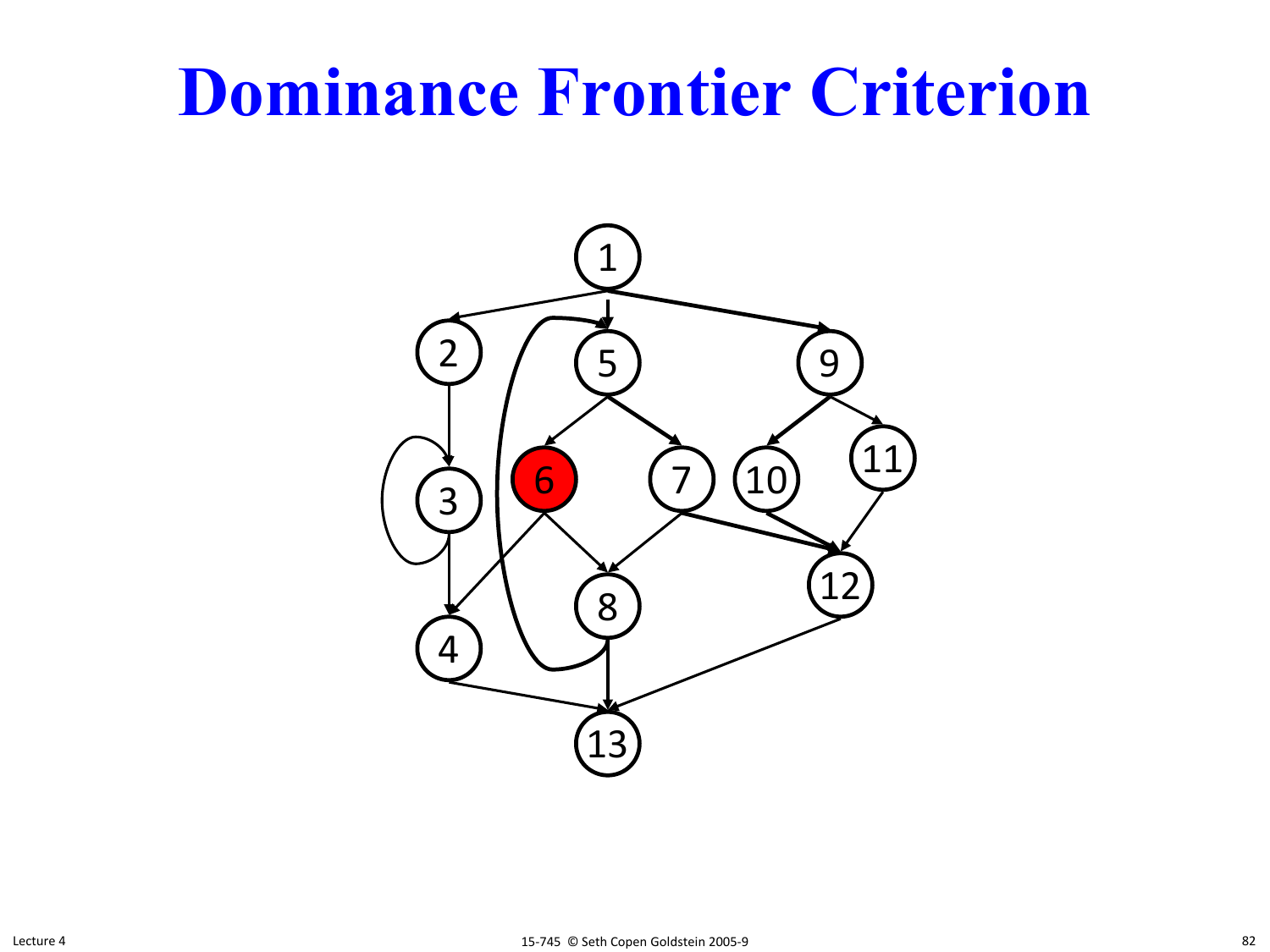

### **And, Iterating**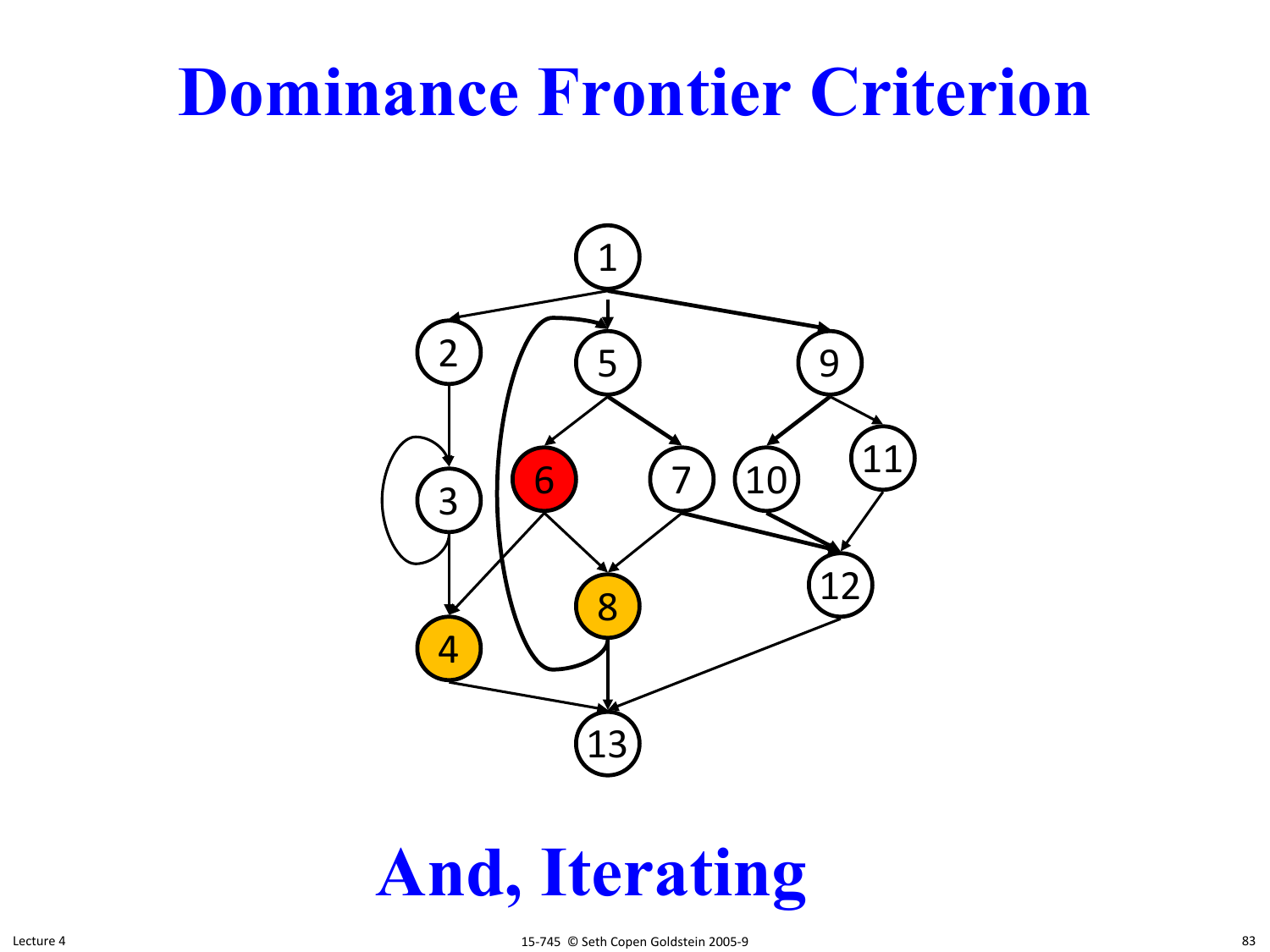

### **And, Iterating**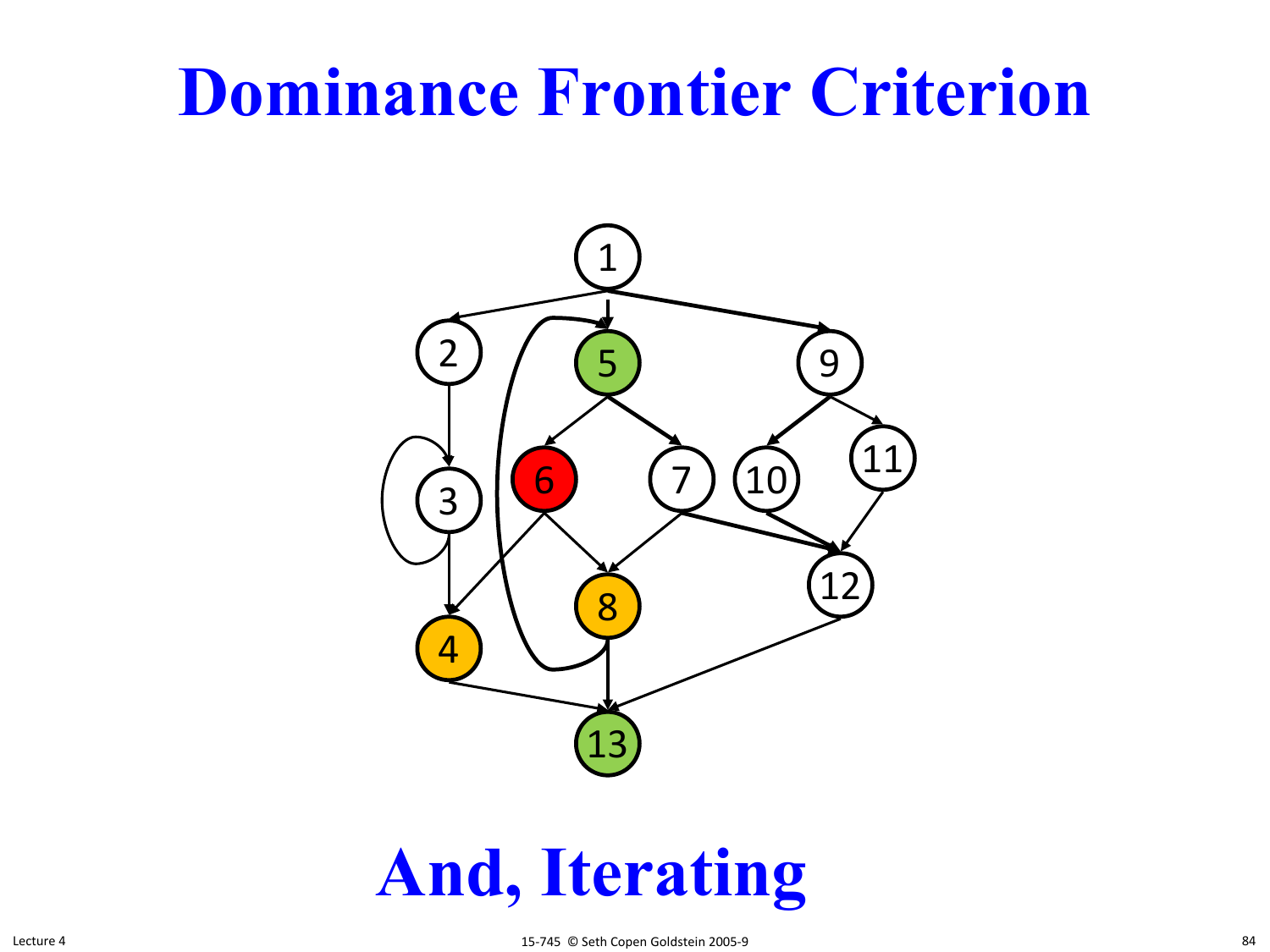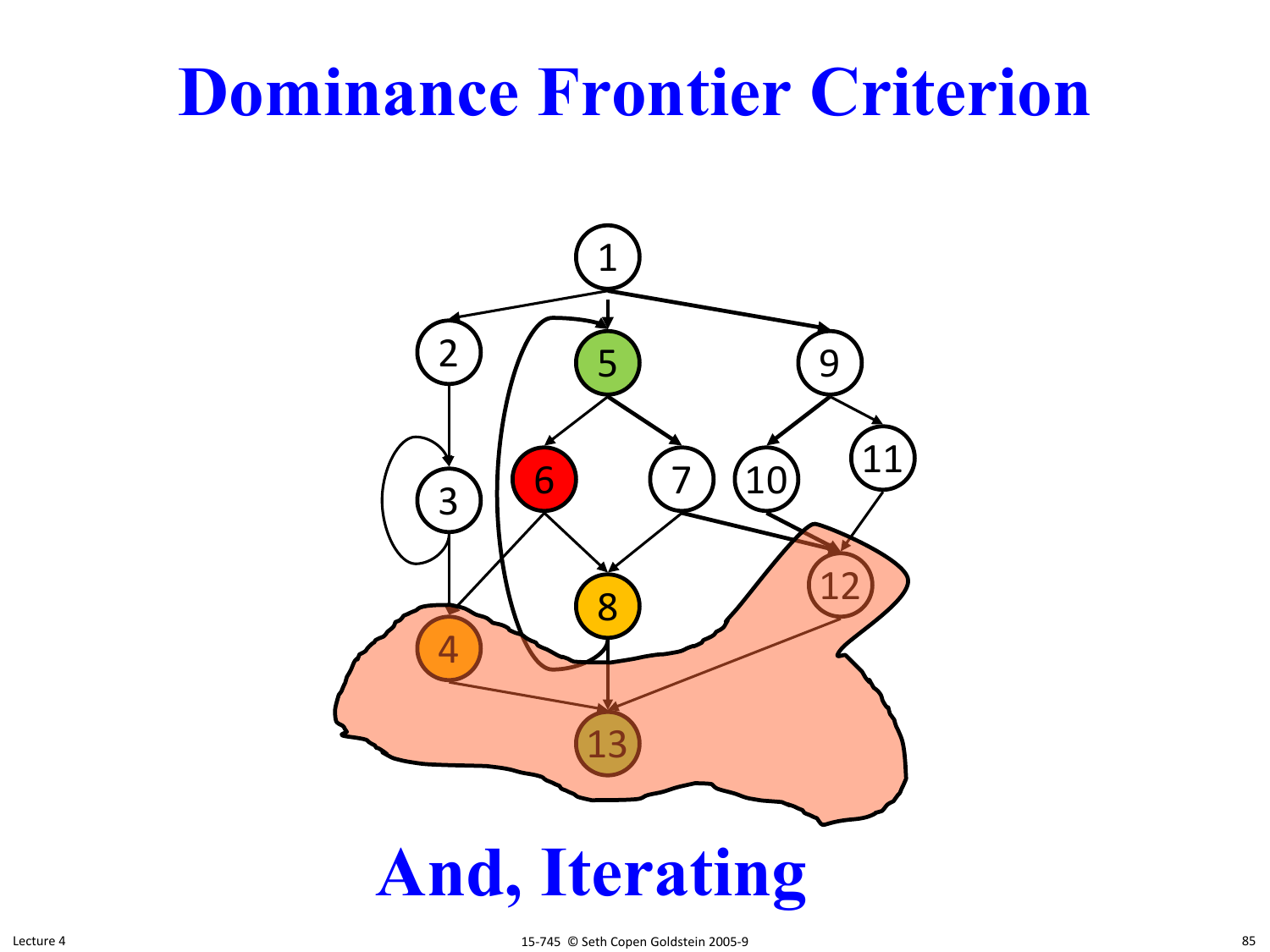

#### **Done**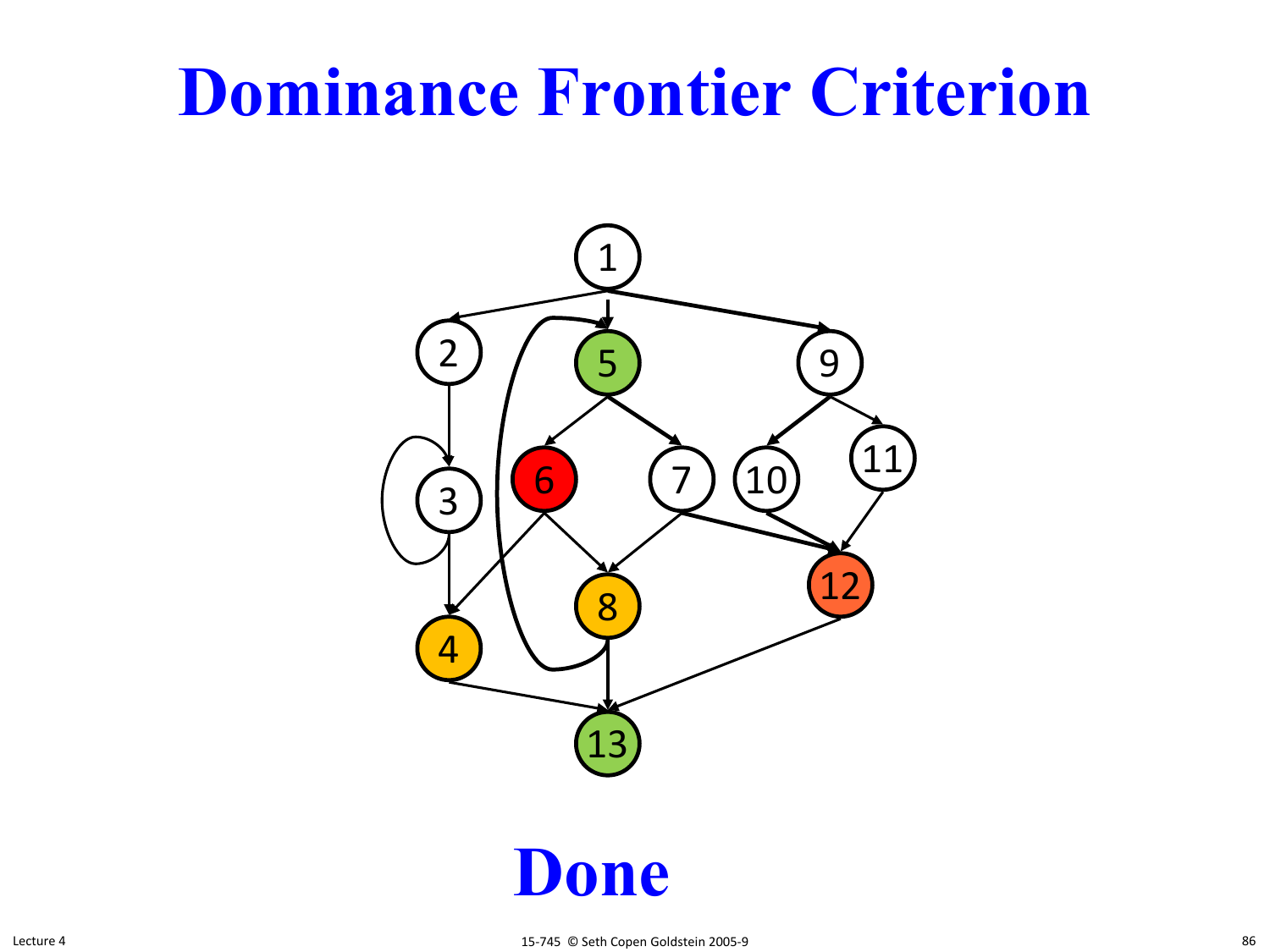## **Using DF to compute minimal SSA**

- place all  $\Phi()$
- Rename all variables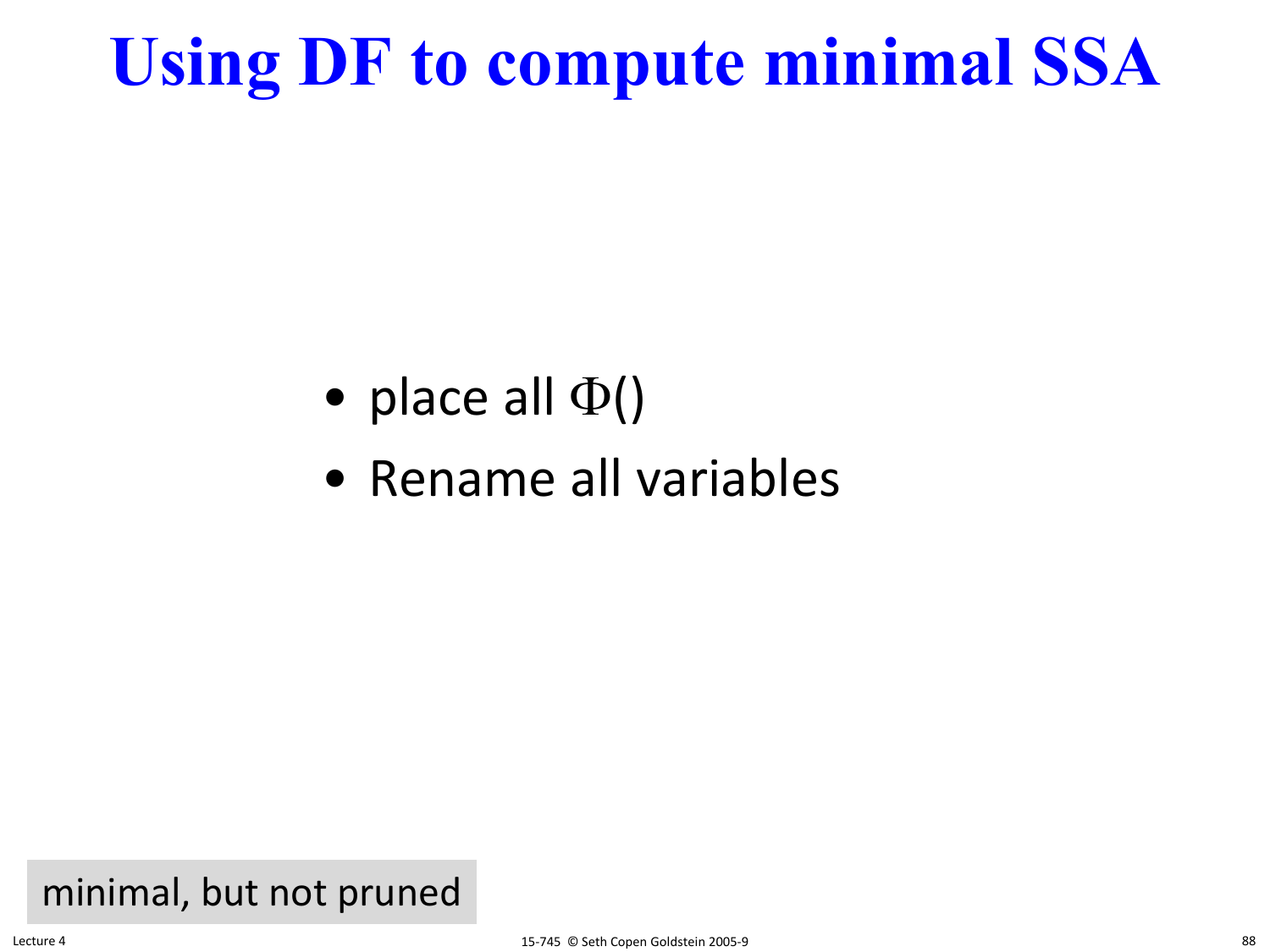## **Using DF to Place** Φ**()**

- Gather all the defsites of every variable
- Then, for every variable
	- foreach defsite
		- foreach node in DF(defsite)
			- $-$  if we haven't put  $\Phi()$  in node put one in
			- If this node didn't define the variable before: add this node to the defsites
- This essentially computes the Iterated Dominance Frontier on the fly, creating minimal SSA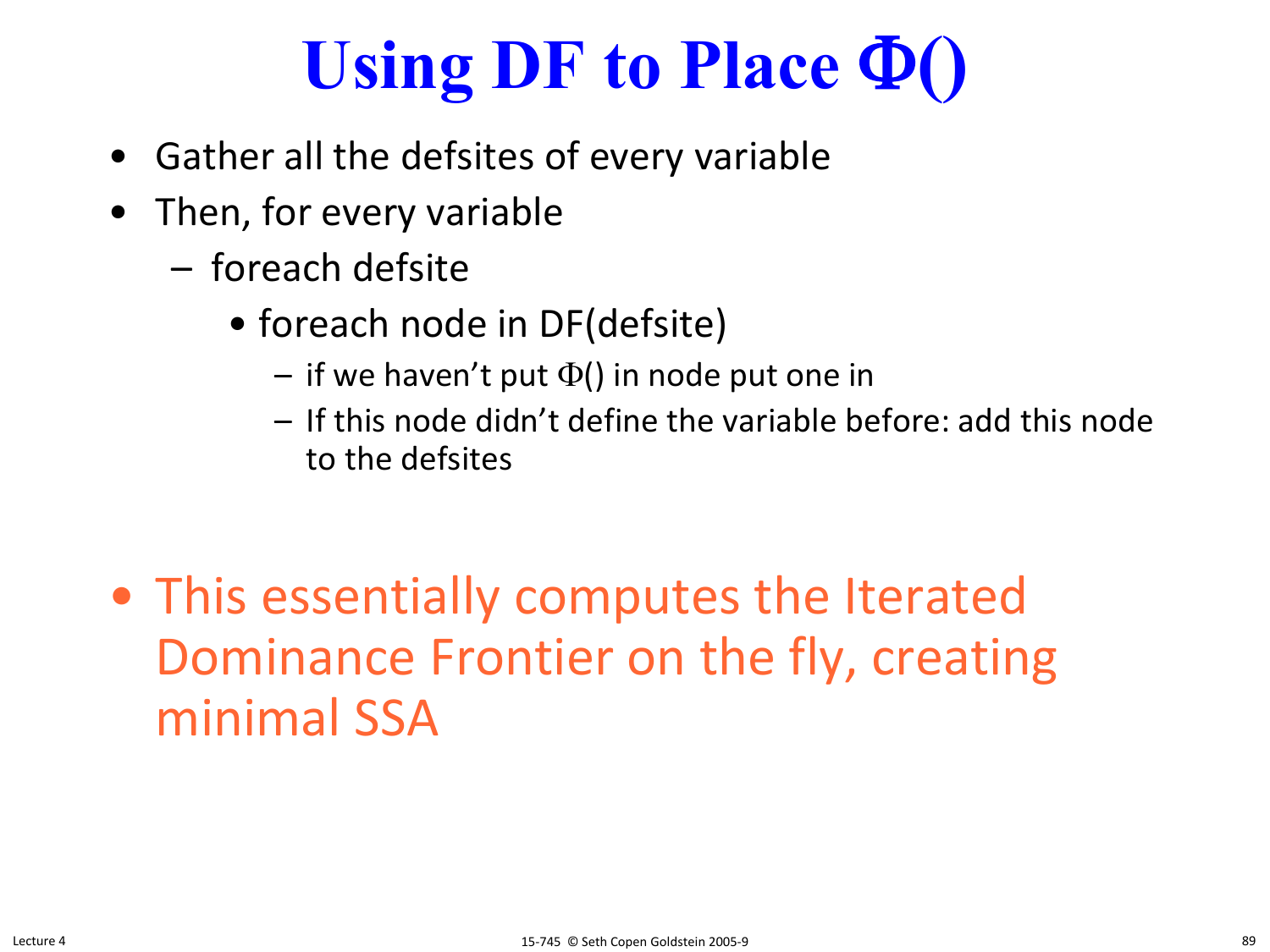### **Using DF to Place** Φ**()**

```
foreach node n {
  foreach variable v defined in n {
    orig[n] ∪= {v}
    defsites[v] ∪= {n}
  }
  foreach variable v {
    W = defsites[v]
    while W not empty {
      foreach y in DF[n]
      if y ∉ PHI[v] {
         insert \forall v \leftarrow \Phi(v, v, ...) at top of y
         PHI[v] = PHI[v] \cup \{y\}if v \notin \text{orig}[y]: W = W \cup \{y\}}
    }
  }
}
```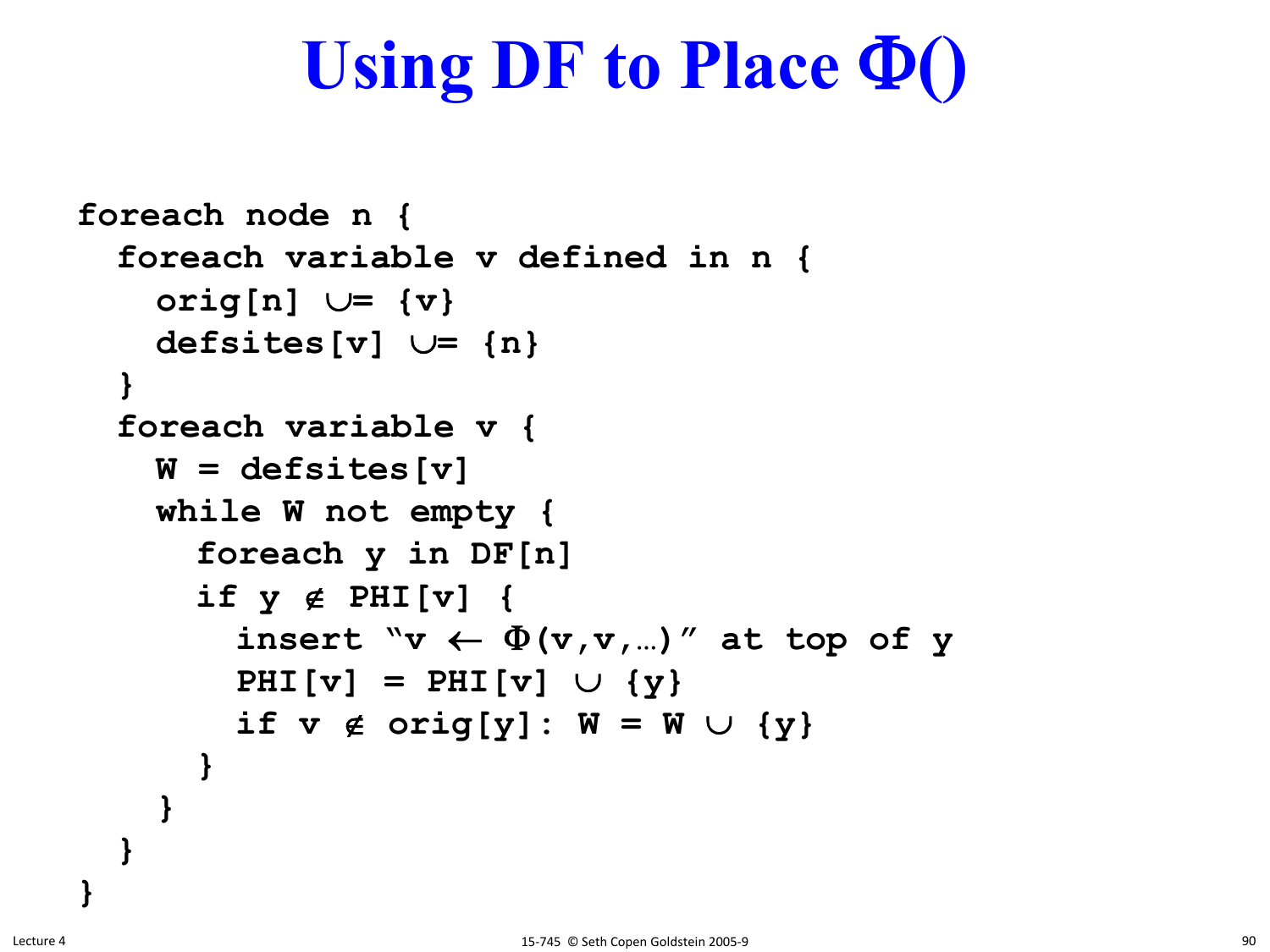## **Renaming Variables**

- Walk the D-tree, renaming variables as you go
- Replace uses with more recent renamed def
	- For straight-line code this is easy
	- If there are branches and joins?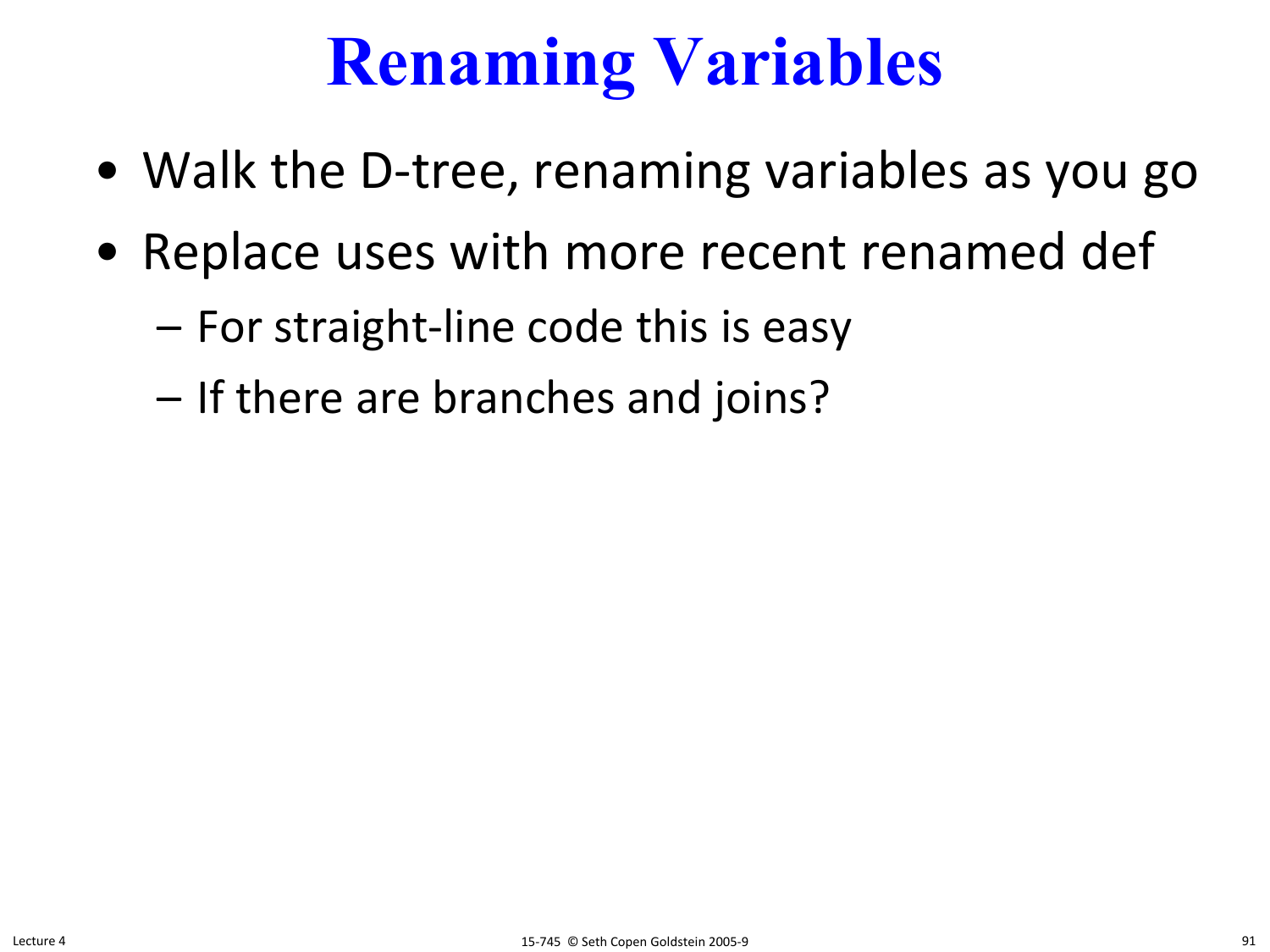### **Renaming for Straight-Line Code**

- Need to extend for φ-functions.
- Need to maintain property that definitions dominate uses.

**for each** variable a: Count[a] =  $0$  $Stack[a] = [0]$ renameBasicBlock(*B*): **for each** instruction *S* in block *B*: **for each** use of a variable *x* in *S*:  $i = top(Stack[x])$ replace the use of *x* with *xi* **for each** variable *a* that *S* defines  $\text{count}[a] = \text{Count}[a] + 1$  $i =$  Count[a] push *i* onto Stack[*a*] replace definition of *a* with *ai*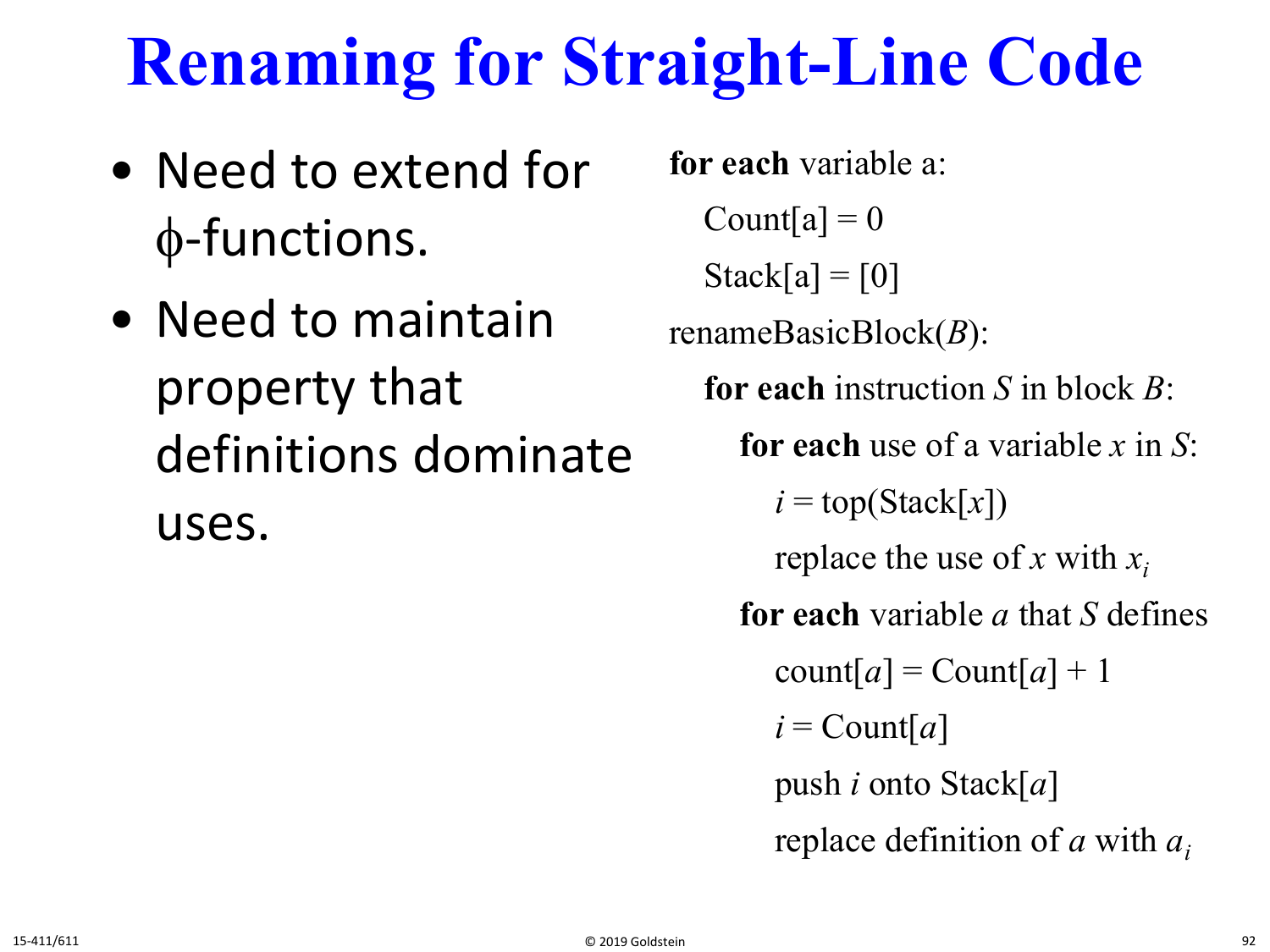## **Renaming in CFG**

*rename*(n):

```
renameBasicBlock(n)
```
for each successor Y of n, where n is the j<sup>th</sup> predecessor of Y: **for each** phi-function f in Y, **where** the operand of f is 'a'  $i = top(Stack[a])$ replace j $^{\rm th}$  operand with  $\rm a_i$ **for each** child of n in D-tree, X: *rename*(X) **for each** instruction  $S \in \mathbb{R}$ : **for each** variable v that S defines: pop Stack[v]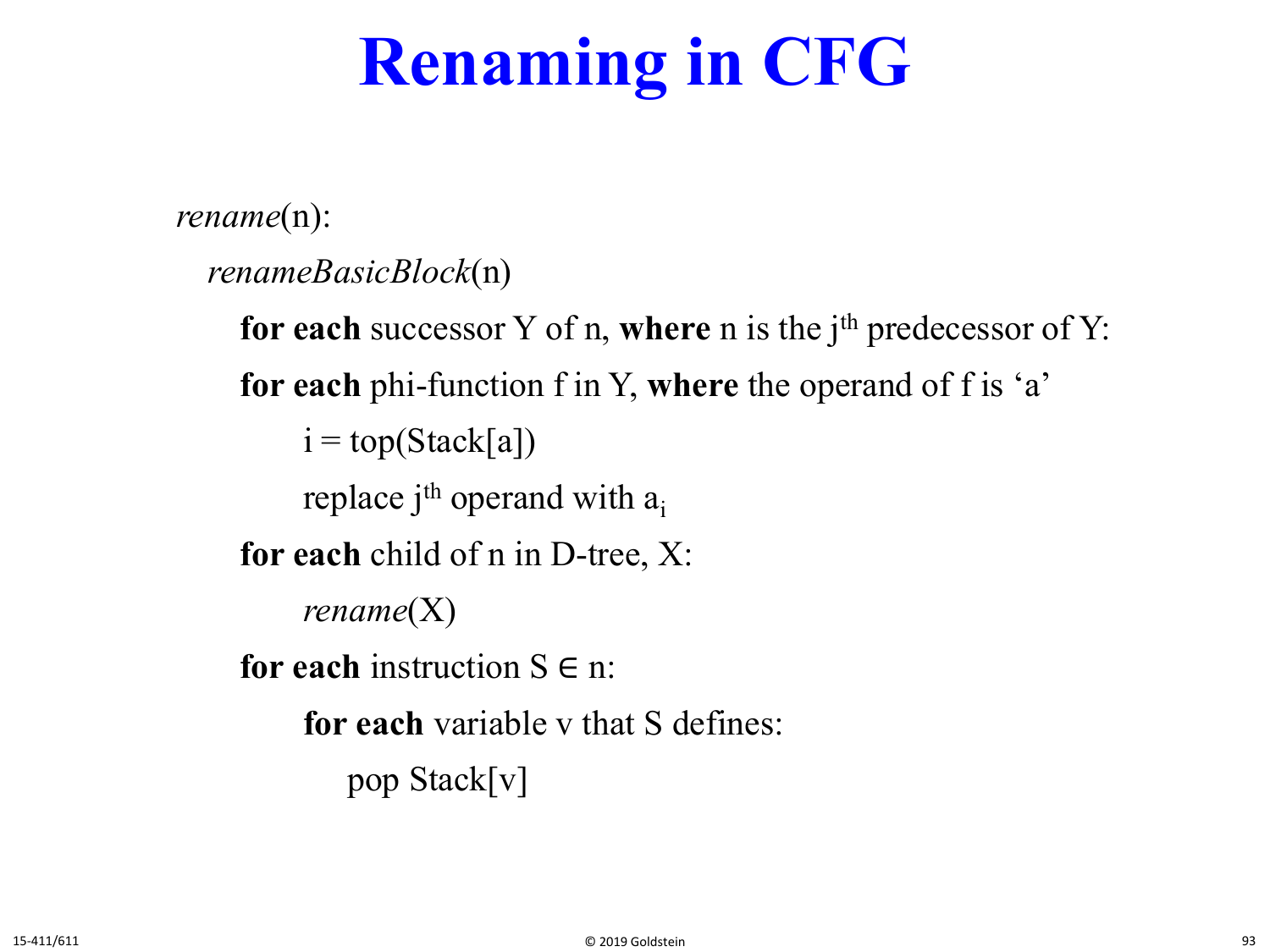### **Compute D-tree**





D-tree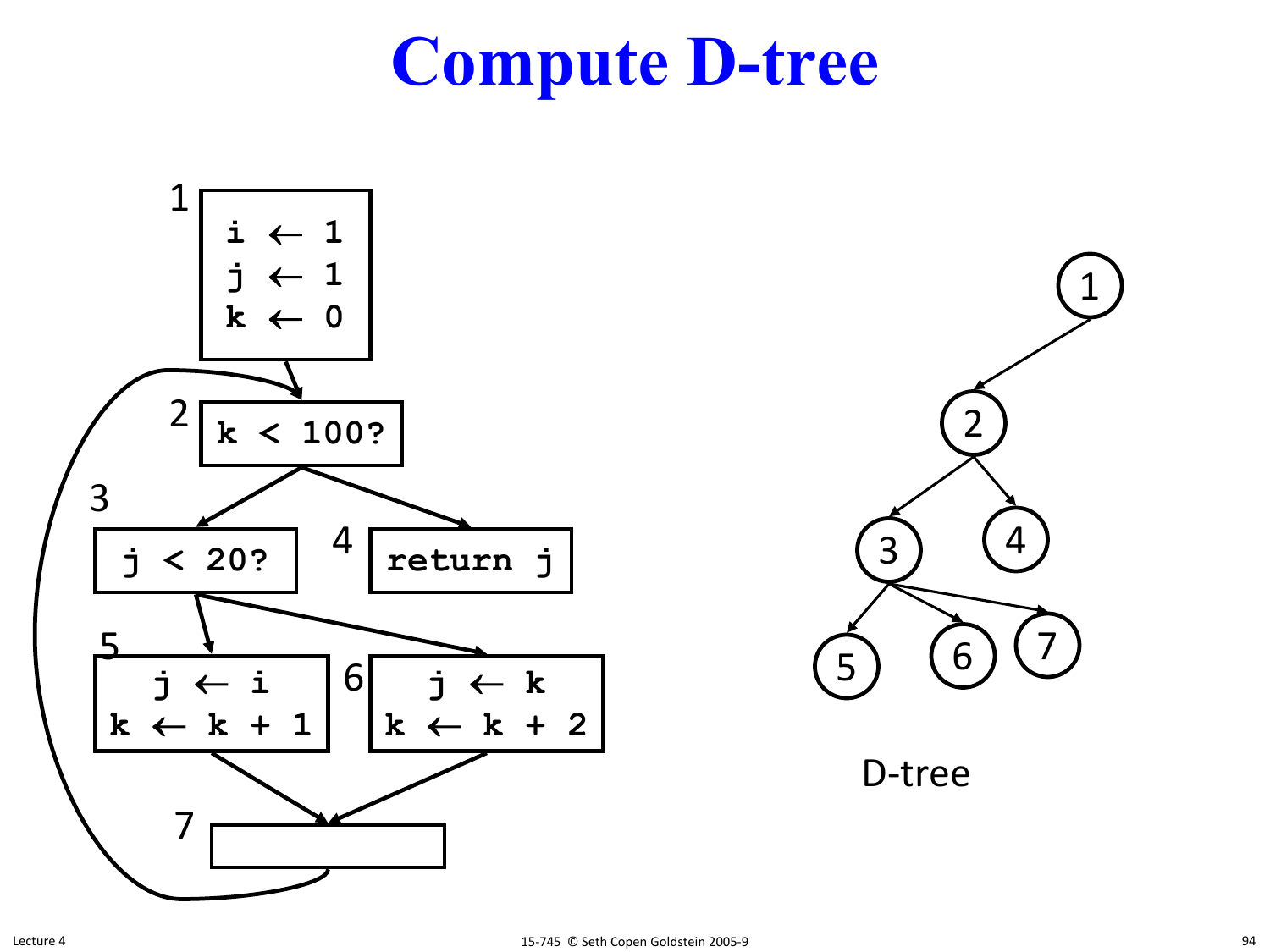### **Compute Dominance Frontier**

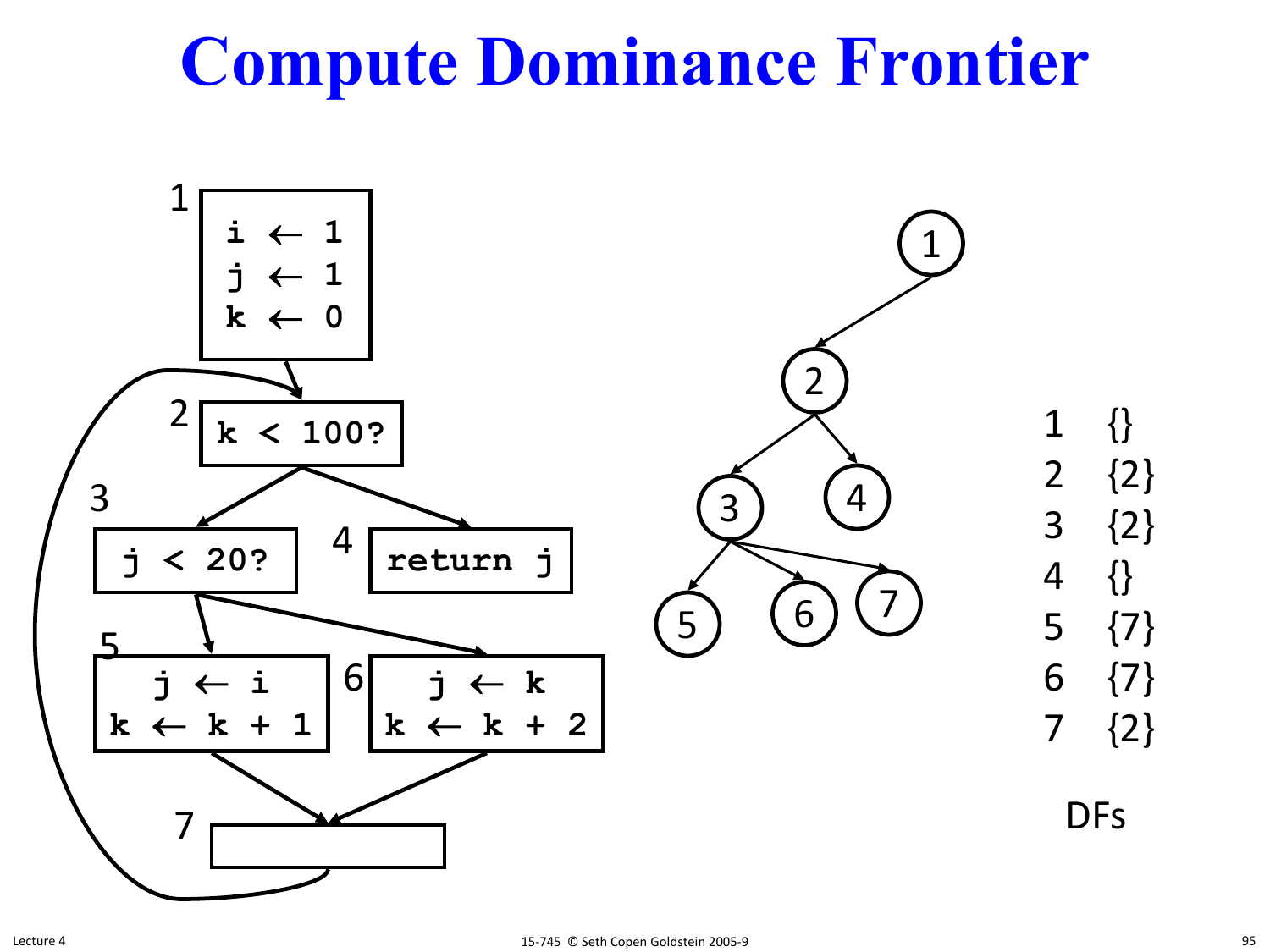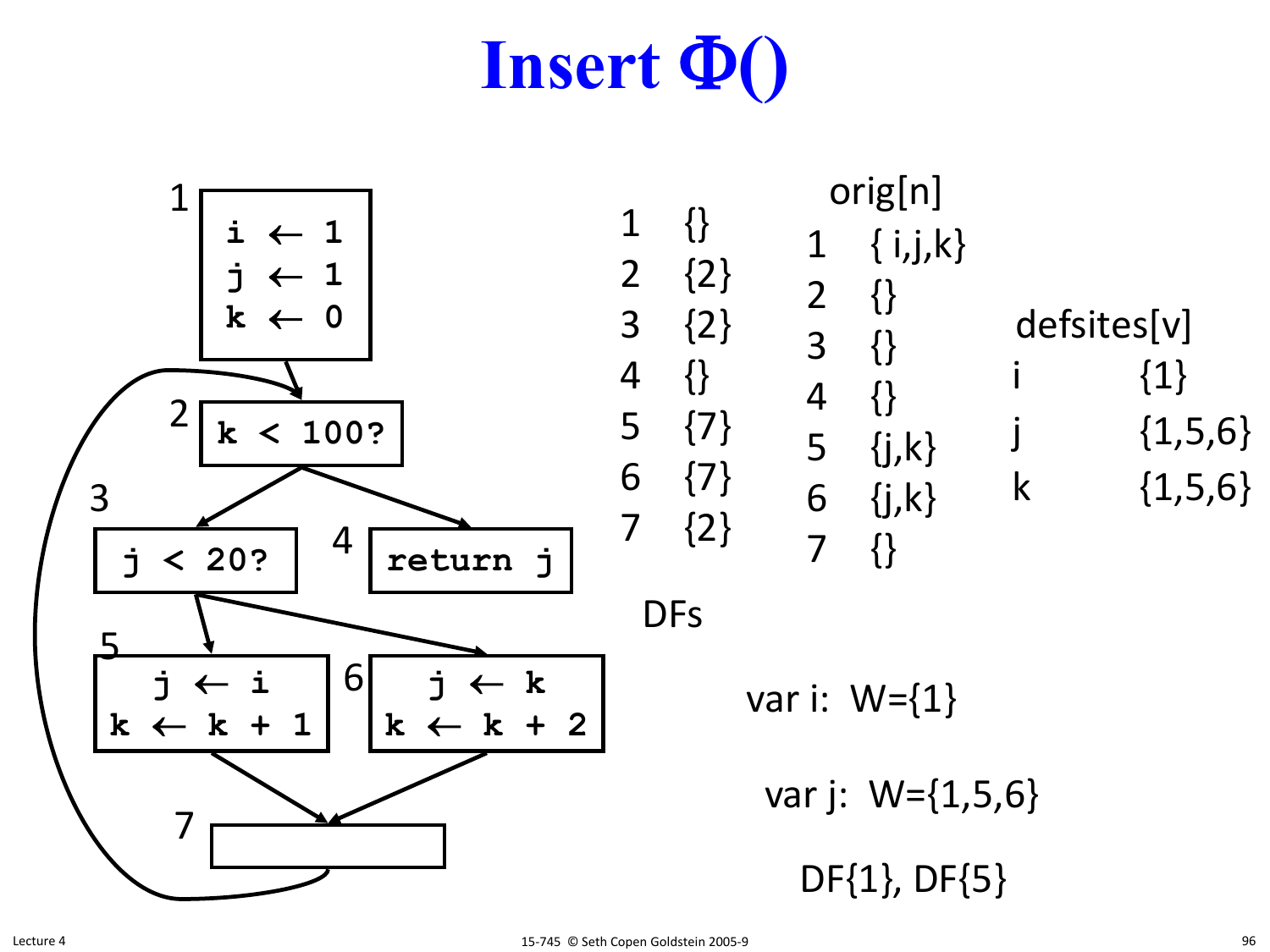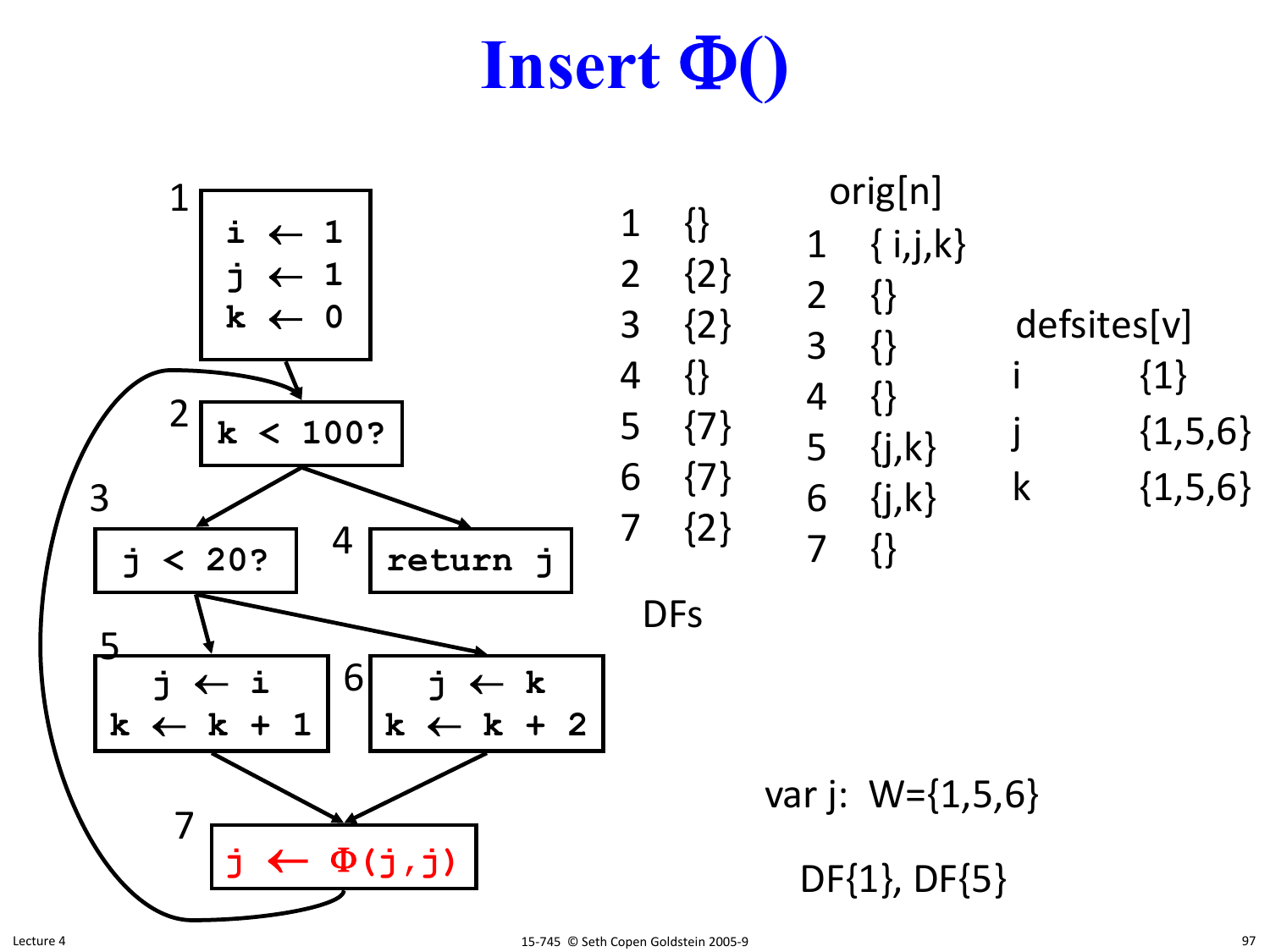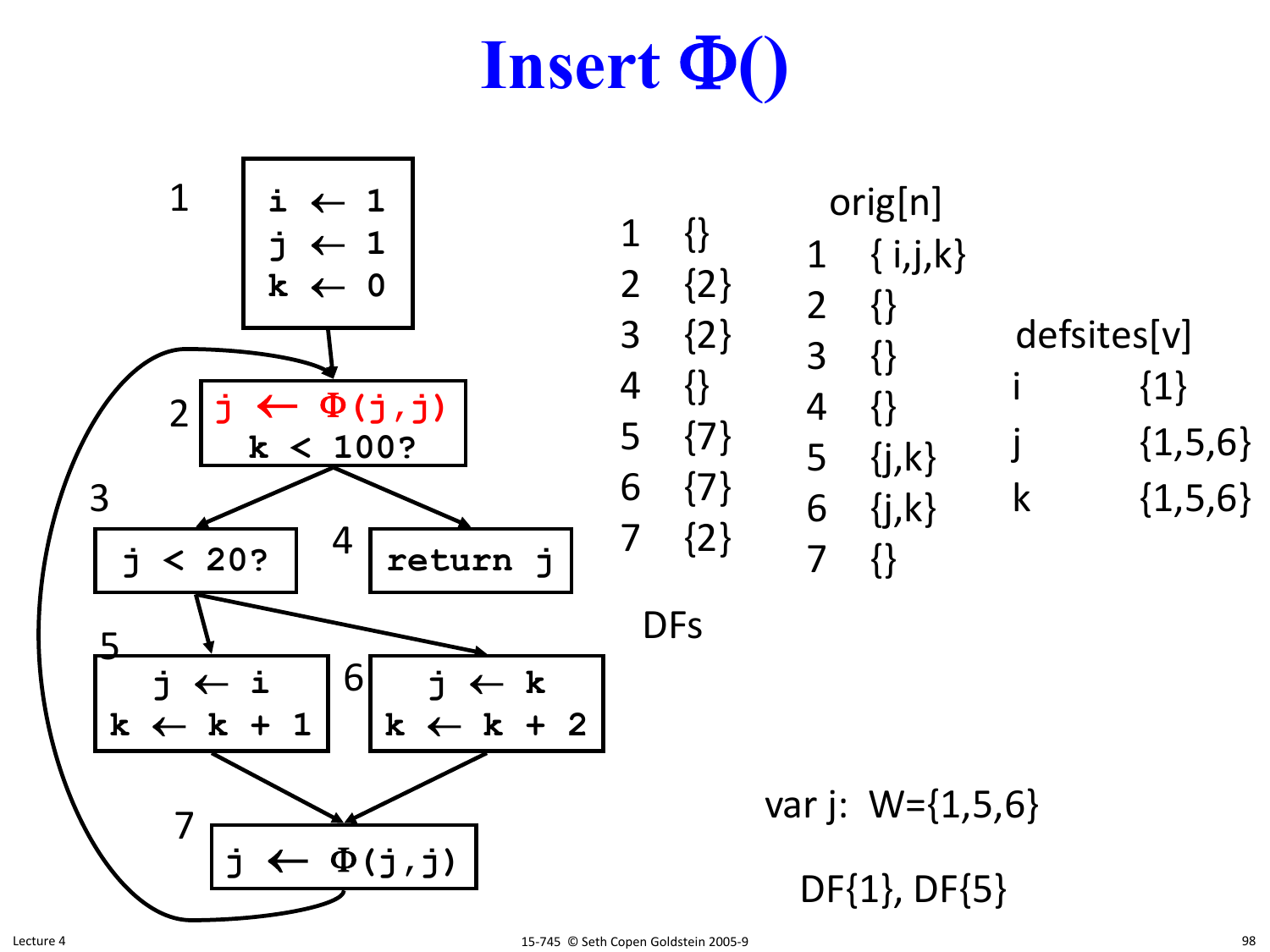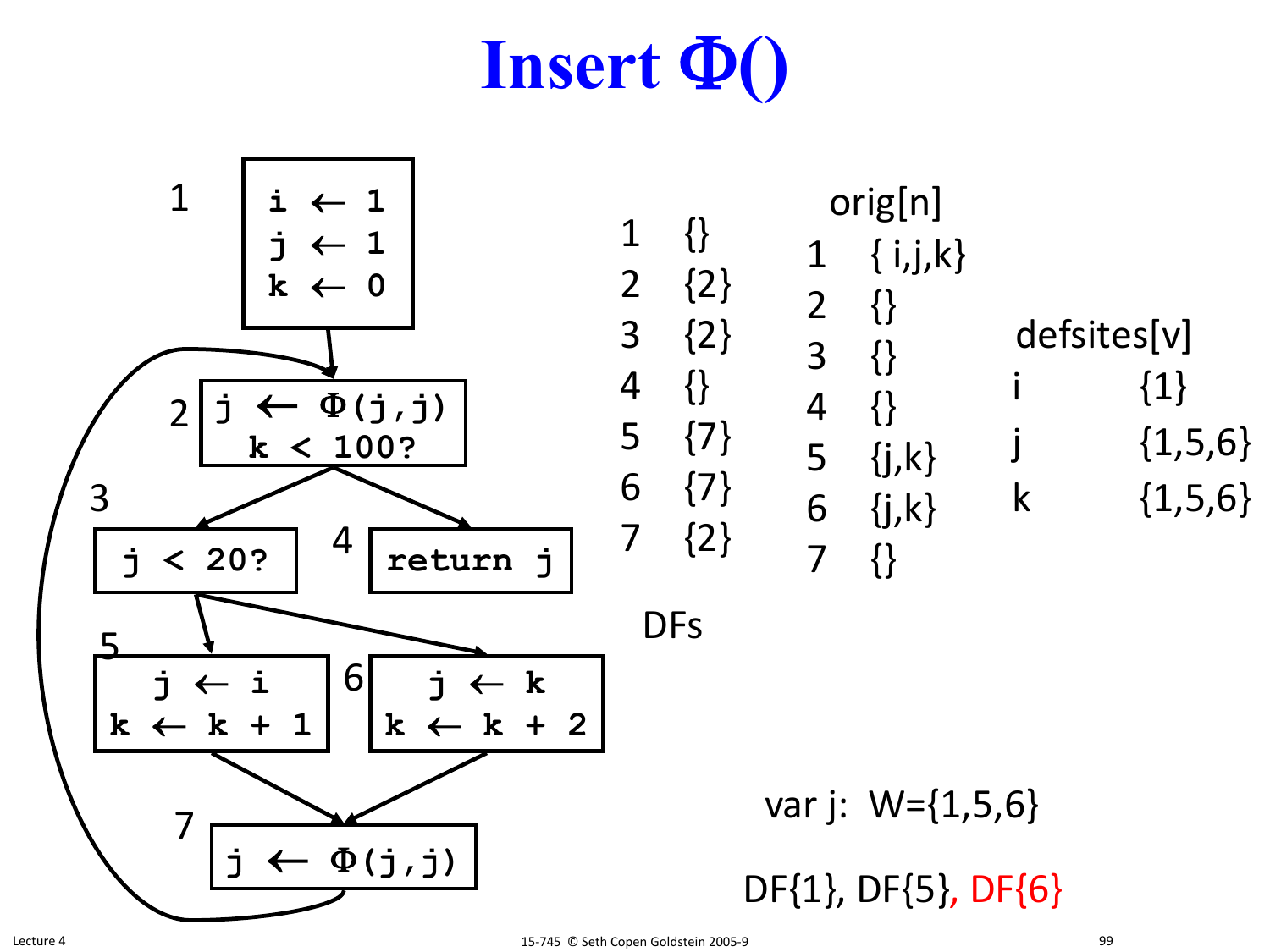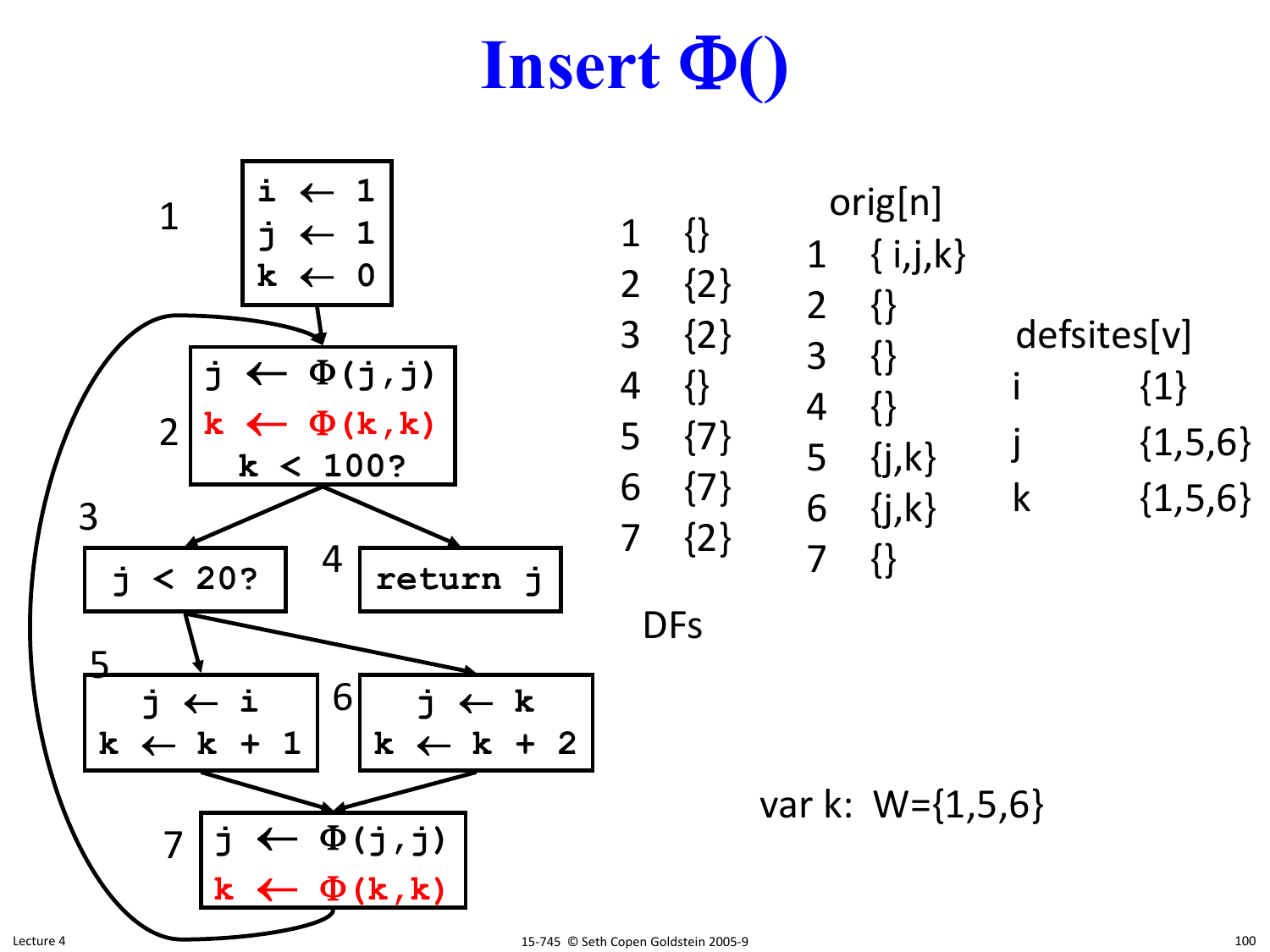

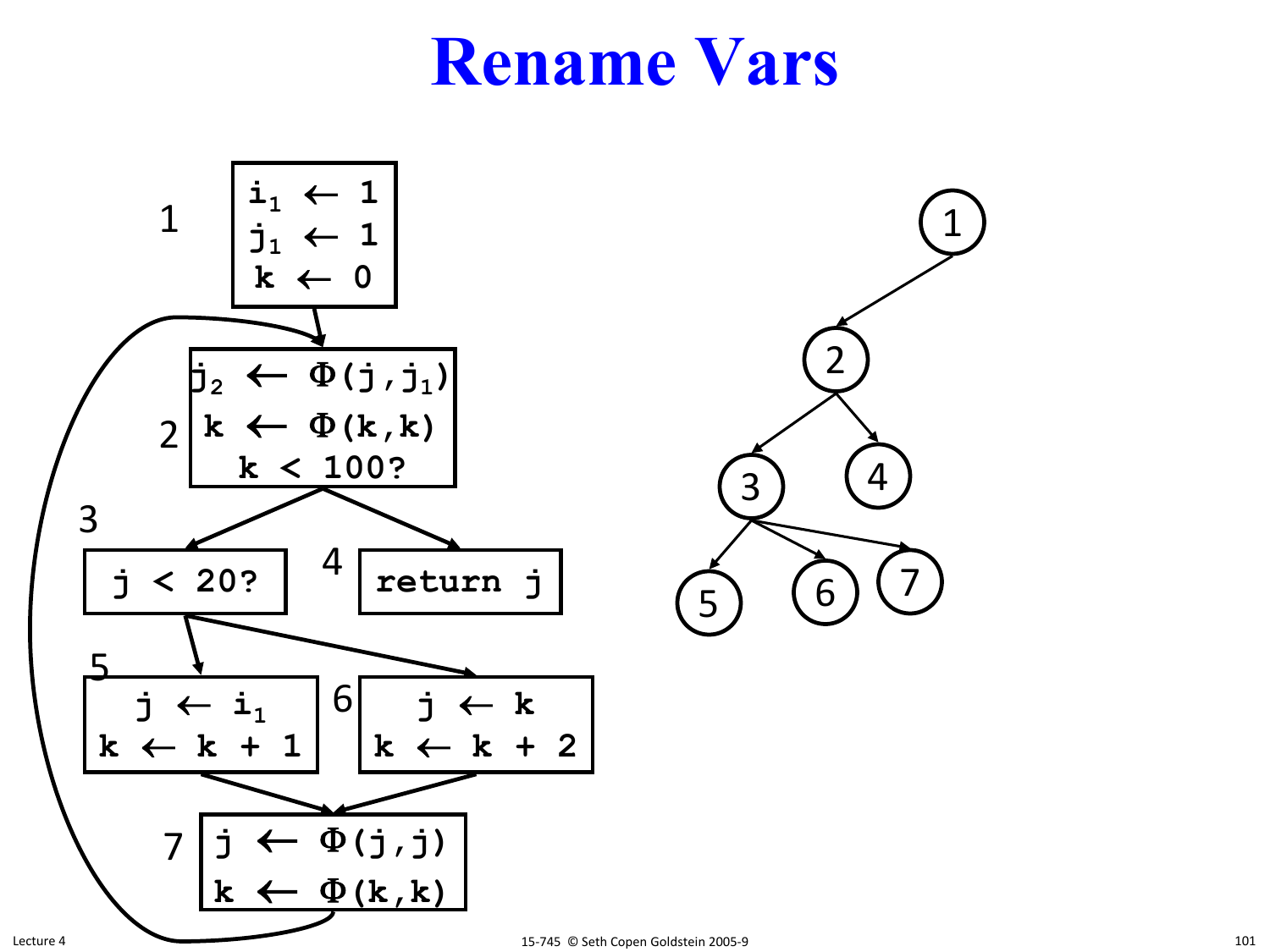

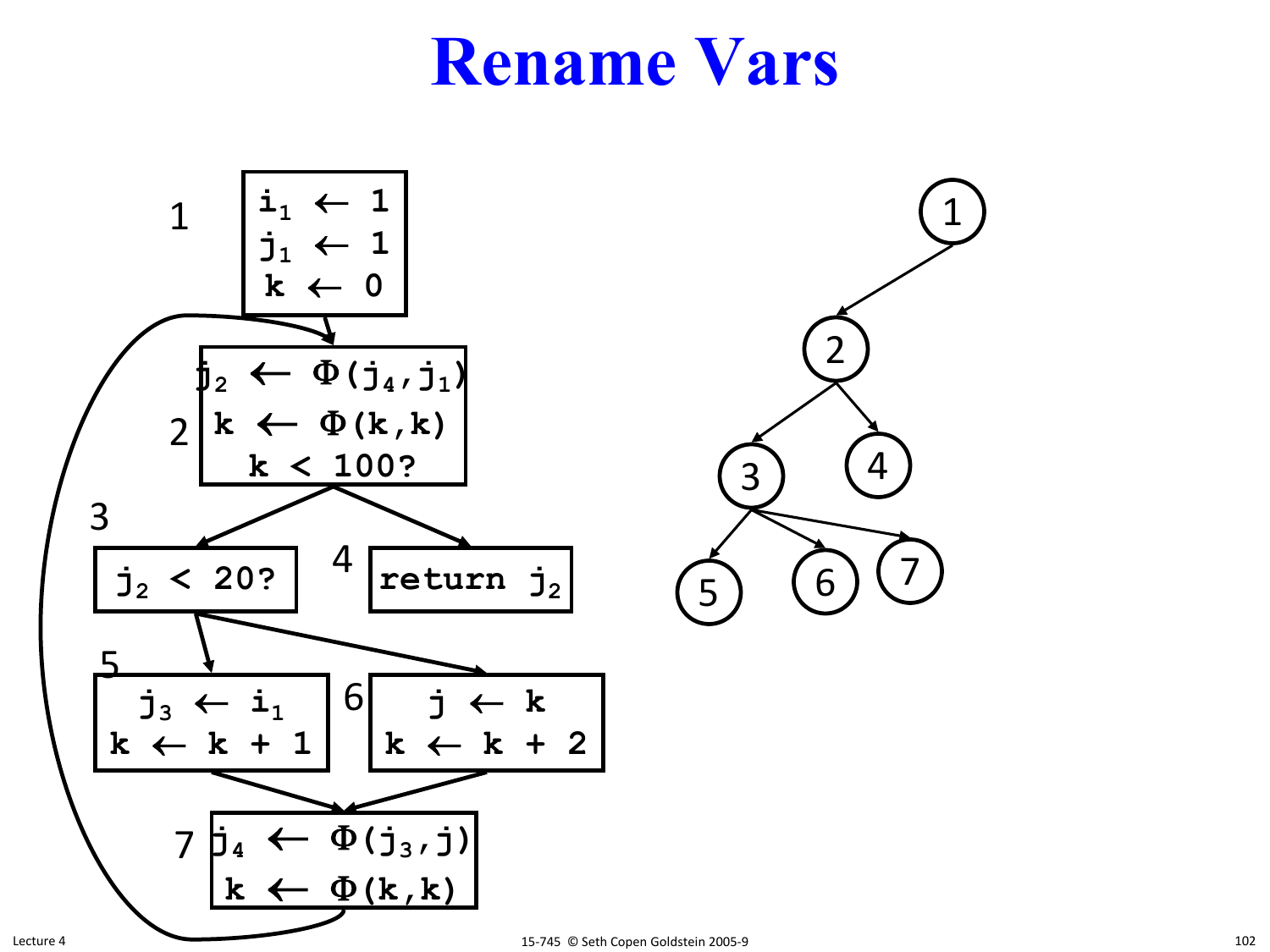

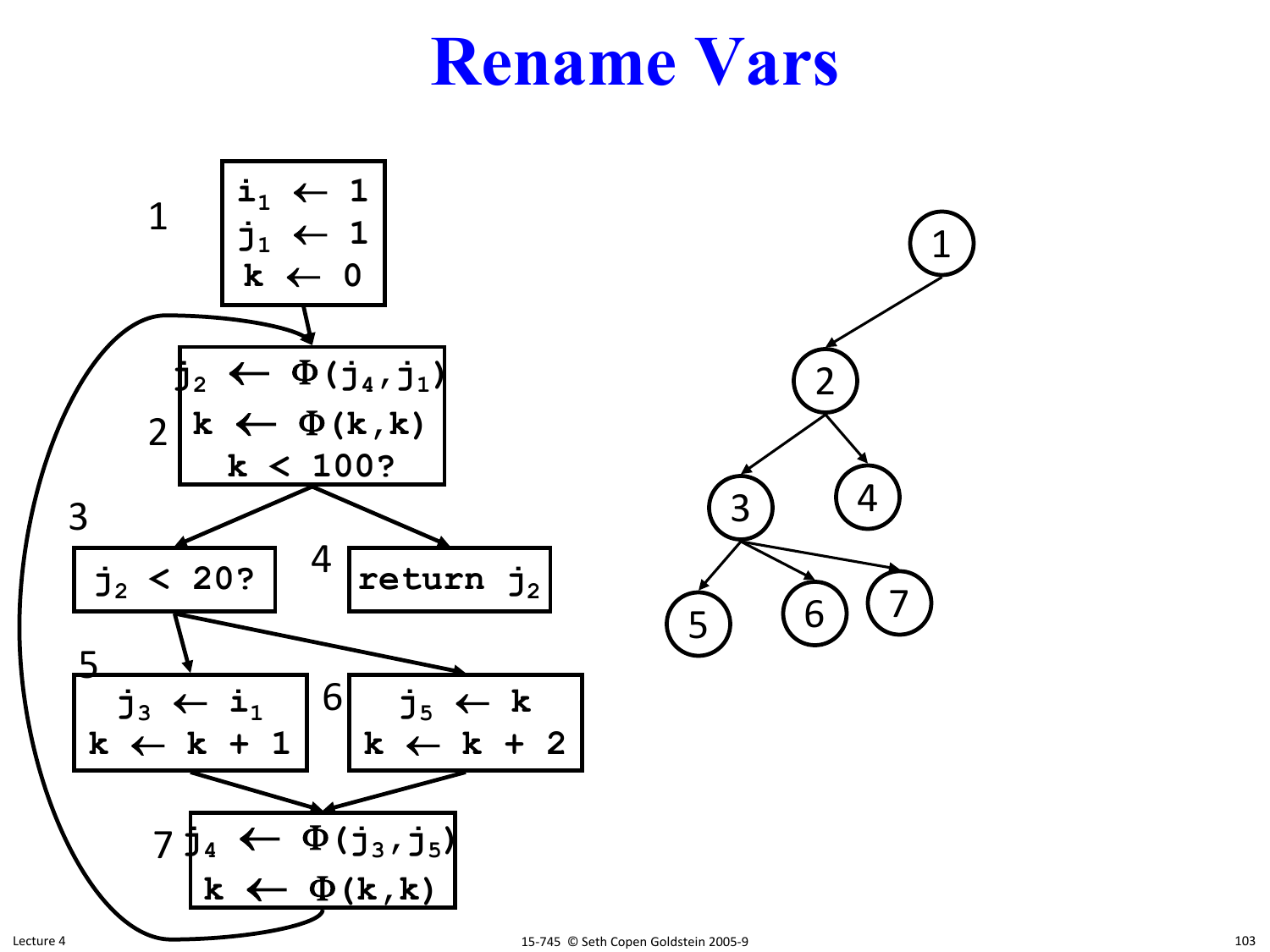

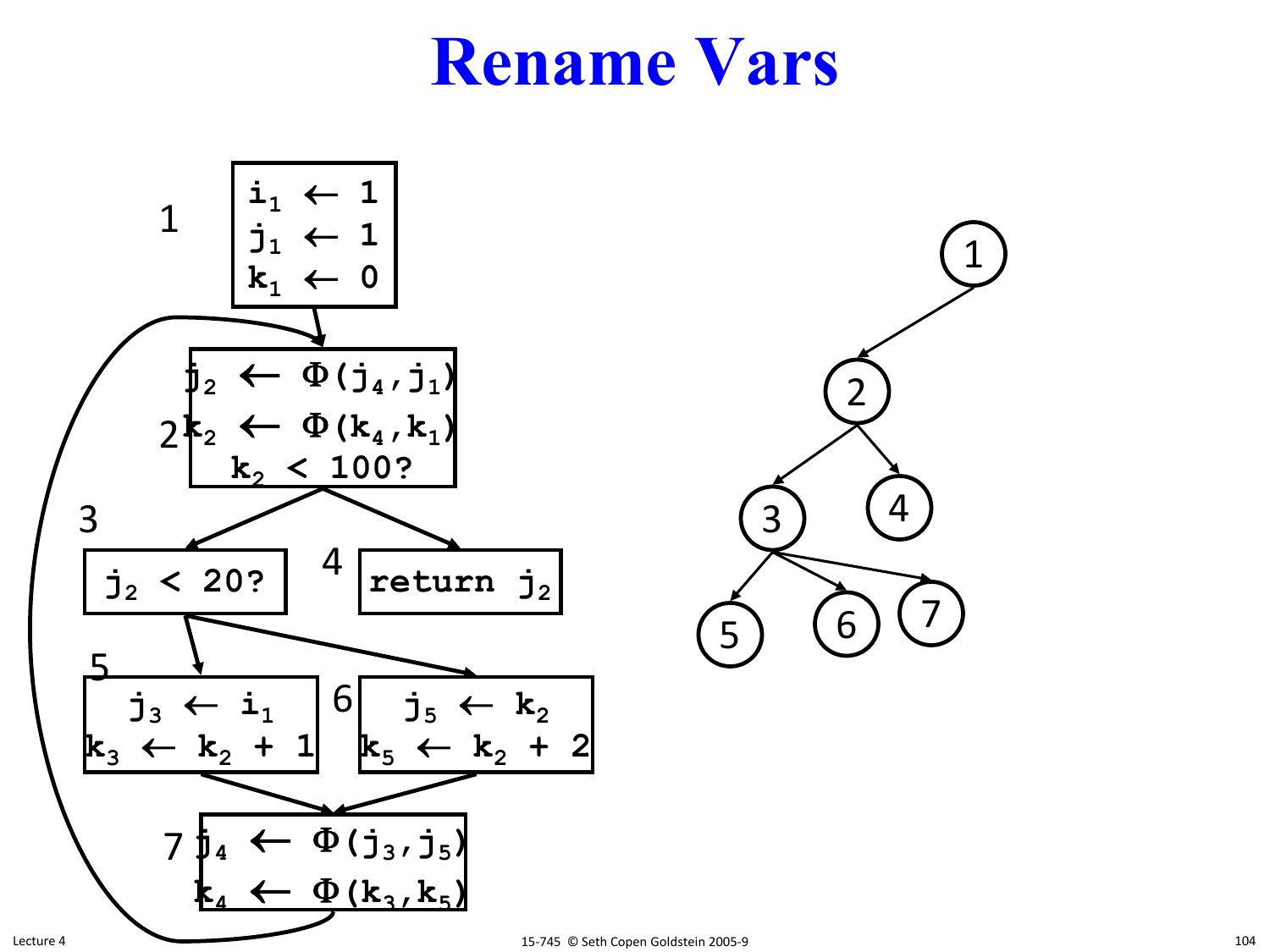### **Flavors of SSA**

- Minimal SSA
	- at each join point with >1 outstanding definition insert a φ-function
	- Some may be dead
- Pruned SSA
	- only add live φ-functions
	- must compute LIVEOUT
- Semi-pruned SSA
	- Same as minimal SSA, but only on names live across more than 1 basic block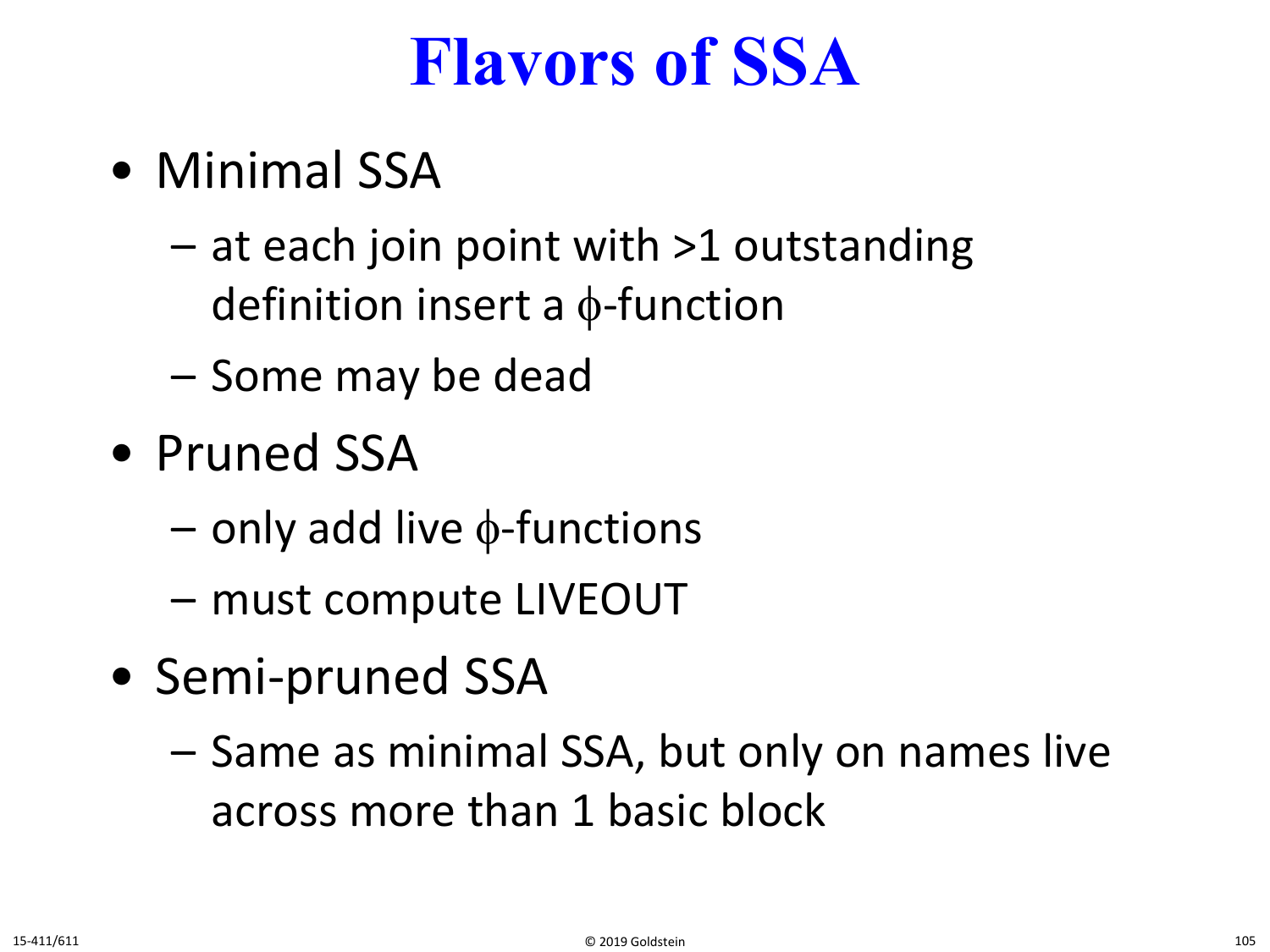### **Deconstructing SSA**

- Real machines don't have Φ-functions
- Implement with moves (and swaps) to predecessors.

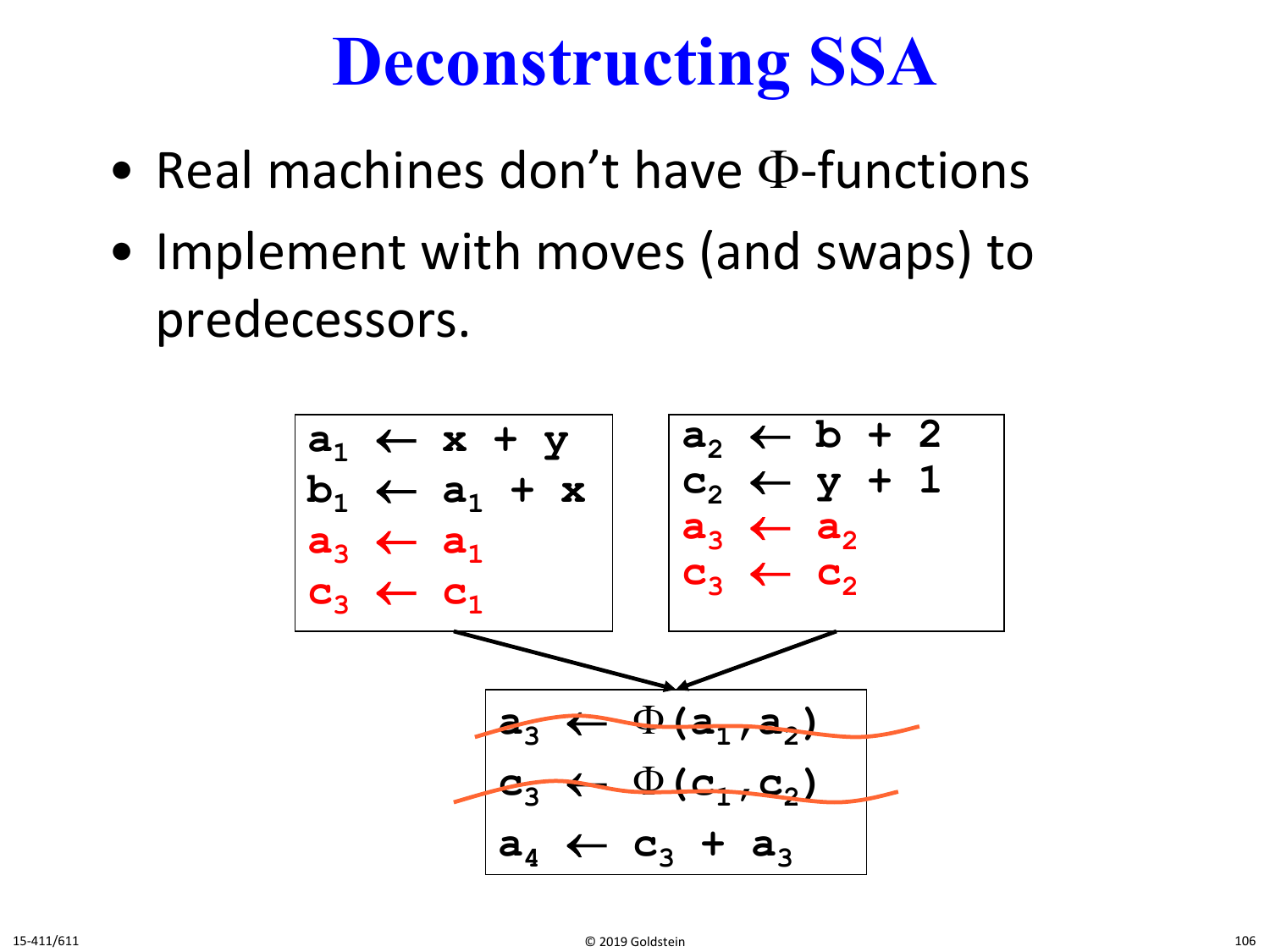### **Deconstructing SSA**

- Real machines don't have Φ-functions
- Implement with moves (and swaps) to predecessors.
- Issue 1: critical edges

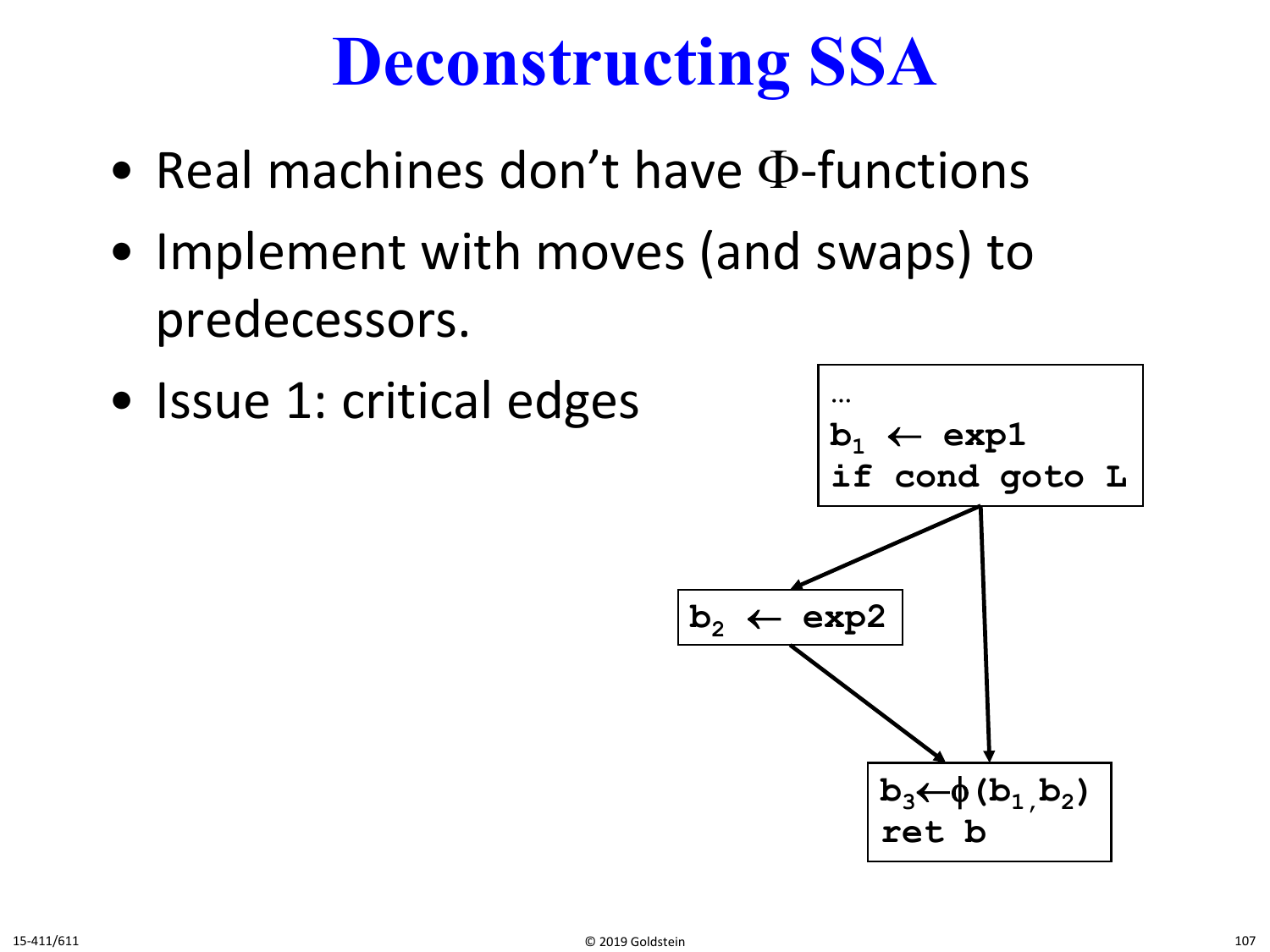## **Deconstructing SSA**

- Real machines don't have Φ-functions
- Implement with moves (and swaps) to predecessors.
- Issue 1: critical edges
	- unnecc assignment
	- So, first remove critical edges

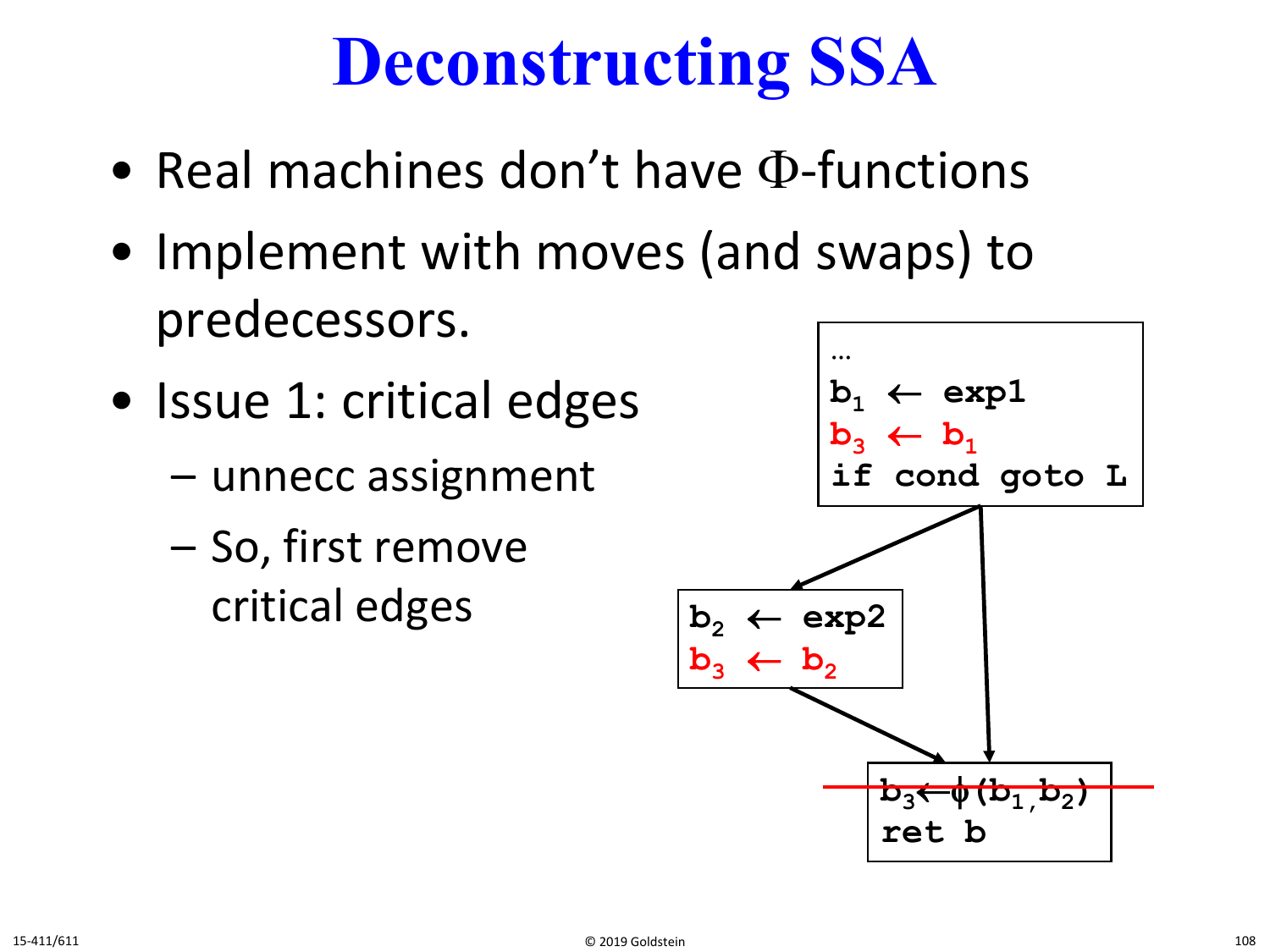## **Removing a Critical Edge**

- A critical edge is an edge from a to b when a has > 1 successor and b has > 1 predecessor.
- For each edge (a,b) in CFG where  $a > 1$  succ and  $b > 1$  pred
	- Insert new block Z
	- replace (a,b) with
		- $(a,z)$  and  $(z,b)$

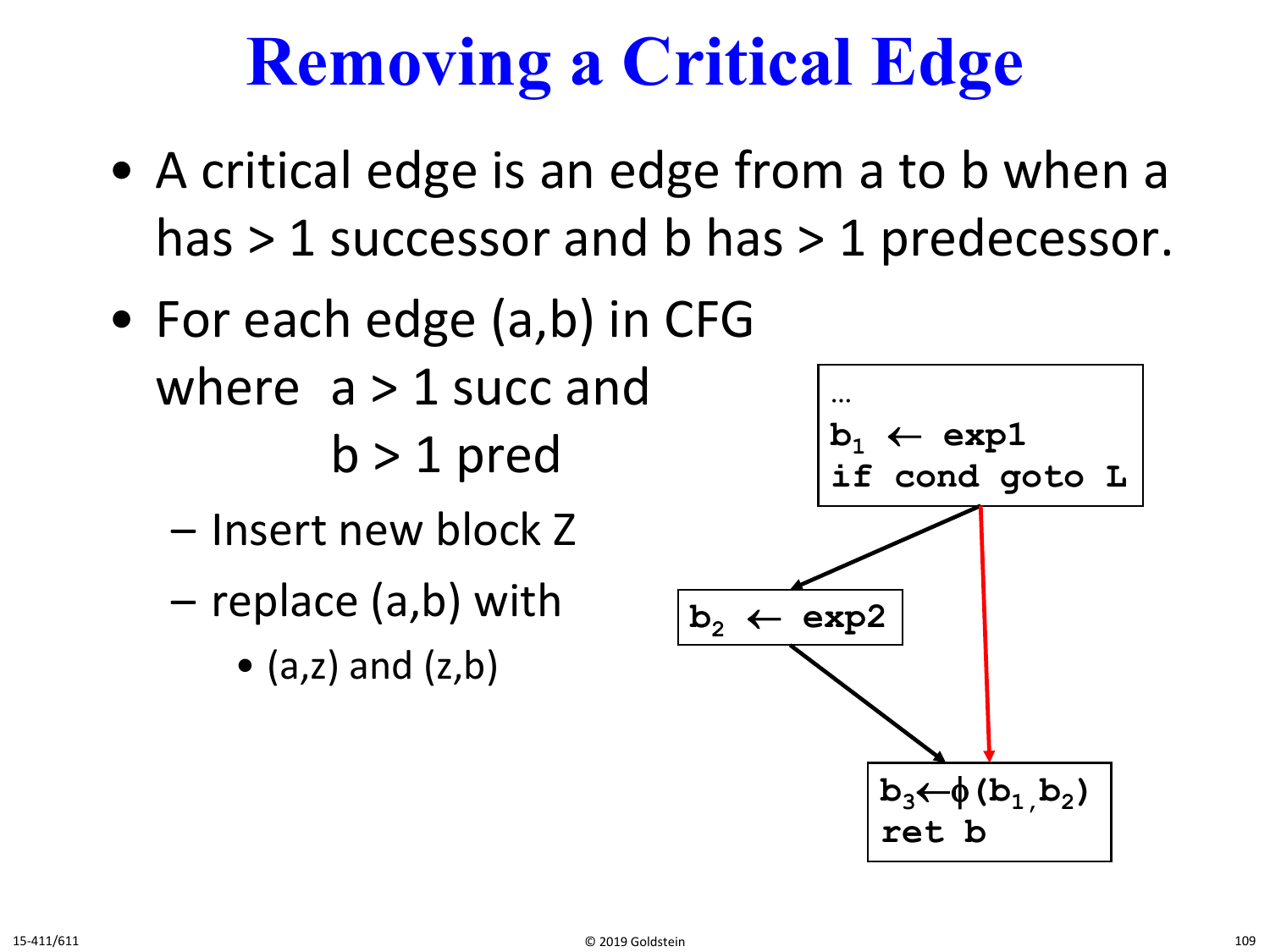## **Removing a Critical Edge**

- A critical edge is an edge from a to b when a has > 1 successor and b has > 1 predecessor.
- For each edge (a,b) in CFG where  $a > 1$  succ and  $b > 1$  pred
	- Insert new block Z
	- replace (a,b) with
		- $(a,z)$  and  $(z,b)$

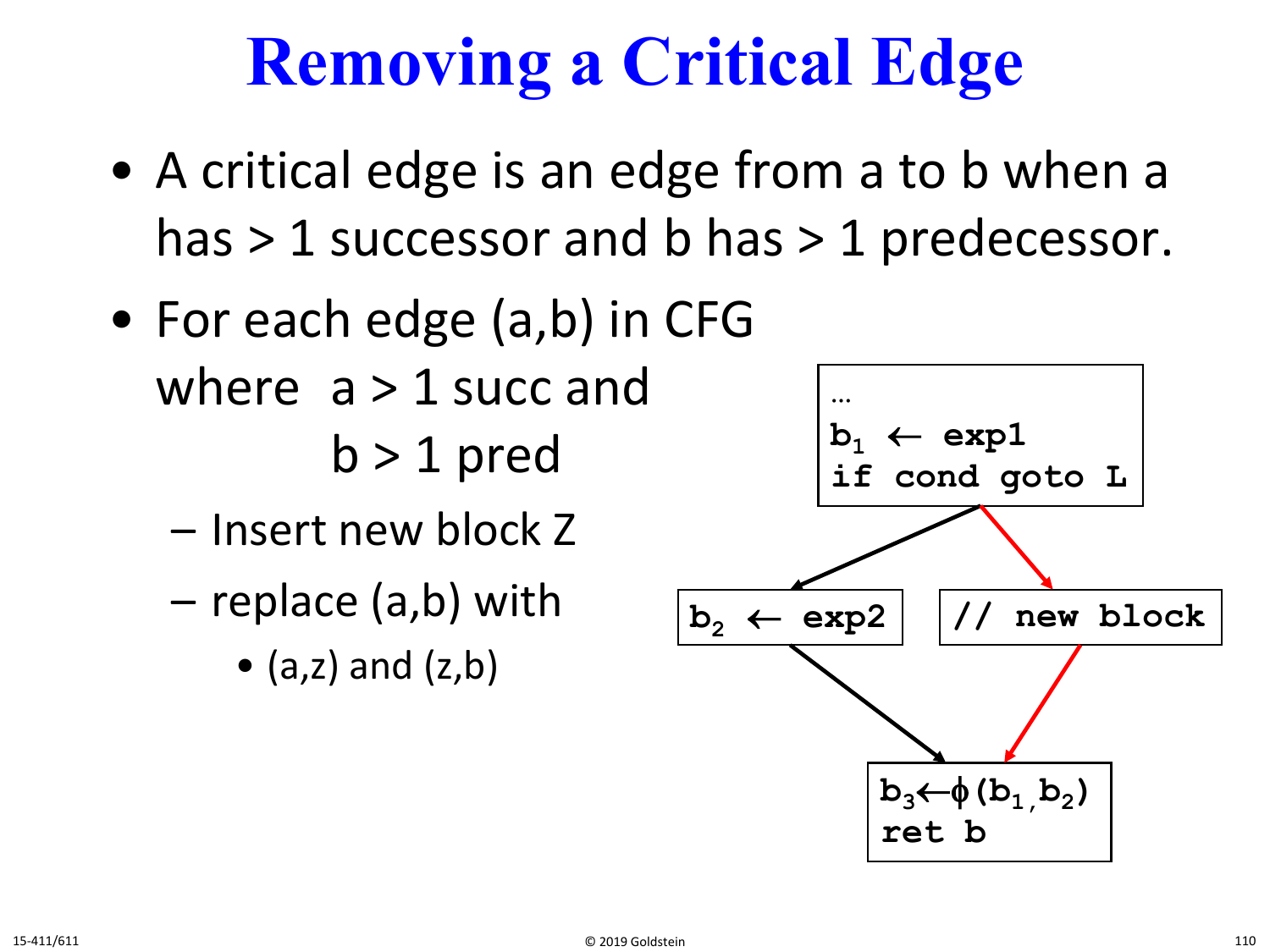## **Replacing** Φ

- Insert **b** ← **bi** in predecessor block for each **b**<sub>i</sub> in  $\Phi$
- remove  $\Phi$

• There are still some issues, but only if certain optimizations are performed.